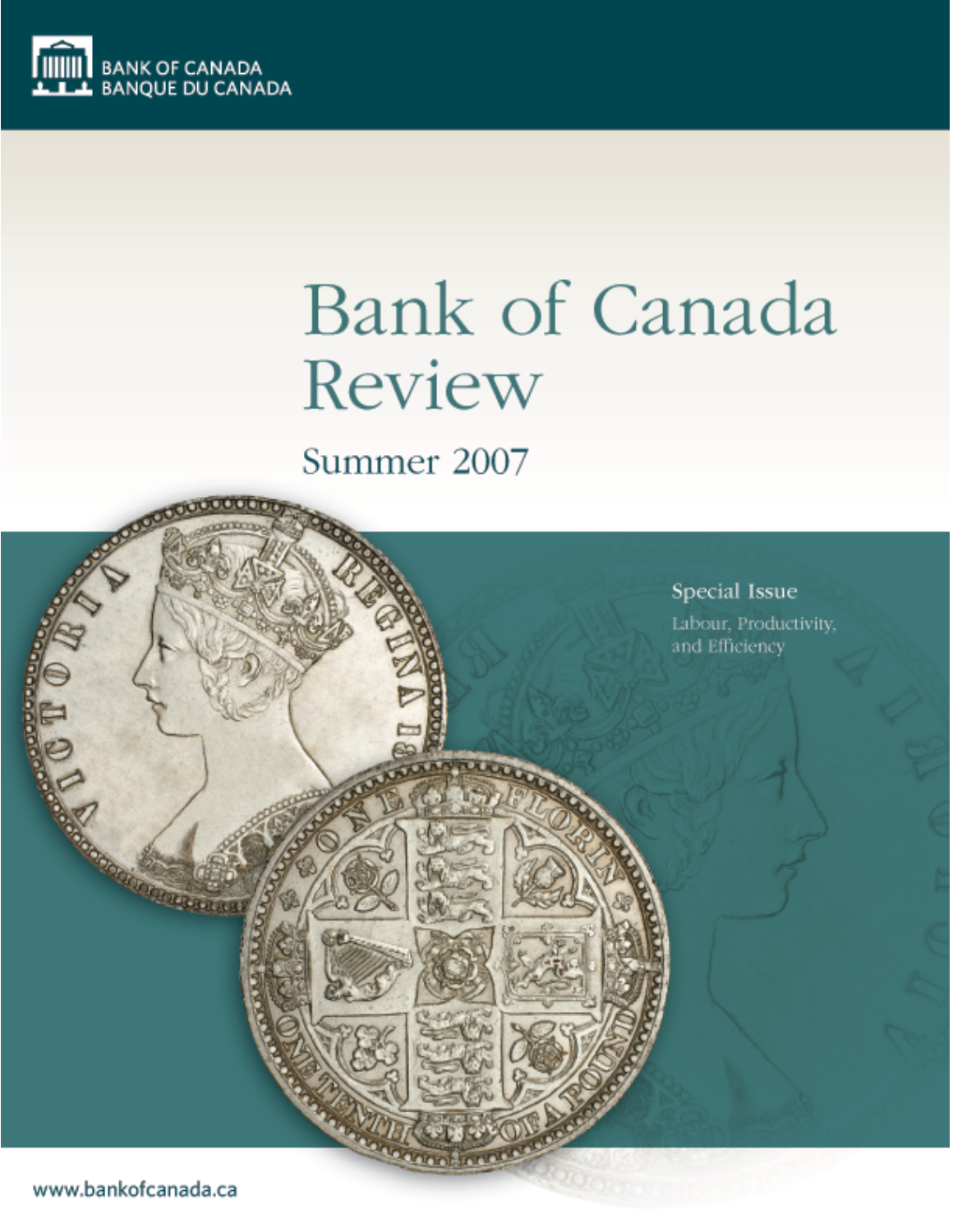# **Members of the Editorial Board**

Jack Selody *Chair*

Agathe Côté Allan Crawford Pierre Duguay Clyde Goodlet Donna Howard Paul Jenkins Sheryl Kennedy David Longworth Tiff Macklem John Murray George Pickering Lawrence Schembri Denis Schuthe Steve Ambler

Maura Brown *Editor*

## **Senior Management**

*Governor* David A. Dodge

*Senior Deputy Governor* Paul Jenkins

## *Deputy Governors*

Pierre Duguay Sheryl Kennedy David Longworth Tiff Macklem

*General Counsel and Corporate Secretary* Marcus L. Jewett, QC

### *Advisers*

Janet Cosier<sup>1</sup> Clyde Goodlet John Murray Ronald M. Parker<sup>2</sup> George Pickering Jack Selody

*Special Adviser* Steve Ambler<sup>3</sup>

*Internal Auditor* David Sullivan

*Chief Accountant* Sheila Vokey

1. Also Chair of the Board of Directors of the Canadian Payments Association

2. On exchange to the Government of Canada

3. Visiting economist

The *Bank of Canada Review* is published four times a year under the direction of an Editorial Board, which is responsible for the editorial content. The contents of the *Review* may be reproduced or quoted provided that the *Bank of Canada Review*, with its date, is specifically quoted as the source.

Back issues of the *Review* and other publications are available on the Bank's website at **www.bankofcanada.ca.**

ISSN 0045–1460 Printed in Canada on recycled paper.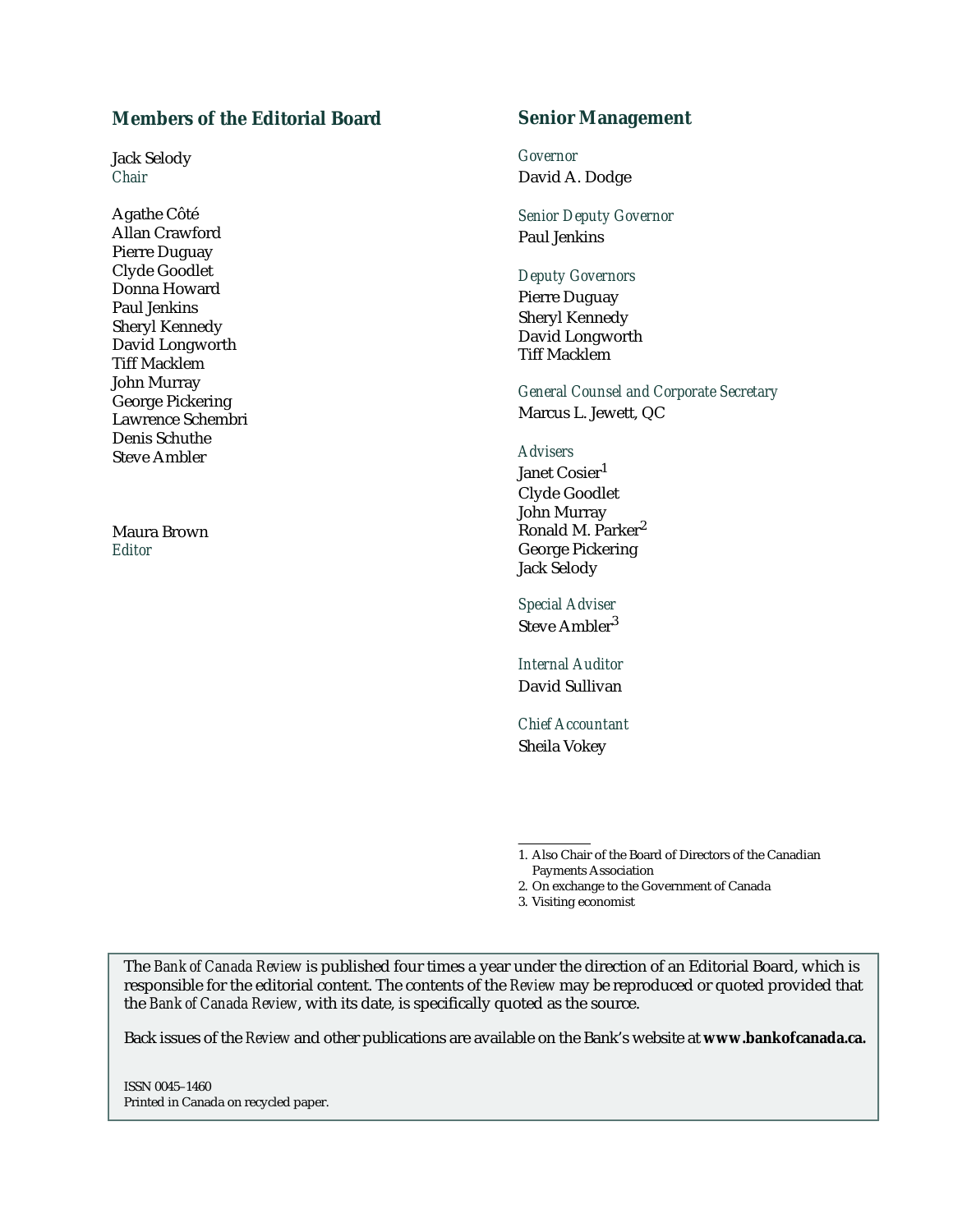# **Bank of Canada Review**

# **Summer 2007**

# **SPECIAL ISSUE LABOUR, PRODUCTIVITY, AND EFFICIENCY**

# *Introduction*

|--|--|

# *Articles*

| <b>Trend Labour Supply in Canada: Implications of Demographic</b><br>Shifts and the Increasing Labour Force Attachment of Women $5$ |  |  |  |
|-------------------------------------------------------------------------------------------------------------------------------------|--|--|--|
| <b>Interpreting Canada's Productivity Performance</b><br>in the Past Decade: Lessons from Recent Research 19                        |  |  |  |
| Efficiency and Competition in Canadian Banking $\ldots \ldots \ldots \ldots$ 33                                                     |  |  |  |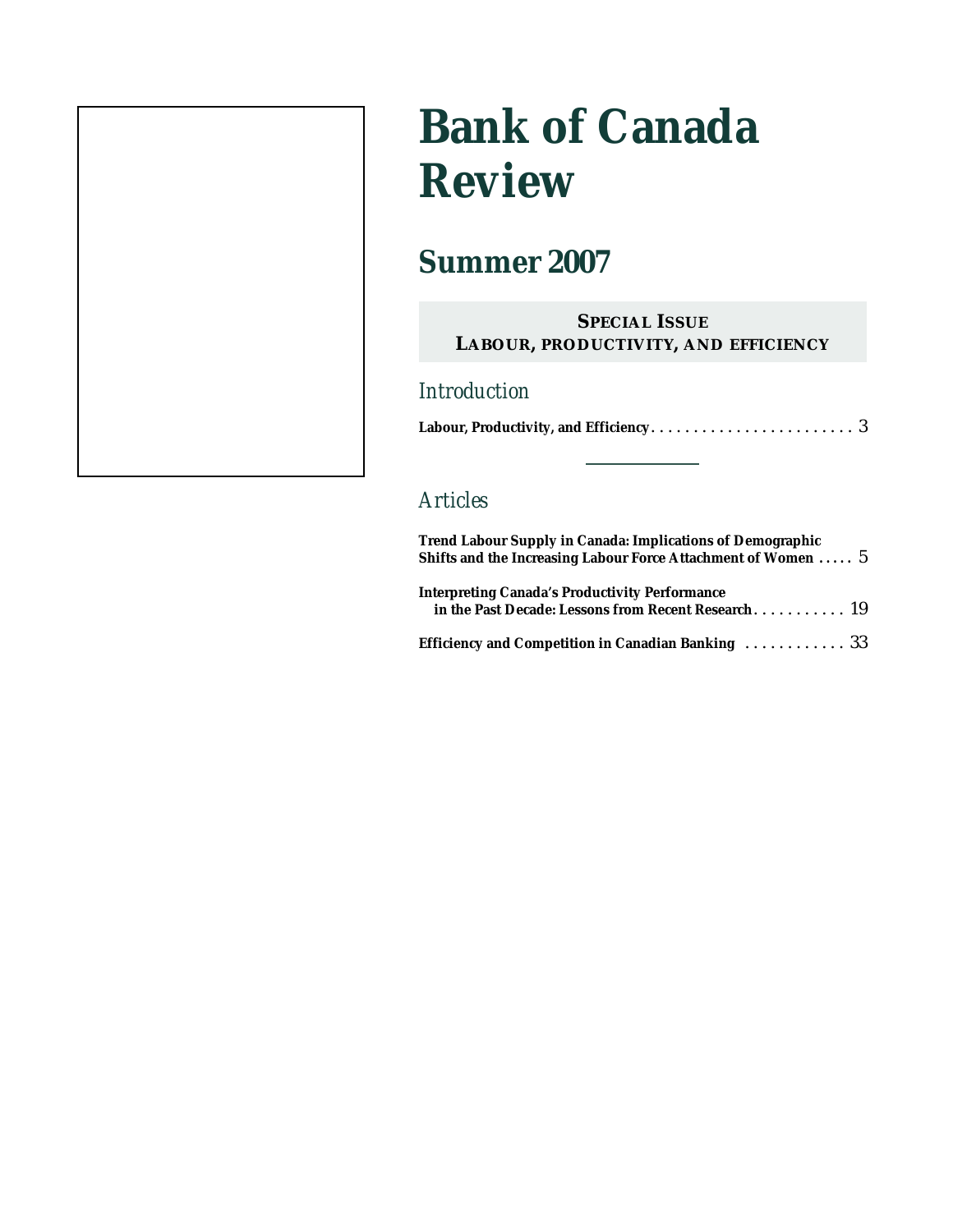# **Decimalization in Great Britain**

*David Bergeron, Curator*

Today, all countries use the decimal system, which divides their unit of account—whether it is the dollar, the euro, or the peso—into units of 10 and 100. Russia pioneered decimalization in 1710, when Peter the Great set the rouble equal to 100 kopecks. The United States adopted the system for its dollar in 1792, and Canada followed suit in 1857, abandoning British pounds, shillings, and pence in favour of dollars and cents to facilitate trade with the United States.

Great Britain was among the last nations to change its currency, continuing to rely, as it had for centuries, on the sterling system. In the mid-nineteenth century, however, decimalization was proposed as a means of simplifying accounting procedures, particularly foreign exchanges. It was hoped that the switch could be effected with little disruption to the current coinage. New coins—florins, cents, and mils—would be minted whose values could be measured in the sterling system and would all become fractions of the pound. Requiring existing coinage to fit conversion formulas was complex, however. The value of the copper coinage, in particular, required complicated calculations that many feared would pose problems for those who used them most, the labouring poor.

Input from several stakeholders led to some modifications of the proposed system. The size of the copper coins would be reduced, and only one new denomination would be created, a silver florin. With a value of two shillings (one-tenth of a pound), the florin more closely resembled foreign decimal coins, such as the American half-dollar and the Spanish four-reals coin, than did the British half-crown. To give the coin a chance, minting of the half-crown was discontinued. Mixed opinions forced the delay of the switch to decimalization, however, as well as the reinstatement of the half-crown in 1874.

The coin pictured on the cover is an example of the first silver florin, minted in 1849. About the size of a Canadian two-dollar coin, it was created as an experimental piece to test the general acceptance of decimalization, and was commonly known as the Godless florin, because the inscription DEI GRATIA (D.G.) was missing in the legend. Because of its aesthetic appeal, the florin continues to be highly desired by collectors.

Although Great Britain's adoption of the decimal system was postponed until late into the twentieth century, florins continued to be minted in the reigns of Edward VII, George V, George VI, and Elizabeth II. In 1969, the florin, which had long since ceased to be made of silver, was replaced with the 10-pence piece, and in 1971 Great Britain adopted the decimal system.

The Victorian florin on the cover is part of the National Currency Collection of the Bank of Canada.

The *Bank of Canada Review* is published quarterly, in print, and on the Bank's website [\(www.bankofcanada.ca\)](http://www.bankofcanada.ca). *Banking and Financial Statistics* is published monthly. Subscriptions are available to both publications.

#### *Bank of Canada Review* **(quarterly)**

| Delivery in Canada                            | <b>CAN \$25</b> |
|-----------------------------------------------|-----------------|
| Delivery to the United States                 | <b>CAN \$25</b> |
| Delivery to all other countries, regular mail | <b>CAN \$50</b> |

#### *Banking and Financial Statistics* **(monthly***)*

| Delivery in Canada                            | <b>CAN \$55</b>  |
|-----------------------------------------------|------------------|
| Delivery to the United States                 | <b>CAN \$55</b>  |
| Delivery to all other countries, regular mail | <b>CAN \$120</b> |

Canadian government and public libraries and libraries of Canadian and foreign educational institutions may subscribe at one-half the regular price. Single copies of the quarterly *Review* are \$7.50. Single copies of the *Banking and Financial Statistics* are \$5.00. Reprints of articles are available at \$2.00 per copy.

Subscriptions or copies of Bank of Canada documents may be obtained from Publications Distribution, Communications Department, Bank of Canada, Ottawa, Ontario, Canada K1A 0G9; telephone 613 782-8248, toll free in North America: 1 877 782-8248; email address: publications@bankofcanada.ca. Remittances in Canadian dollars should be made payable to the Bank of Canada. Canadian orders must add 6 per cent GST as well as PST where applicable.

Inquiries related to interest rates or exchange rates should be directed to 613 782-7506.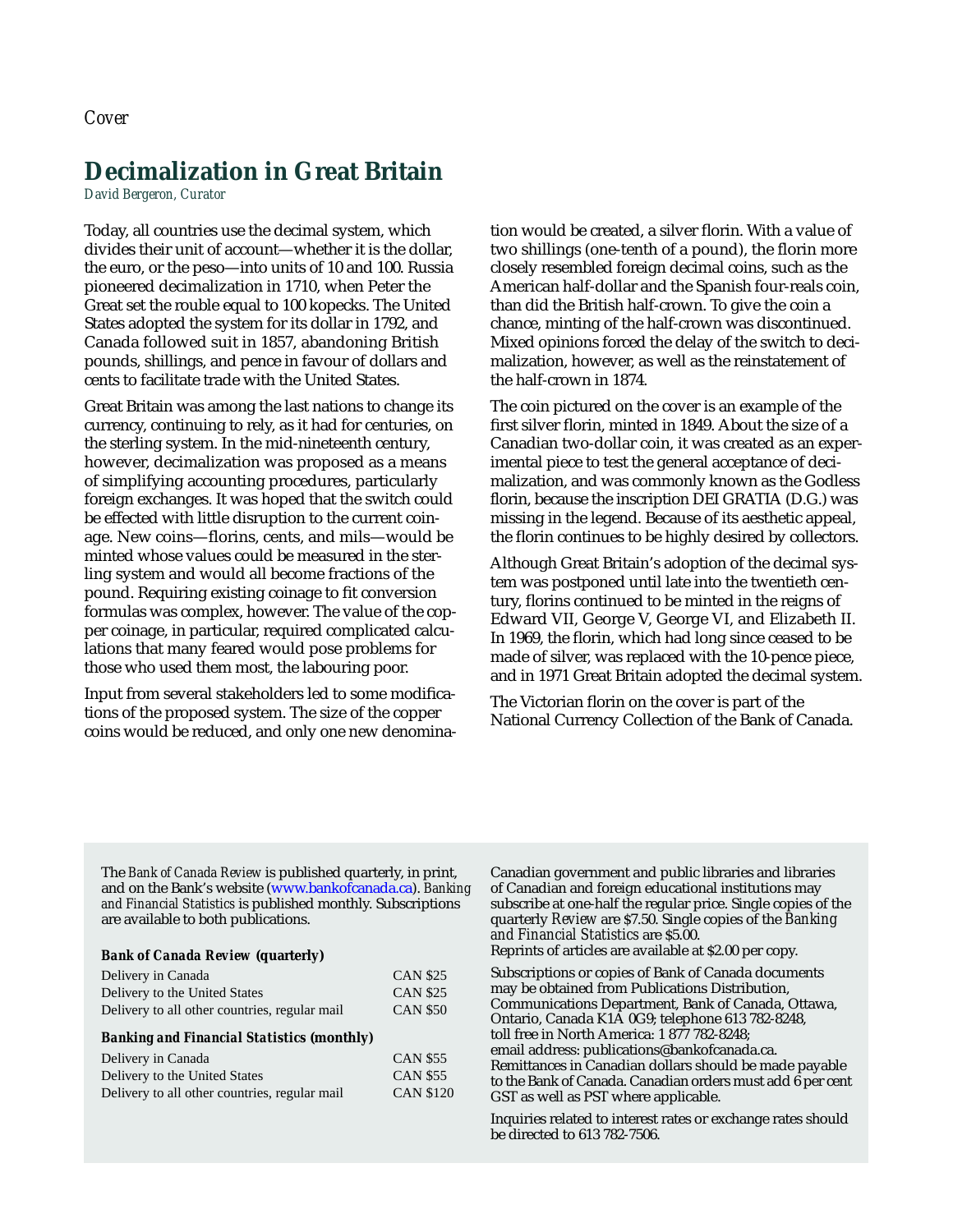# <span id="page-4-0"></span>**Labour, Productivity, and Efficiency**

# *Sharon Kozicki, Guest Editor*

he articles in this special issue examine structural factors that are important for long-run economic growth in Canada. In an accounting sense, real output growth can be divided between labour input growth and labour productivity growth. At the same time, an efficient financial system is important for the development and longer-run growth of the economy. The first article investigates the implications of demographic changes, such as those associated with an aging society, for labour input growth in Canada. Canada's productivity performance since the mid-1990s and the factors that may have contributed to the shortfall of average productivity growth rates in Canada relative to the United States are the subject of the second article. The third article examines efficiency in the Canadian banking industry. T

Russell Barnett reports on the methodology used by Bank staff to create a measure of trend labour input in "Trend Labour Supply in Canada: Implications of Demographic Shifts and the Increasing Labour Force Attachment of Women." While demographic change has been an ongoing process in Canada, labour market implications of an aging population will become more acute in coming years. This article discusses the anticipated slowing in the growth of trend labour input over the coming decades with the aging of the baby boomers, declining fertility rates, and a stabilization of the labour force attachment of women. As the

availability of labour shrinks, employers and governments will be looking for ways to address barriers to labour force participation, and firms will have an increasing incentive to find ways of improving labour productivity.

Richard Dion examines the evolution of Canadian productivity since the mid-1990s in "Interpreting Canada's Productivity Performance in the Past Decade: Lessons from Recent Research." During this period, trend productivity growth in Canada remained modest, whereas the U.S. witnessed a strong resurgence. Among the factors identified as potential root causes of Canada's lower productivity performance are a lower investment in information and communications technology, reallocation and adjustment costs associated with large relative price movements, and a weak demand for innovation.

Jason Allen and Walter Engert report on recent research at the Bank of Canada on various aspects of efficiency in the Canadian banking industry in "Efficiency and Competition in Canadian Banking." The research summarized suggests that, overall, Canadian banks appear to be relatively efficient producers of financial services, and they do not exercise monopoly or collusive-oligopoly power. The authors note the value of continuing to investigate opportunities to improve efficiency and competition in financial services in Canada.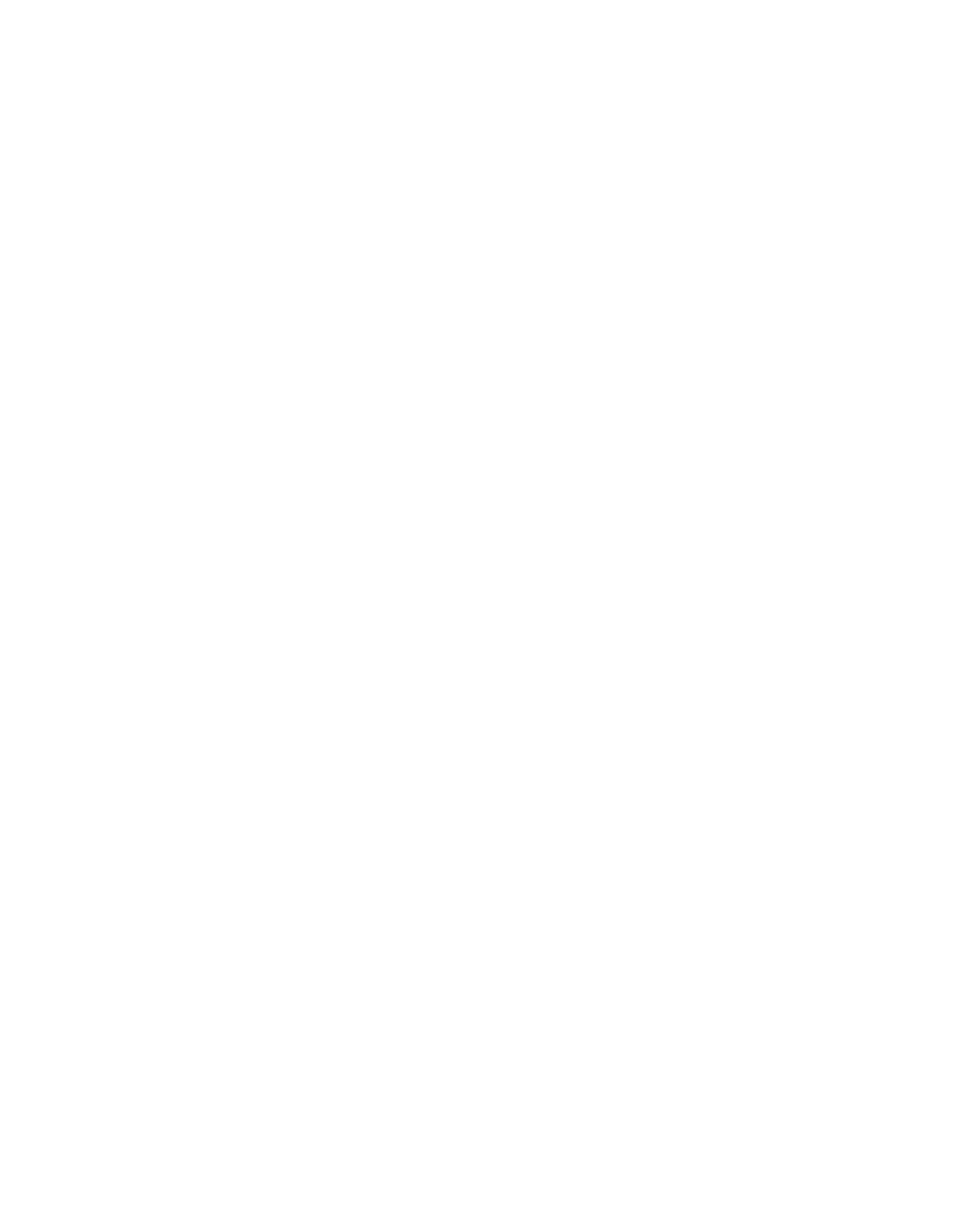# <span id="page-6-0"></span>**Trend Labour Supply in Canada: Implications of Demographic Shifts and the Increasing Labour Force Attachment of Women**

# *Russell Barnett, Research Department*

- *Over the past 25 years, labour input growth has been driven by growth of the working-age population and a steady rise in the aggregate employment rate stemming from an increase in the labour market attachment of women.*
- *Looking ahead, growth of the working-age population is projected to slow substantially over the coming decades, owing to the cumulative impact of past declines in the national fertility rate.*
- *Our analysis suggests that the increased proportion of older individuals in the working-age population, whose average employment rates are lower than those of prime-age workers, is beginning to exert downward pressure on the aggregate trend employment rate.*
- *The aging of the baby boomers is projected to put downward pressure on labour input growth. Without an offsetting increase in labour productivity, this will imply lower potential output growth over the coming decades.*

anada, like many industrialized countries, is approaching a demographic transition that will affect many aspects of the Canadian economic landscape, including the labour market. Over the next two years, the leading edge of the baby boomers (those born between 1946 and 1964) will reach 62 years of age, the average age of retirement in Canada. The baby boom generation has had a substantial impact on the demographic composition of the Canadian population over the past 60 years, and according to population projections this will continue to be the case over the next 40 years. Baby boomers' entry into the labour market in the 1960s and 1970s led to a significant increase in the percentage of those 15 to 64 years of age relative to the total population in Canada, as well as in the United States (Chart 1). The share of this age group subsequently stabilized in both countries but, according to United Nations projections, is expected to begin reversing itself in the next few years. This reversal is expected to be relatively larger in Canada than in the United States and suggests that in the future there will be fewer workers to meet the demand for goods and services from the total population. This development will put downward pressure on labour input growth<sup>1</sup> and, without an offsetting increase in labour productivity, will imply lower potential output growth over the coming decades. C

<sup>1.</sup> Labour input growth refers to the growth of total hours worked in the economy. This can be further decomposed into the growth of the working-age population, the change in the labour force employment rate, and the change in the average length of the workweek.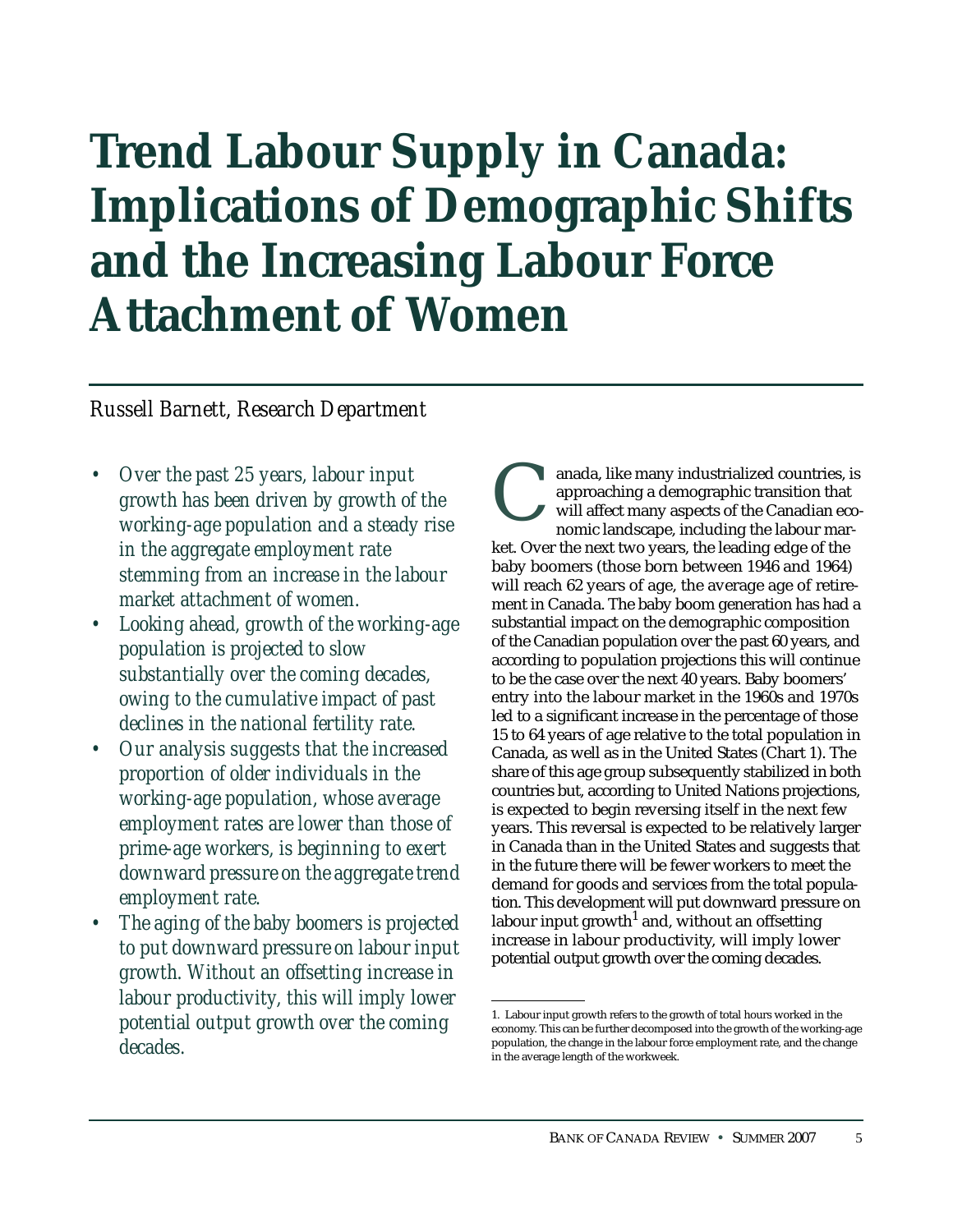Since 1980, the growth in labour input has accounted for just over half of the growth of real gross domestic product (GDP) in Canada.<sup>2</sup> Most of this rise in labour input can be attributed to increases in the size of the working-age population and to an upward trend in the aggregate employment rate stemming from the strong increase in the labour force attachment of women. These two factors have been partly offset by a declining trend in average weekly hours worked. Both the employment rate and average weekly hours worked exhibit considerable variation over the business cycle. Therefore, to project future trends in labour input, it is essential to identify its underlying trend and the key variables that have determined its evolution over time.

> *Since 1980, trend labour input growth has been driven by the growth of the working-age population and a steady rise in the trend employment rate stemming from an increase in women's labour market attachment.*

The Bank of Canada's main interest in identifying trend labour input is as an input into the calculation of potential output. Defined as the level of economic activity that the economy can produce on a sustained basis without adding to inflationary pressures, potential output has traditionally been constructed by combining an assumed path for trend labour input with an assumption for trend labour productivity. In turn, this measure is used to judge the current and projected amount of excess demand or supply in the economy, which is an input into monetary policy decisions.

The purpose of this article is to explain the methodology used by Bank staff to create its measure of trend labour input and to examine the likely impact on its profile over the next two decades, when Canada will be experiencing a dramatic demographic transition. The methodology used to construct our estimates over history is described first, followed by a presentation of a model-based projection. Possible risks surrounding

the base-case projection are then discussed. Finally, conclusions will be drawn.

# **Modelling and Constructing Trend Labour Input**

Labour input, which is defined as total hours worked, is a function of three components: the size of the working-age population, the aggregate labour force employment rate, and the average number of weekly hours worked per employee. A trend estimate for each of these three components is required to construct a measure of trend labour input.

# **Working-age population**

Since movements in the size of the working-age population occur slowly over time and do not appear to exhibit cyclical movements, it is assumed that trend population is simply equal to the actual size of the working-age population at each point in time. Growth of the working-age population has declined substantially since the early 1960s (Chart 2). After averaging growth of 2.4 per cent from 1961 to 1979, the 20-year period in which the full cohort of baby boomers first entered the labour market, growth of the workingage population subsequently fell and has only averaged 1.4 per cent since 1980, a full percentage point lower than the earlier period.

The other two components, the employment rate and average weekly hours worked, are modelled individually, using statistical models that attempt to separate the cyclical and trend factors affecting their respective movements over time. The employment rate and average weekly hours worked both exhibit procyclical behaviour, and it is important to control for these cyclical movements when attempting to identify their respective trends. In the remainder of this section, the methodologies used to estimate the trend employment rate and trend average weekly hours worked will be reviewed, the reasons for choosing the methodology will be explained, the estimation results reviewed, and the implications for our estimate of trend labour input discussed.

# **Labour force employment rate**

The labour force employment rate has fluctuated substantially over the past three decades, rising during economic expansions and falling during downturns (Chart 3). Movements in the employment rate over the past 30 years have exhibited not only cyclical fluctuations, but an upward trend as well. The employment

<sup>2.</sup> In an accounting sense, real output growth can be divided between labour productivity growth and labour input growth.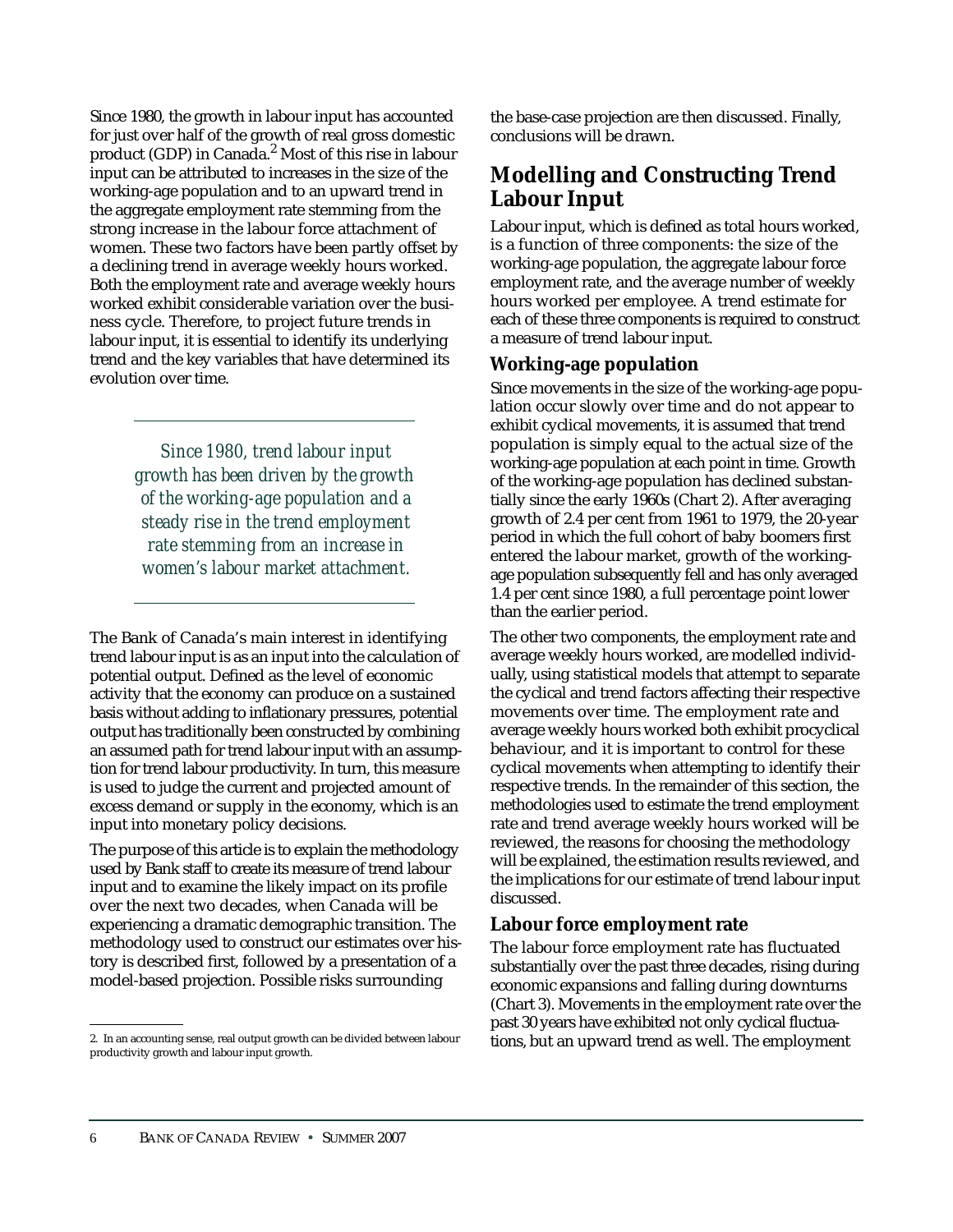## **Chart 1 Percentage of Total Population 15 to 64 years of age**





## **Aggregate Labour Force Employment Rate**



### **Chart 5**





## **Chart 2 Working-Age Population Growth**





# **Labour Force Employment Rates for Men and Women**



#### **Chart 6**



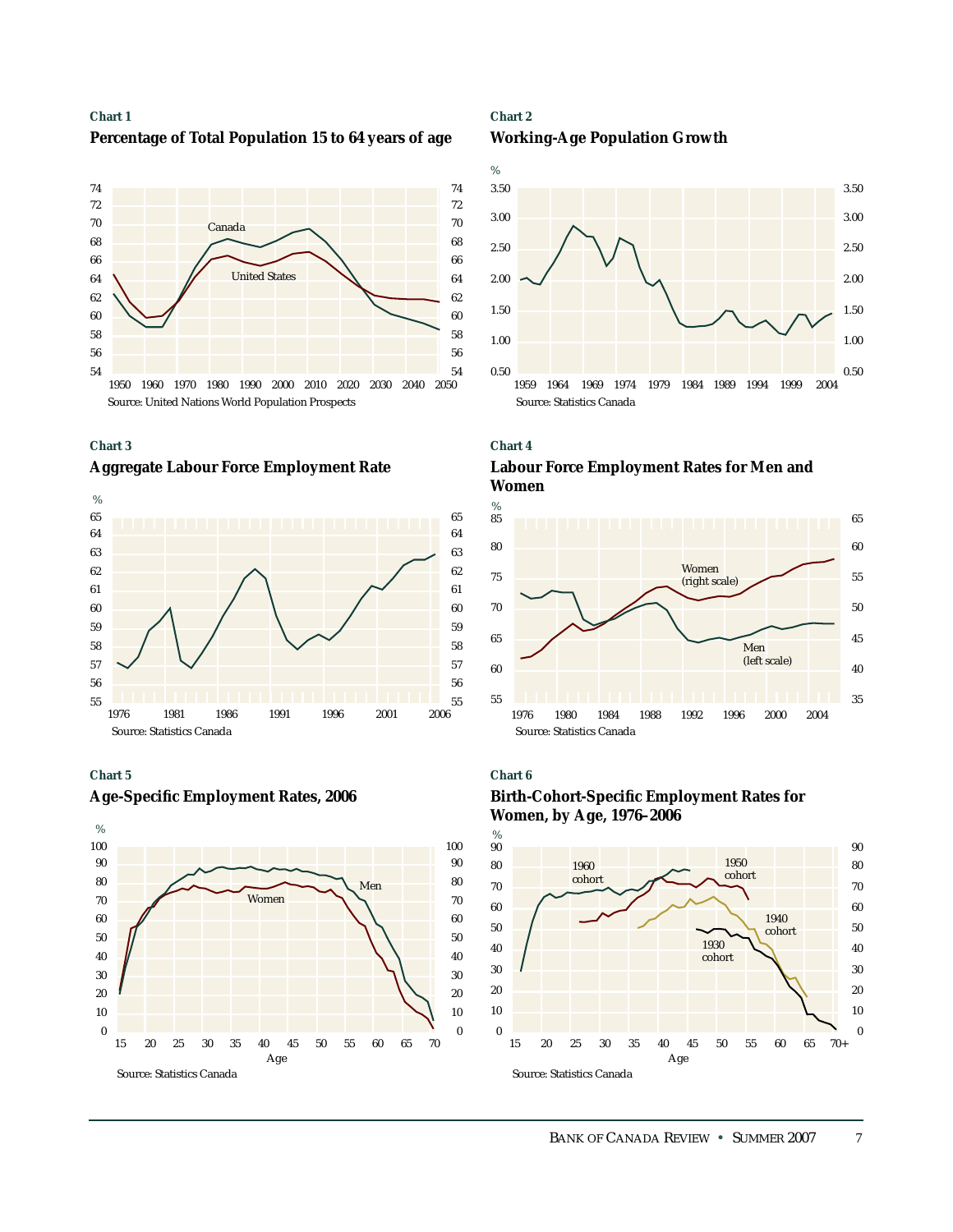rate has risen by 5.8 percentage points since 1976, reaching a 31-year high of 63.0 per cent in 2006. This upward trend in the aggregate employment rate is mostly explained by the upward trend in the employment rates of women. Over the 1976–2006 period, the employment rate of men showed a mild downward trend, whereas that of women showed a strong upward trend (Chart 4).

Three factors are centrally important to modelling and projecting the trend aggregate employment rate: the shifts in the composition of the working-age population, the inverted-U-shaped lifetime employment rate profile, and the increasing labour force attachment of women over time. The first two factors interact with one another. If the composition of the population was constant over time, or if employment rates were the same at different ages, these two factors would be irrelevant. However, Canada has seen the demographic composition of its population change significantly over the past 30 years as the baby boomers have entered the labour force and moved through their working lives, and as life expectancies at birth have continued to improve. At the same time, labour force employment rates are not constant across age, as illustrated by the distinct inverted-U-shaped pattern across age (Chart 5). This pattern reflects the tendency of employment rates to be low, on average, in the early working years (15–24), when a sizable group of these individuals are still enrolled in educational institutions; to increase and stabilize in the prime working age (25–54); and, finally, to decline as people make the transition out of the labour market and into retirement. The pattern also suggests that the shifting distribution of the population has had, and will continue to have, a direct impact on the aggregate employment rate.

in the aggregate employment rate. While the profiles of the lifetime employment rates of men and women tend to have the same inverted-U shape across time, there have been several distinct upward shifts in the entire lifetime profiles of successive birth cohorts of women.<sup>3</sup> As illustrated in Chart 6, for a given age, the lifetime employment rate profile for women born in 1960 and 1950 lies above those of women born in 1940 and 1930. This upward shift in the lifetime employment rate profiles of successive birth cohorts likely reflects each generation of women's stronger labour force attachment than that of their mothers (Ip 1998). When attempting to explain the historical movements in the employment rate, it is therefore important to ensure that the model chosen is able to account, either explicitly or implicitly, for this phenomenon.

## *The labour force employment rate model*

With these considerations in mind, we chose to model the employment rate using a cohort-based analysis, as described in Barnett et al. (2004). We chose a cohort model because it allows cyclical and structural factors to be taken into account while also measuring differences in the employment rate behaviour of individuals that relate directly to the year in which they were born, referred to as a cohort effect (Paquet, Sargent, and James 2000). The cohort effect will allow us to account for the upward shifts previously described. Our data set consists of single-year age (15–70 and over) and sex-specific annual employment rates from Statistics Canada's Labour Force Survey (LFS) over the 1976– 2006 period. From this data set we are able to construct a total of 86 birth cohorts for men and women born in the years 1906 (the oldest cohort observed, i.e., 70 years old in 1976) through to 1991 (the youngest cohort observed, i.e., 15 years old in 2006).4

*We observe several distinct upward shifts in the entire lifetime employment rate profiles of successive birth cohorts of women.*

The third important factor is the significant increase in the labour force employment rate of women over the past half-century, which has led to a marked increase

<sup>3. &</sup>quot;Cohort" refers to people born in the *same year*. Individuals switch in and out of age groups from one year to the next, but they always remain members of the same birth cohort. This definition is identical to that used in Paquet, Sargent, and James (2000) and Barnett et al. (2004) and is similar to that of Beaudry and Lemieux (1999), who define their cohorts by an individual's year of entry into the labour force.

<sup>4.</sup> This methodology is quite similar to the work recently produced by the Board of Governors of the U.S. Federal Reserve (see Aaronson et al. 2006). The main difference between the two methodologies is that their analysis used five-year age groups to proxy individual birth cohorts when estimating their cohort model for the United States, whereas our data set consists of singleyear birth cohorts.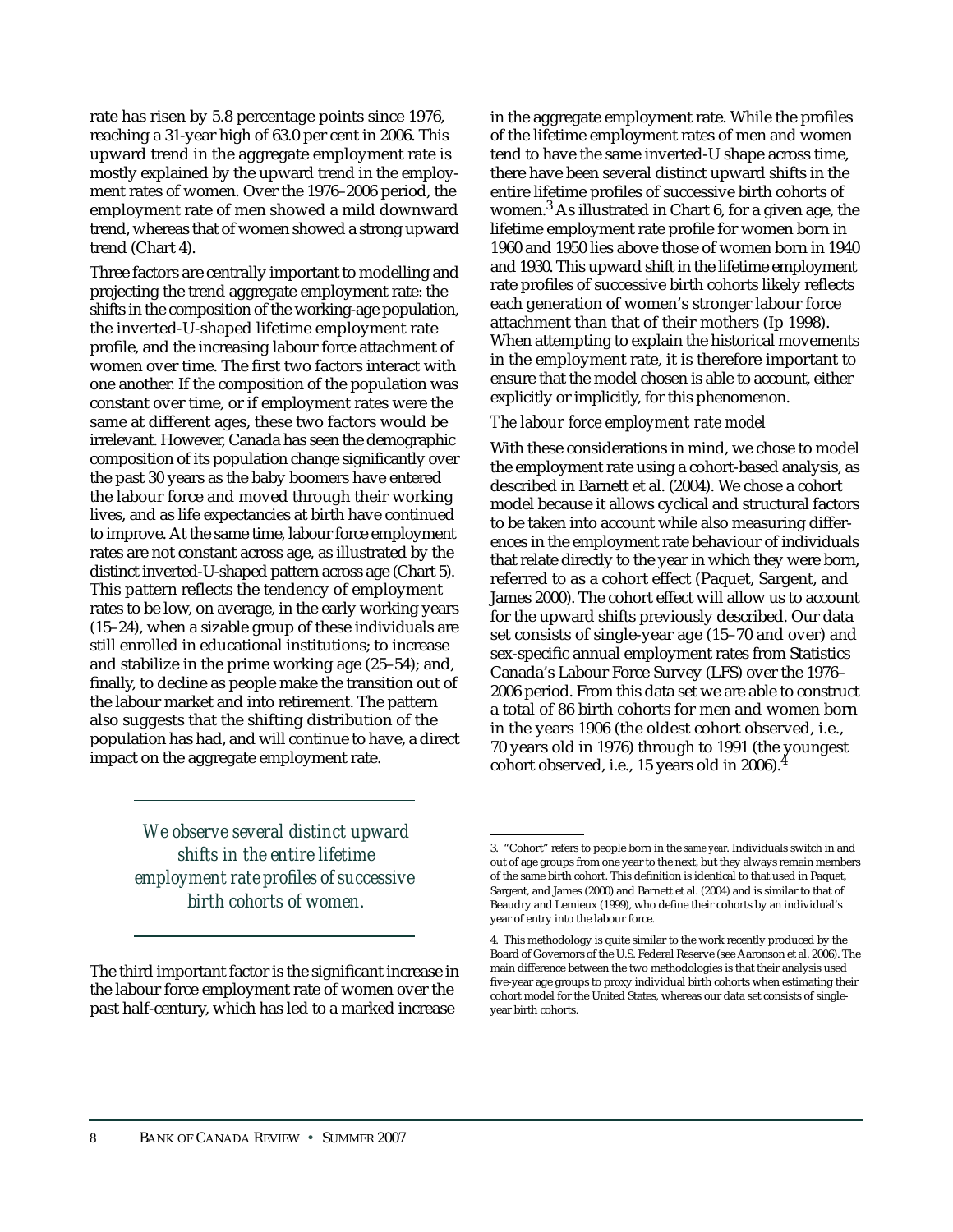The labour force employment rate (*LFER*) is modelled as a function of a cyclical labour demand variable, measured as the job-offer rate (*jor*),<sup>5</sup> and several structural factors, including: 11 age-related dummy variable  $(age_{k,i,t})$ <sup>6</sup>, the ratio of net wealth (adjusted for market prices) to nominal GDP (*wealth*), the real after-tax interest rate (*r*), a measure of employment insurance  $(E.I.)$  disincentives<sup>7</sup> (*eiindex*), and a birthyear cohort effect for women (α*<sup>j</sup>* , where *j* denotes a cohort's birth year). $8$  The model is estimated as a system of equations in the following log-linear form:

$$
\overline{LFER}_{j,t} = \alpha_j + \Psi \times LFER_{j,t-1} + \beta_k \times age_{k,j,t} + \vartheta_l \times
$$
  
weak<sub>t</sub> × age<sub>l, j,t</sub> +  $\zeta_l \times jor_t \times age_{l,j,t} + \gamma_l \times r_t \times$   
age<sub>l, j,t</sub> +  $\delta_l \times e$ index<sub>t</sub> × age<sub>l, j,t</sub>,

where: *j* = 1911, 1912,…, 1986; *k* = 1, 2,…, 11; *l* = 1, 2,…, 12;  $t = 1977, 1978,..., 2006; \overline{LFER}_{j, t} = -\log\left(\frac{100}{I \overline{EFR}} - 1\right).$  $= -log\left(\frac{100}{LFER_{j, t}} - 1\right)$ 

The model is estimated over the 1977–2006 period for all cohorts with at least five observations. The model also includes a lagged dependent variable to account for the direct impact that an individual's previous labour market experience will likely have on their decision to engage in labour market activities today. With the exception of the birth-cohort effect and the lagged dependent variable, all the explanatory variables interact with 12 age-related dummy variable ( $age_{l,j,t}^{\phantom i})^9$  to

allow for their varied impacts over an individual's life cycle. The employment rates are estimated for each birth cohort and then aggregated using their respective shares of the working-age population, which will ensure that we capture any impact on the aggregate employment rate caused by shifts in the composition of the workforce.

## *Results*

Before attempting to isolate the trend employment rate, we perform a dynamic simulation with the model, including both the demand and supply components, to examine the model's empirical performance. The results show that the model is able to do a reasonably good job of tracking the general upward trend, as well as the business cycle movements, in the labour force employment rate (Chart 7).<sup>10</sup> In general, movements in labour demand as measured by the job-offer rate appear to drive the majority of the large swings in the employment rate. The upward trend, on the other hand, is mainly explained by an upward trend in the female cohort effect discussed earlier.

Between 1990 and 1996, the aggregate employment rate declined by 3.2 percentage points, with the employment rates of men and women falling by 4.9 and 1.7 percentage points, respectively. Our model attributes most of this drop to a steep decline in labour demand, which had a particularly strong impact on men. The model also estimates that increases in net wealth were putting downward pressure on the employment rate over this period, but that this pressure was entirely offset by a decline in the E.I. index, which was pushing up the employment rates of both men and women. As well, the shifting demographic composition of the labour force had a small negative impact on the aggregate employment rate over this period. Finally, the negative impact coming from the decline in labour demand was partially offset by the cohort effect of women which, all else being equal, would have raised the aggregate employment rate by 1.3 percentage points over this period.

From 1996 to 2001, the aggregate employment rate rebounded from its 1996 trough, increasing by 2.7 percentage points, and therefore offsetting most of the decline observed over the previous six years. The model attributes the increase in the employment rate over this period to three main factors. First, the female

<sup>5.</sup> From 1976 to 2002, the job-offer rate is defined as the ratio of the helpwanted index to the size of the working-age population. From 2003 to 2006, the job-offer rate was extended, using the percentage of firms who reported having a shortage of skilled or unskilled labour in the Business Conditions Survey published by Statistics Canada. The job-offer rate was used as the measure of cyclical labour demand for a couple of reasons. First, it would be inappropriate to include as a measure of labour demand a variable, such as GDP growth, that is endogenously driven by employment. Second, as noted in Fortin and Fortin (1999), Archambault and Fortin (1997) find that the helpwanted index is a good instrument of labour demand, since it is highly correlated with the probability of finding a job but appears to be insensitive to labour-supply shocks.

<sup>6.</sup> Where *k* denotes in which of the following age groups a cohort *j* is at time *t*: 15–17, 18–19, 20–24, 25–29, 45–54, 55–59, 60–62, 63–64, 65–66, 67–69, and 70 and over. The age dummies are measured relative to workers 30 to 44 years of age.

<sup>7.</sup> For a more detailed description, see Sargent (1995).

<sup>8.</sup> For men, differences in effect across cohorts were not statistically significant and were therefore excluded.

<sup>9.</sup> Where *l* denotes in which of the following age groups a cohort *j* is at time *t*: 15–17, 18–19, 20–24, 25–29, 30–44, 45–54, 55–59, 60–62, 63–64, 65–66, 67–69, and 70 and over.

<sup>10.</sup> The term "dynamic" is used to highlight that the results shown in Chart 7 are obtained with a simulation starting in 1977, using the estimated employment rate of cohort *j* in period *t*–1 to produce the employment rate in period *t*.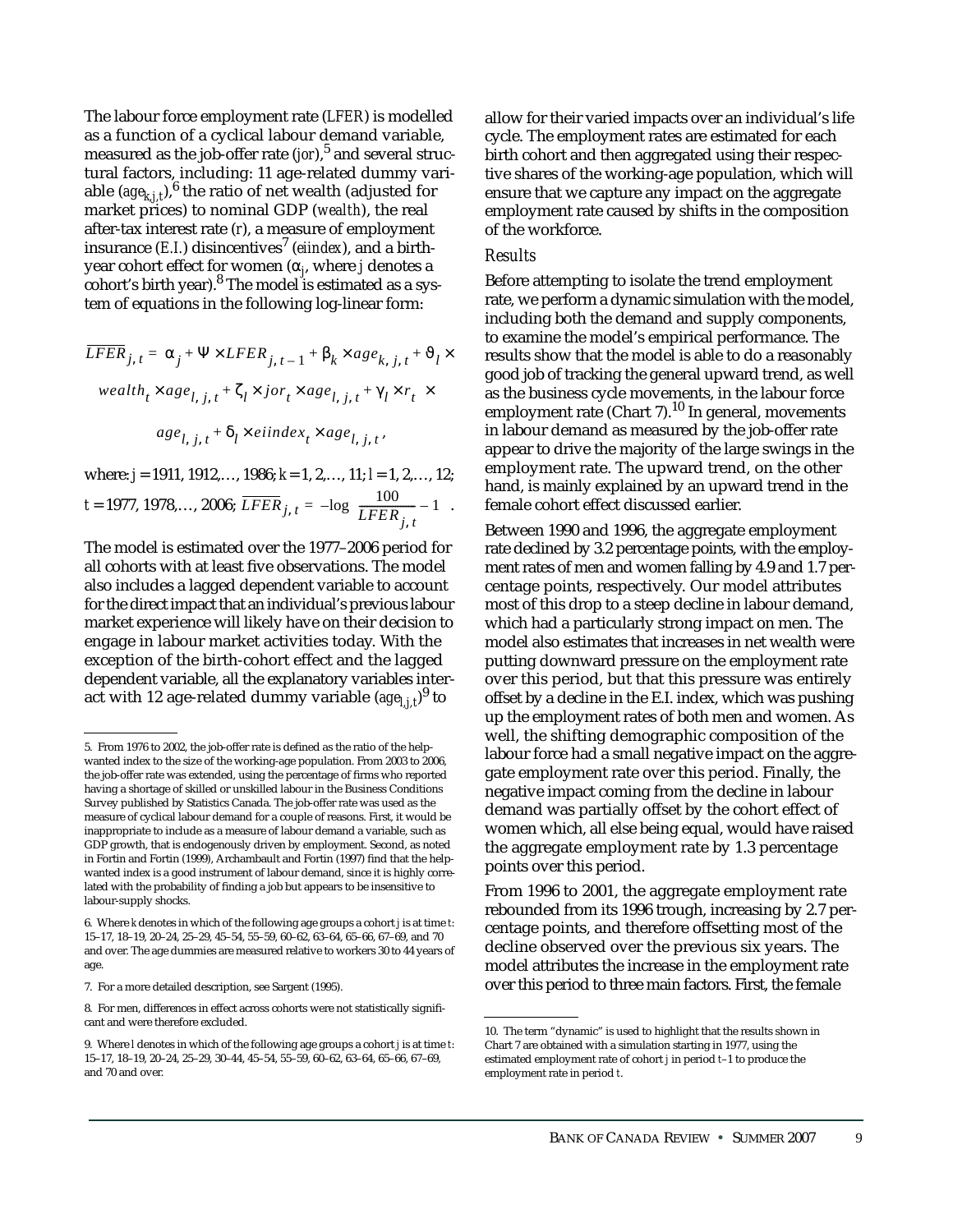



#### **Chart 9**

#### **Actual and Trend Employment Rate**



#### **Chart 11**

## **Average Weekly Hours Worked: Dynamic Simulation Results**



#### **Chart 8**





## **Chart 10 Average Weekly Hours Worked**



**Chart 12 Actual and Trend Average Weekly Hours Worked**

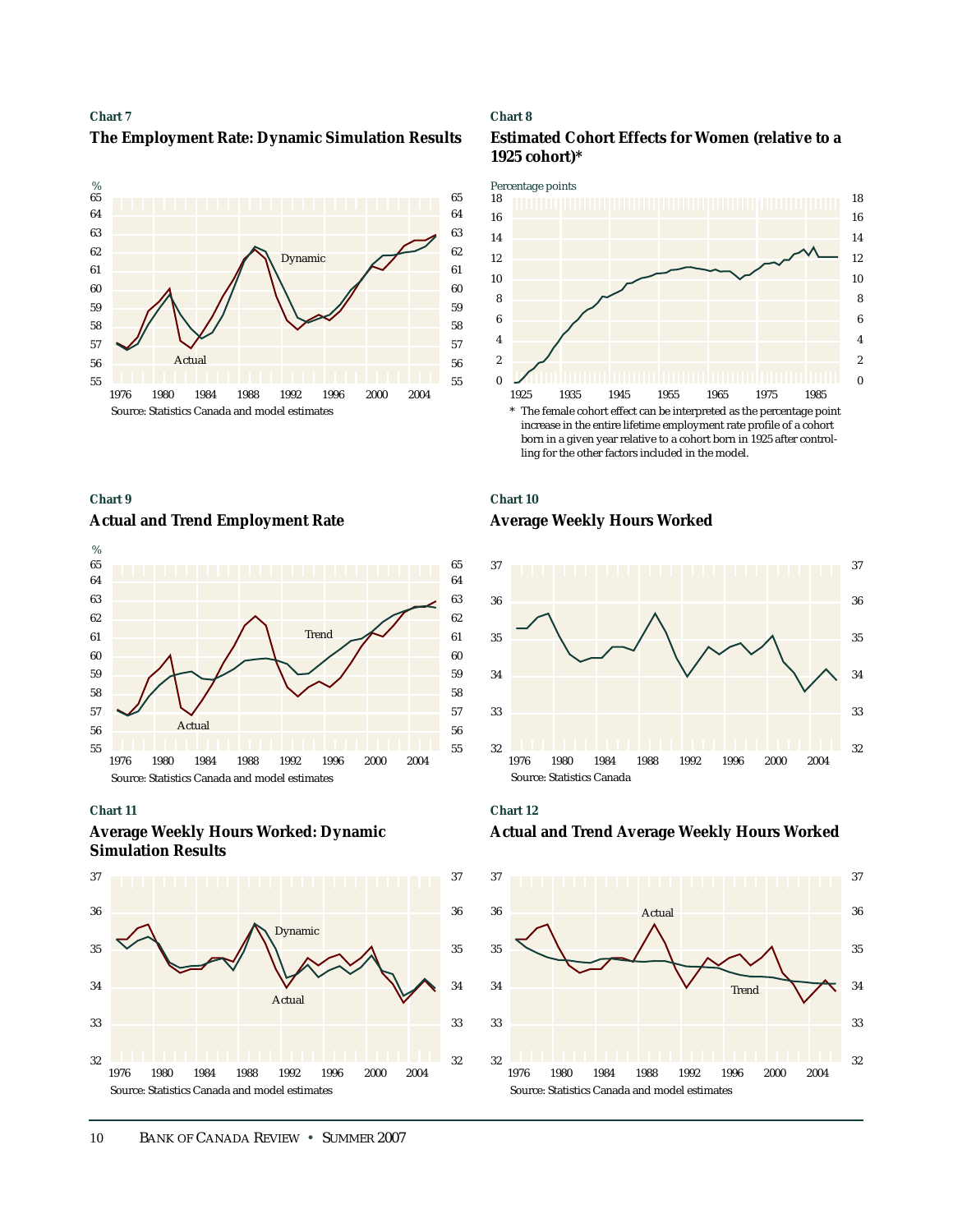cohort effect continued to push up the aggregate employment rate, adding approximately 0.2 and 0.4 percentage points per year to the aggregate and female employment rates, respectively. Second, labour demand increased each year over this period, with the exception of 2001. Third, reforms to the E.I. system in the mid-1990s, which reduced the system's generosity, were also pushing up the employment rate. These positive pressures were only partially offset by the downward pressure from the continued increases in net wealth.

Finally, since 2001, the aggregate employment rate has risen a further 1.8 percentage points, to reach its highest annual level in 31 years. The female cohort pushed up the employment rate of older workers (55+) as well as contributing to the rise in the aggregate employment rate. Further strengthening in labour demand also contributed to the increase in the employment rate, particularly in 2005 and 2006. Income effects continued to push the employment rate down, although by a much smaller amount than in the previous two periods, owing to the bursting of the stock market bubble in 2000–01 and declines in real after-tax interest rates. Lastly, the changing composition of the working-age population has also put mild downward pressure on the aggregate employment rate.

> *The observed levelling off in the cohort effect means that most of the positive boost to the aggregate employment rate coming from the female cohort effect will be exhausted within the next 15 years.*

Of particular interest is the shape and size of the cohort effect for women. Our estimates suggest that it trended upwards for cohorts born over the 1920s to the 1950s and began to level off for cohorts born after 1955 (Chart 8). The shape of the female cohort effect likely reflects several factors, including: changing views of women's role in society, reductions in workplace discrimination, higher levels of educational attainment, and greater availability of contraception and child-care services. The observed levelling off in the cohort effect means that most of the positive boost to the aggregate employment rate coming from the female cohort effect will be exhausted within the next 15 years.

## *Calculating the trend employment rate*

Our trend estimate of the aggregate employment rate is constructed over history by performing a dynamic simulation of the model, with the cyclical labour demand variable set equal to its assumed trend value and the remaining explanatory variables set at their actual values. Our trend estimate of the employment rate has been increasing for most of the past three decades (Chart 9), largely because of the female cohort effect. According to our estimates, the employment rate was just above its trend in 2006.

## **Labour force average weekly hours worked**

We now turn our attention to the last component of trend labour input, the amount of time that individuals spend at work, on average, during a typical week. Aggregate labour force average weekly hours worked has been on a downward trend over the past 30 years (Chart 10). Unlike the employment rate, the raw data do not suggest that there have been any discernible cohort effects for either men or women with respect to average hours worked. Examining the data by disaggregated age groups, on the other hand, shows that youth, defined as those 15 to 24 year of age, are the only age group to show a significant downward trend in the number of average hours worked. For the remaining age groups, the average hours worked have remained relatively stable over the past 30 years.

## *Modelling average weekly hours worked*

We chose to model average weekly hours worked by age and sex using a fixed-effects<sup>11</sup> model, based on Hazel (2006). This framework makes it possible to control for differences in average hours worked relating exclusively to age. Examining the disaggregated age groups, for example, we notice that older workers (55 and over) worked approximately two fewer hours, on average, than prime-age workers (25–54). This disparity could reflect several factors, such as: older workers assigning greater value to leisure time, a greater number of missed work days for health reasons, or simply that older workers typically have more seniority and additional vacation days. Regardless of why older workers have lower average hours worked, the advantage of our framework is that it allows us to control for these differences, after accounting for other cyclical and structural factors. The data set used to

<sup>11.</sup> Fixed effects refers to a panel-data estimation procedure that assumes that differences across the dependent variables can be captured by differences in the constant terms, once we have controlled for all the other observable variables.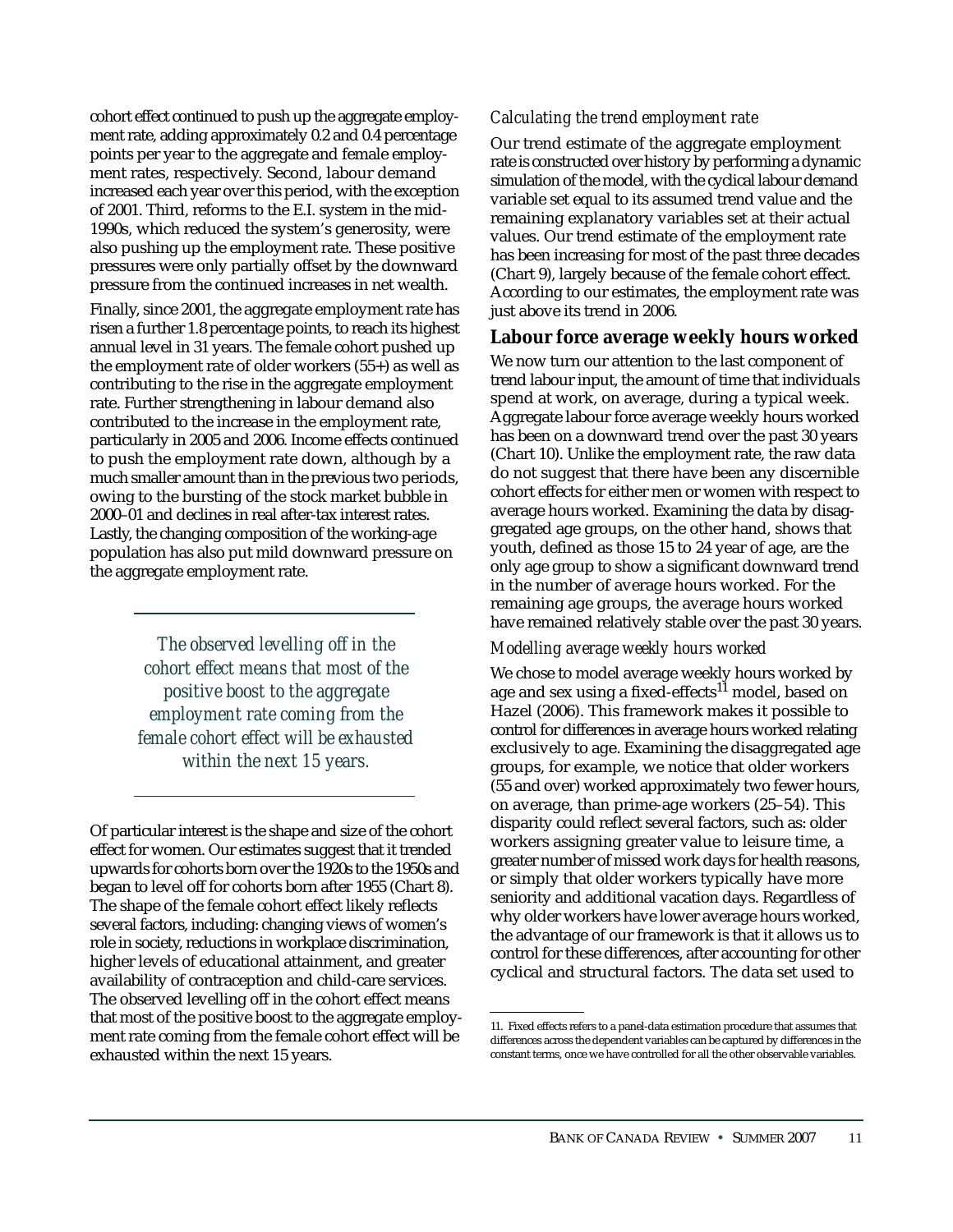estimate the average weekly hours worked consists of single-year age- (15–70 and over) and sex-specific annual average hours worked at all jobs from the LFS over the 1976–2006 period. Average weekly hours worked (*HAW*) are modelled as a function of lagged hours, the job-offer rate (*jor*), the real after-tax interest rate (*r*), the annual LFS seasonal adjustment factor on hours worked (*seasonal*), and the sex-specific full-time school enrolment rates (*school*).<sup>12</sup>

$$
\overline{HAW}_{j,t} = \alpha_j + \Psi_l \times HAW_{j,t-1} \times age_{l, j, t} + \xi_l
$$
  
 
$$
\times jor_t \times age_{l, j, t} + \vartheta_l \times seasonal_t \times age_{l, j, t}
$$
  
+ 
$$
\gamma_l \times r_t \times age_{l, j, t} + \delta \times school_t \times age_{15-24, j, t},
$$

where: *j* = 15, 16,…, 70 and over; *l* = 1, 2,…, 5; *t* = 1977, 1978,…, 2006.

All the explanatory variables interact with five age dummies  $(age_{l,j,t})^{13}$ , with the exception of the school enrolment rate, which is only included for the 15 to 24-year-old age group. Average hours worked are estimated for each age (denoted by *j*) and sex, and then aggregated using their respective shares of the employed population.

## *Results*

The dynamic simulation results indicate that the model is able to track the majority of the movements in aggregate average hours worked (Chart 11). Two key factors appear to explain the decline in average hours worked in the early part of the sample. First, average weekly hours worked by youth (males and females) shows a downward trend until the mid-1990s. The model attributes this mainly to an upward trend in the school enrolment rates which, from 1980 to 1997, increased by 16.9 and 21.2 percentage points for men and women, respectively. The negative effect from this trend has eased somewhat in recent years, since school enrolment rates of females have remained fairly stable since 1997, while those of males have given back some of their earlier increase. Second, women's share of employment rose substantially

between 1976 and 1992, increasing from 37.1 to 45.3 per cent of total employment. Because women work fewer paid hours on average than their male counterparts, this shift in the composition of employment put downward pressure on aggregate average weekly hours worked. Since 1992, this composition effect has continued to put downward pressure on average hours worked, but to a much smaller degree than in the past. Between 1992 and 2006, the employment share of women continued to rise, increasing by 0.1 per cent per year, on average, compared with 0.5 per cent in the earlier period. As noted previously, average weekly hours worked for most of the other age groups have remained relatively stable over the past 30 years.

### *Calculating trend average weekly hours worked*

Our trend estimate of the average weekly hours worked by age and sex is constructed over history by performing a dynamic simulation of the model, after setting the cyclical variable and the seasonal factors at their assumed trend levels, and the remaining explanatory variables at their actual values. The aggregate series is then calculated by multiplying the age- and sexspecific trend average hours worked series by their respective shares of trend labour force employment.<sup>14</sup> Our trend estimate of average hours worked has been declining since 1976, which, as noted before, can be attributed to the increasing employment share of women and a fall in the average hours of youth, owing to an increasing trend towards school enrolment (Chart 12).

## **Constructing trend labour input**

The estimated trends for the employment rate and average hours worked are now combined with the actual labour force source population to construct our measure of trend labour input. Since 1980, trend labour input is estimated to have grown, on average, by 1.6 per cent (Chart 13). Of this growth, 1.4 percentage points are attributable to growth in the working-age population. The upward trend in the labour force employment rate contributed, on average, 0.3 percentage points over the same period, while the downward trend in average hours worked subtracted about 0.1 percentage points.

<sup>12.</sup> The annual LFS seasonal factor for total hours worked (main job) is included to account for movements in the reference week that lead to excessive volatility in the unadjusted hours series.

<sup>13.</sup> Where *l* denotes the following age groups: 15–24, 25–54, 55–59, 60–64, and 65 and over.

<sup>14.</sup> Trend labour force employment is calculated using the age and sex-specific trend employment rates estimated in the previous section and the ageand sex-specific population.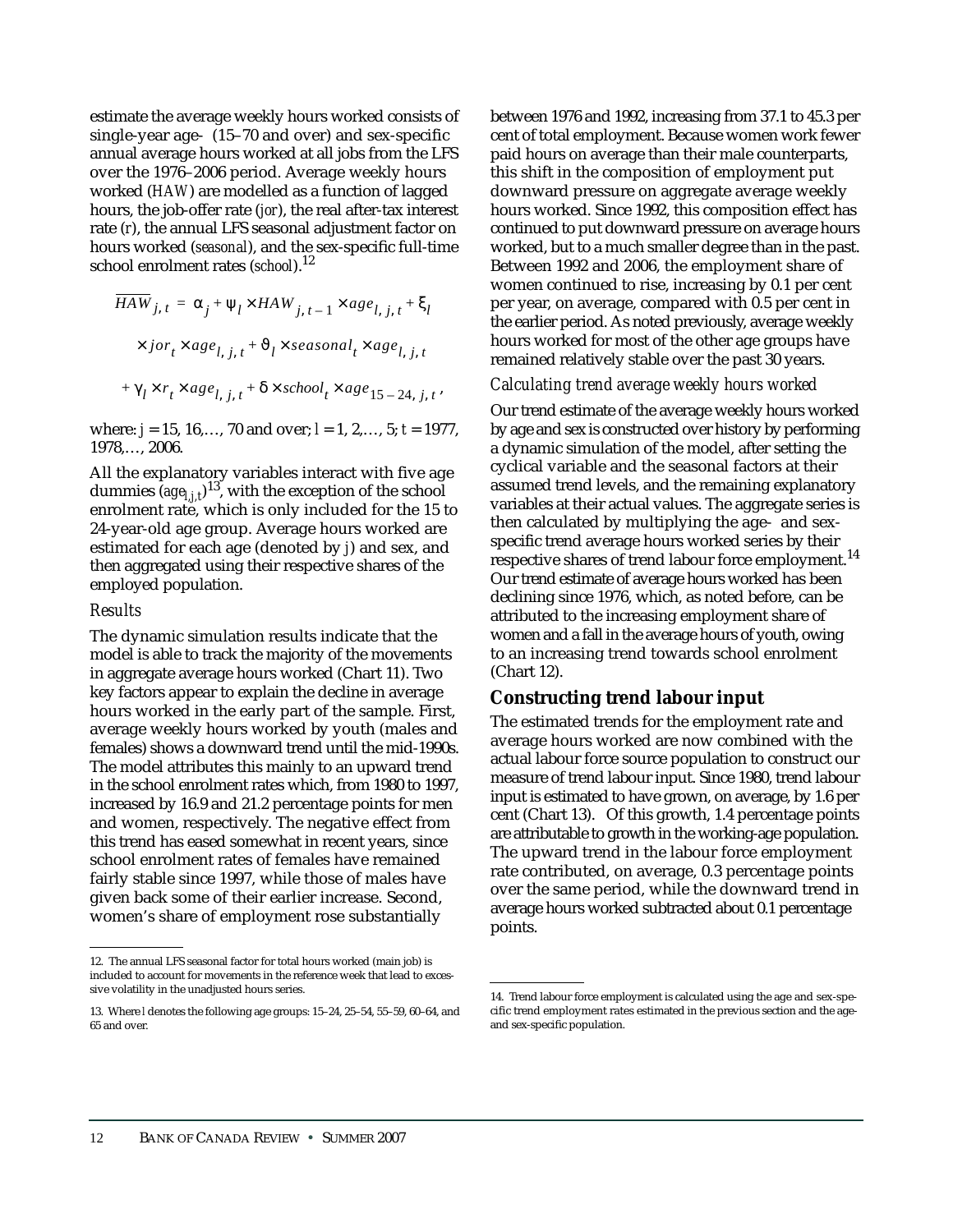#### **Chart 13**

### **Decomposing the Growth in Trend Labour Input**



#### **Chart 15**

**Older Workers' Share of the Working-Age Population**



## **Chart 14 Growth of the Working-Age Population**







## **Chart 17 Trend Employment Rate of Women 55 and Over**

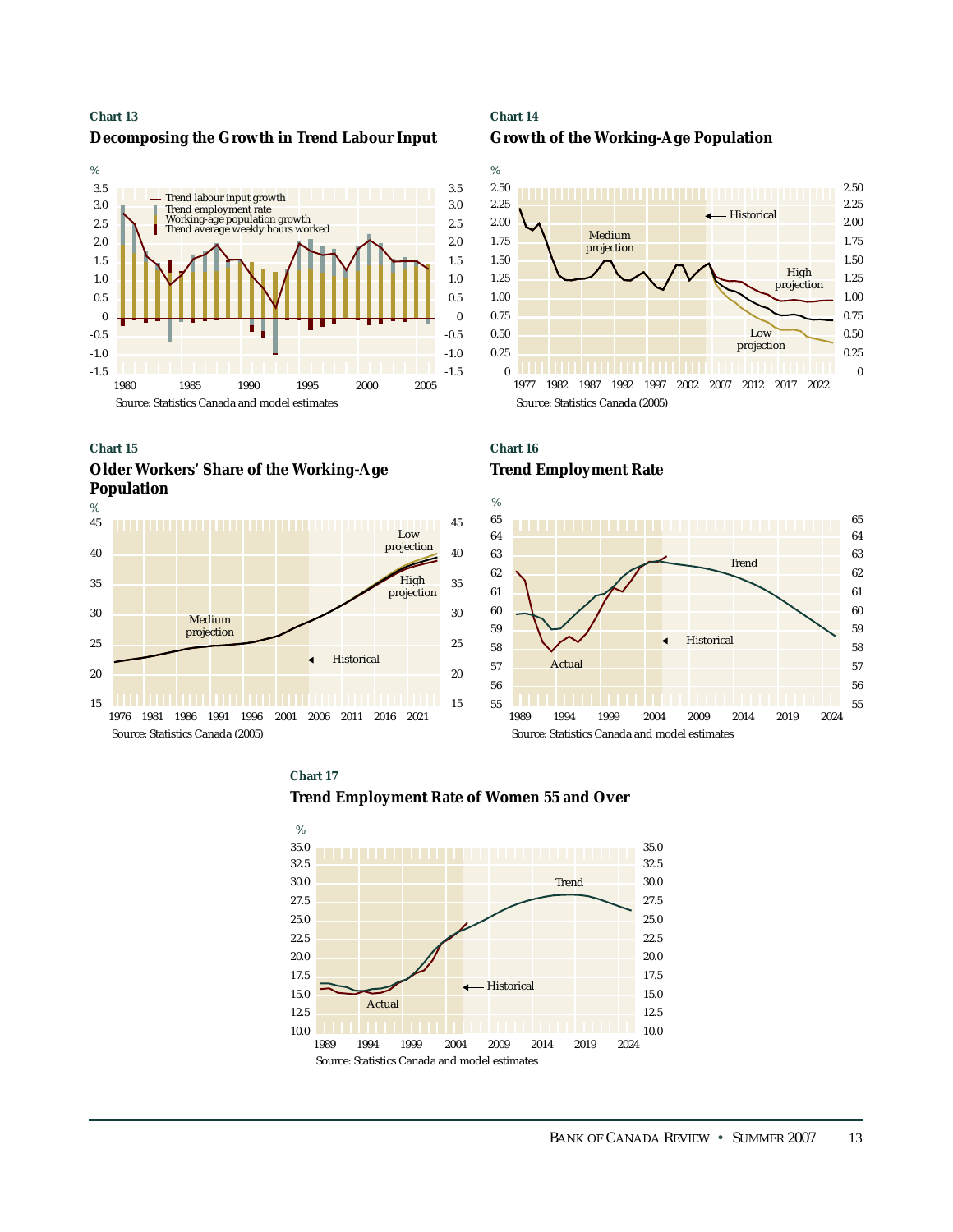# **Prospects for Trend Labour Input**

# **The working-age population**

Statistics Canada's medium population projection scenario (discussed below) is used to project the size and composition of the working-age population. The population projection is driven by three key assumptions on the national fertility rate, life expectancy at birth, and the net migration rate. The fertility rate in Canada, like that for most industrialized countries, has been declining since the 1960s. The total fertility rate in Canada was close to 4 children per woman in 1960, but has declined in almost every year since, reaching 1.5 children per woman in 2002 (Statistics Canada 2005). Statistics Canada's medium scenario assumes that the fertility rate will remain near its current level of 1.5 births per woman, well below the replacement rate of 2.1 births per woman. As for the second assumption, life expectancies at birth have significantly improved over the past three decades, rising from 69.3 and 76.3 years in 1970 to 77.2 and 82.2 years in 2002, for men and women, respectively. Statistics Canada's medium scenario assumes that this trend will continue over the next three decades, with male and female life expectancies at birth reaching 81.9 and 86.0 years in 2031, respectively. Finally, the most difficult component to project is net migration, since it is strongly influenced by a country's national immigration policies. In the medium scenario, Statistics Canada projects the number of immigrants to Canada by assuming a fixed immigration rate of 7.0 per 1,000, which allows the level of immigration to grow in line with total population growth. Emigration is also projected, using a fixed emigration rate of 1.5 per 1,000, based on average emigration rates by age, sex, and province observed over the past five years (Statistics Canada 2005). These assumptions are combined to construct a population projection which suggests that growth in the working-age population will slow significantly in the next few decades.

Estimates of the size and composition of the population should be fairly reliable, at least in the near term, since they are essentially embedded in the current structure of the population. That does not mean, however, that the projections are flawless, since they still depend on the assumptions described above. For this reason, Statistics Canada constructs a range of scenarios that consider two alternative assumptions, one high and one low, for each of the key factors (specifically the fertility rate, life expectancy at birth, and the immigra-

## **Table 1 Assumptions for Statistics Canada's Population Projections**

|                        | <b>Assumptions</b>        |                           |                           |  |
|------------------------|---------------------------|---------------------------|---------------------------|--|
|                        | Low                       | Medium                    | High                      |  |
| Fertility              | 1.3 children<br>per woman | 1.5 children<br>per woman | 1.7 children<br>per woman |  |
| Life expectancy        |                           |                           |                           |  |
| Men $(in 2031)$        | 81.1 years                | 81.9 years                | 82.6 years                |  |
| Women (in 2031)        | 85.3 years                | 86.0 years                | 86.6 years                |  |
| Immigration rate       | 5.5 per 1,000             | 7.0 per 1,000             | 8.5 per 1,000             |  |
| <b>Emigration</b> rate | 1.5 per 1,000             | 1.5 per 1,000             | 1.5 per 1,000             |  |

tion rate). A total of 27 scenarios can be constructed using different combinations of these alternative assumptions. Three scenarios are presented in Table 1, labelled as low, medium, and high scenarios. The medium scenario is our base-case profile, whereas the high (low) scenario combines all the highest (lowest) assumptions.15 All three scenarios project the size of the working-age population and the age distribution.<sup>16</sup>

In all three scenarios, growth of the working-age population is expected to slow considerably over the next decade, falling from 1.5 per cent in 2006 to 1.0, 0.7, and 0.4 per cent by 2025 in the high, medium, and low scenarios, respectively (Chart 14). Since the growth in trend labour input is mainly driven by population growth, this decline will have an important effect on our projection.

# **Labour force employment rate**

The second component of trend labour input, the trend aggregate labour force employment rate, is also expected to change substantially over the next three decades. The trend employment rate is constructed using the cohort model discussed above, after setting some long-run assumptions for the structural variables. Specifically, the cohort effect of females is estimated to have stabilized for cohorts born after 1955; the ratio of net wealth to nominal GDP is expected to stabilize

<sup>15.</sup> If the alternative assumptions selected are believed to adequately capture the uncertainty surrounding these factors, then the high and low scenarios can be viewed as the high and low confidence bands surrounding the basecase scenario.

<sup>16.</sup> For more details, see Statistics Canada (2005).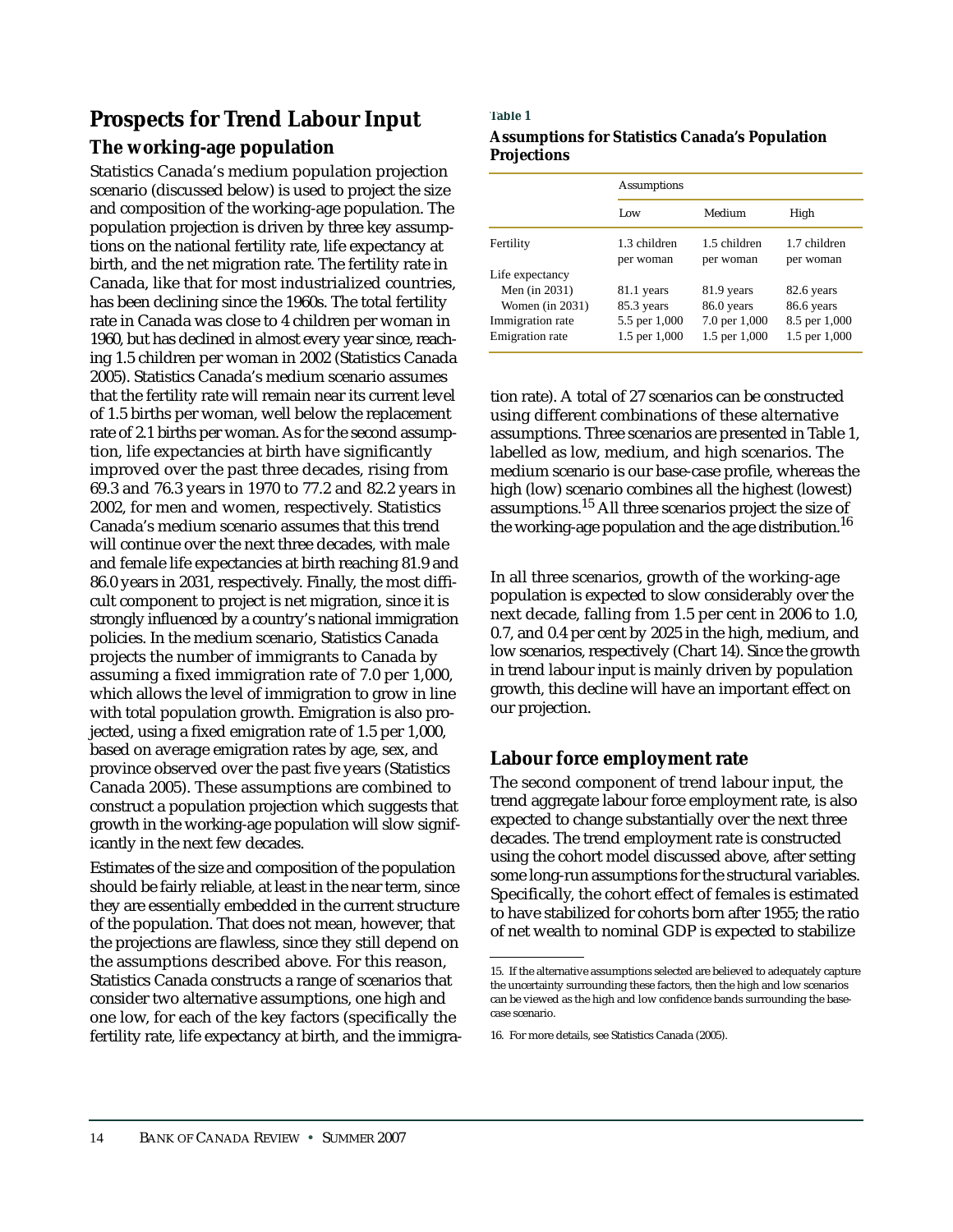at its average value observed over the 1997–2006 period; and the real after-tax interest rate is expected to return to a stable long-run value.

Outside the model, an equally important development embedded in all three population scenarios is the projected shift in the composition of the working-age population. The average age of this population is projected to increase significantly over the next 20 years as the share of older workers (55 and over) is projected to rise in all three scenarios (Chart 15). While there has been an upward trend in the share of older workers for some time, the pace of the increase is expected to pick up considerably over the next decade. While the share of older workers increased by seven percentage points over the past three decades, rising from roughly 22 per cent in 1976 to around 29 per cent in 2006, the aging of the baby boomers is projected in all three scenarios to lead to a seven percentage point increase in only 11 or 12 years. This development is expected to have a significant impact on the aggregate trend employment rate over the next 20 years.

> *The aggregate employment rate is projected to reverse the trend observed over the past 30 years and is expected to decline over the next two decades as older workers become an increasingly larger share of the working-age population.*

At the aggregate level, the employment rate is projected to reverse the trend observed over the past 30 years and is expected to decline over the next two decades as older workers, whose employment rates are on average lower than those of prime-age workers, become an increasingly larger share of the workingage population (Chart 16). This downward trend occurs despite the projection that the employment rates of women 55 and over will continue to rise over the next 10 years as cohorts with stronger attachment to the labour force than their predecessors enter this age group (Chart 17).

# **Labour force average weekly hours worked**

Third, the projection for trend labour force average weekly hours worked is constructed in much the same way as the employment rate, but with the fixed-effects hours model discussed above. The profiles for the explanatory variables included in both models are identical to the assumptions used for the trend employment rate. The other variable, the school enrolment rate, is projected to remain at its current level. Like the employment rate, aggregate average weekly hours worked is also affected by the age distribution of the population. The impact from the aging of the population on average weekly hours worked is quite small, however, and is expected to cause a mild downward trend over the projection horizon as older workers, who work fewer hours on average, become a greater share of the employed (Chart 18).

# **Growth of trend labour input**

Using the above models, trend labour input growth is projected to contribute considerably less to potential output growth over the next two decades than it has in the past, regardless of which population projection is used (Chart 19). In the medium scenario, labour input growth is projected to fall from 1.3 per cent in 2006 to 1.0 and 0.6 per cent in 2010 and 2015, respectively. This is considerably weaker than the 1.5 per cent growth observed, on average, over the 1980–2006 period. The slowdown in trend labour input becomes especially evident from 2011 to 2020, as population growth continues to slow and the decline in the employment rate accelerates (Chart 20). Over this period, the contributions to trend labour input growth from population growth and the employment rate are expected to fall by 0.3 and 0.4 percentage points, respectively. Growth of the working-age population is projected to fal1 from 1.1 per cent in 2010 to 0.8 per cent in 2020, while the employment rate is expected to fall by 0.2 percentage points per year, on average, over the same period.

# **Risks Surrounding the Base-Case Scenario**

The projection presented in the previous section is a model-based projection and could be subject to a number of risks. In particular, the projection relies on a presumed path for a number of explanatory variables, the evolution of which could turn out to be different than we have assumed in our base-case scenario. This poses both upside and downside risks to our projection.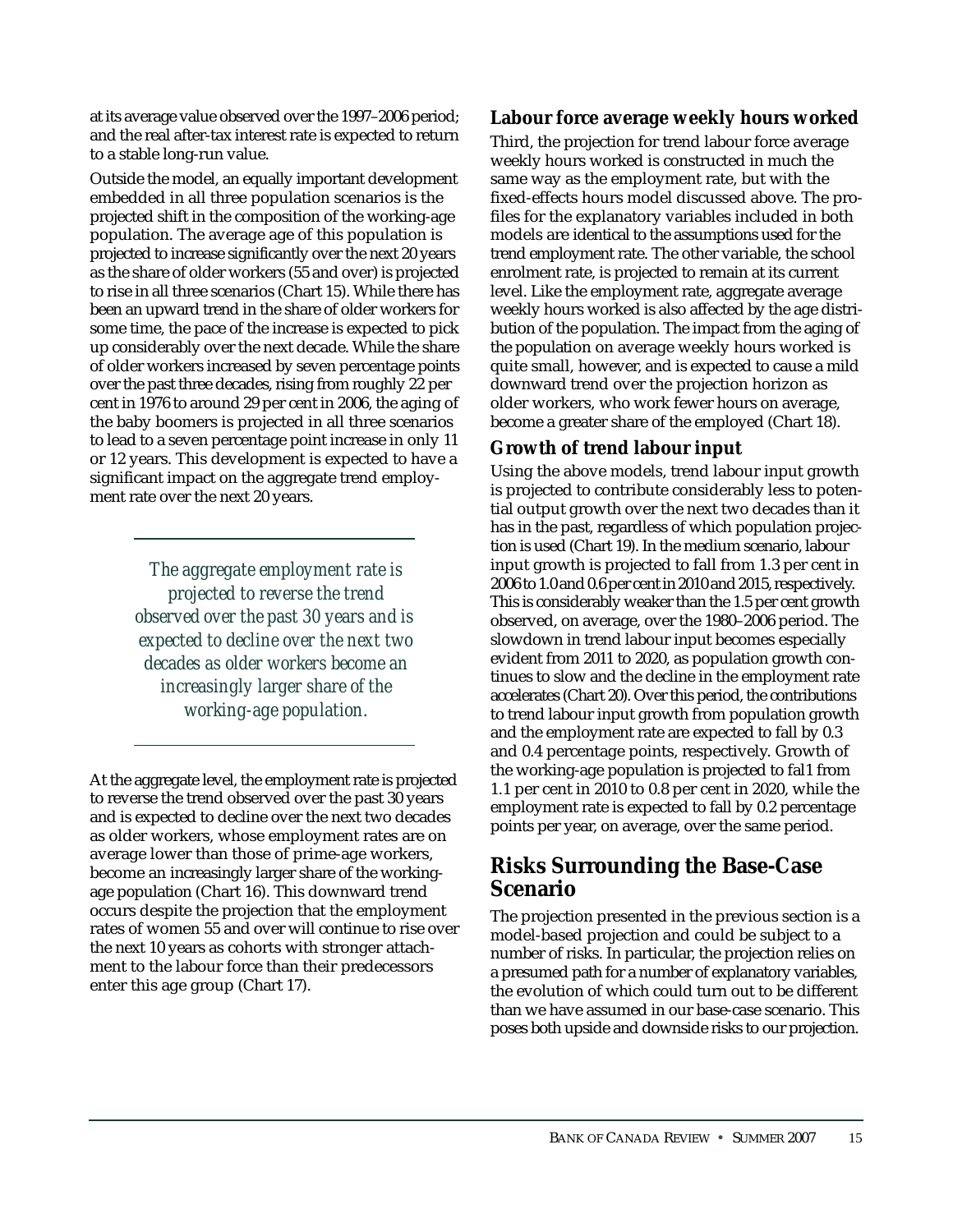**Chart 18 Trend Average Weekly Hours Worked**



#### **Chart 20**

**Decomposing the Growth in Trend Labour Input**



#### **Chart 22**

#### **Men: Employment Rates by Educational Attainment**



#### **Chart 19**





#### **Chart 21**

**Trend Employment Rates of Men and Women 65 and Over**



Source: Statistics Canada and model estimates

### **Chart 23**

## **Women: Employment Rates by Educational Attainment**

 $\mathcal{O}_6$ 

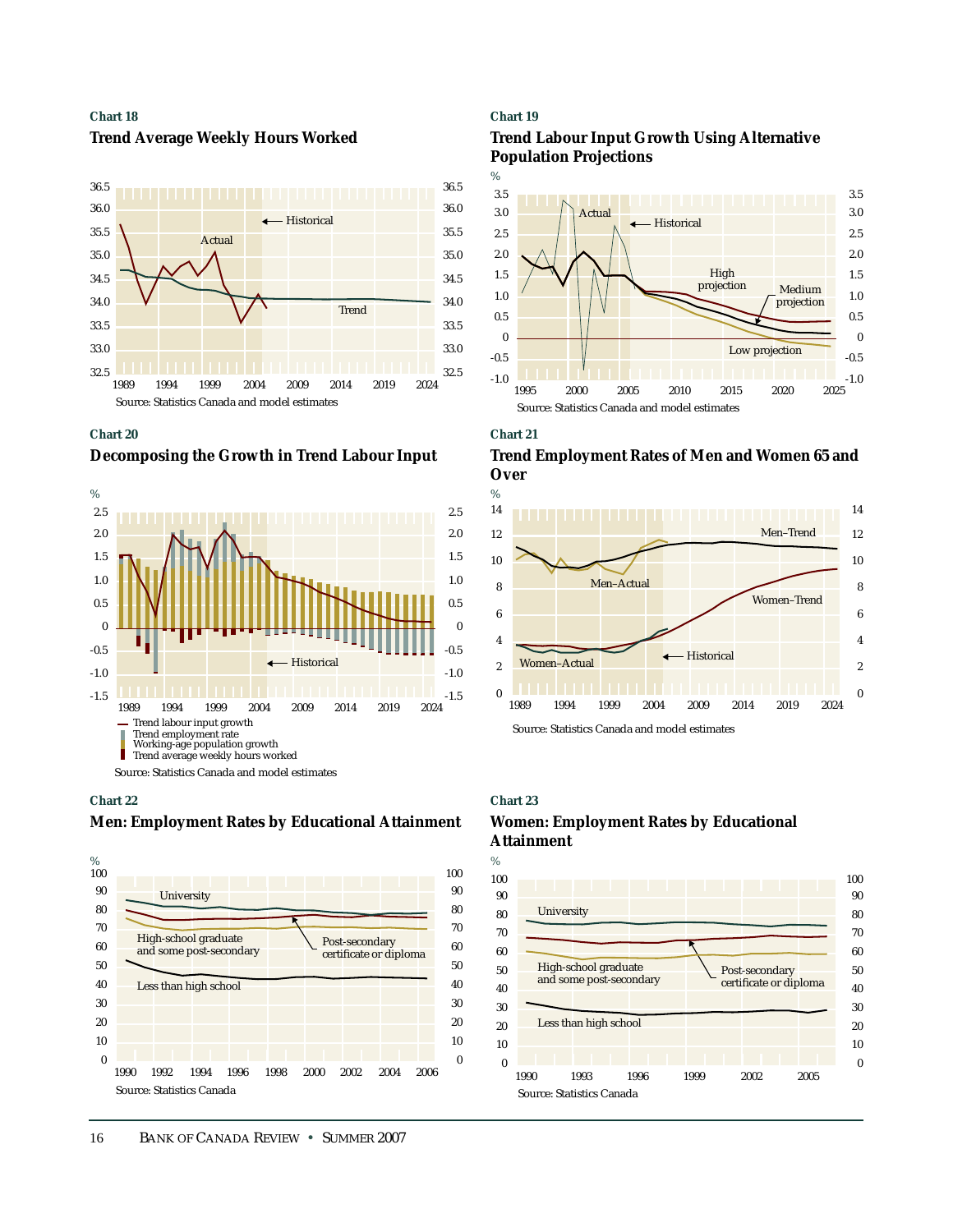For example, our base-case scenario assumes that the ratio of net wealth to nominal GDP will stabilize over the projection horizon. However, should net wealth continue to increase as it has over the past number of years, our model suggests that individuals would consume more leisure by reducing the amount they work, which would lower the aggregate employment rate.

Apart from the future path of the explanatory variables, there are several other factors that could help to delay or partially offset some of the projected decline in the employment rate. These factors are not accounted for in this analysis, given their speculative nature and the difficulty in quantifying their respective magnitudes. First, continued improvements in health status and life expectancies could raise the employment rates of older workers. Second, as the pool of labour shrinks, employers and governments may remove barriers to continued labour force participation. From the employers' side, this could mean increased workplace flexibility or changes to the structure of existing pension plans that create large disincentives to remain with an organization past a particular age. Governments have already begun to address some of the barriers to continued labour market participation. Ontario, for example, followed the lead of several other provinces and passed legislation in 2006 that essentially made mandatory retirement illegal. The government might also examine the work disincentives currently built into Canada's income-security system, which have a significant effect on the retirement decisions of both men and women (Baker, Gruber, and Milligan 2003).

> *Several other factors could help to delay or partially offset some of the projected decline in the employment rate.*

Third, our cohort model treats the employment rates of men and women separately. There is evidence, however, that retirement decisions are in fact made jointly. For example, Schirle (2007) finds that wives' participation has a significant and positive impact on the participation rate of older husbands, suggesting a leisure complementarity that our model does not

explicitly capture. This poses an upside risk to our base-case scenario, since we project that the employment rates of older men will remain relatively stable, while those of older women will continue to rise over the next couple of decades as cohorts with stronger labour force attachment than their predecessors reach the conventional retirement age (Chart 21). However, even if we used the extreme assumption that the projected increase in the employment rates of older women would affect their male counterparts one-forone, this would still not be sufficient to keep the aggregate employment rate from falling in the future, although it would alleviate the downward pressure over the next five to seven years.

Fourth, the average educational attainment of the population, or perhaps, more importantly, the nature of work, has changed significantly over the past 30 years. Continued improvements in educational attainment might raise the aggregate employment rate in the future, since employment rates are greater for higher levels of educational attainment (Charts 22 and 23). At the same time, the economy has become increasingly service based, where jobs are less physically demanding than in the past. This shift towards a knowledge-based economy has likely enabled workers to remain in the labour market longer. If this poses a risk to our projection, it is probably less important for women than for men, since these factors are likely at least partially captured by the female cohort effect.

Finally, the analysis presented above was not conducted in a full general-equilibrium framework. In such a framework, the reduction in labour supply would likely push up the real wage and create an incentive for a greater number of younger workers to enter the labour force and for older workers to delay their retirement.

# **Conclusions**

Trend labour input growth has accounted for about half of real output growth over the past 25 years. Since 1980, trend labour input growth has been driven by the growth of the working-age population and a steady rise in the trend employment rate stemming from an increase in women's labour market attachment. Population growth is expected to slow significantly over the next 20 years, and the trend employment rate is projected to decline as older workers become an increasingly greater share of the working-age population. Together, these two factors suggest that trend labour input growth will fall markedly over the next two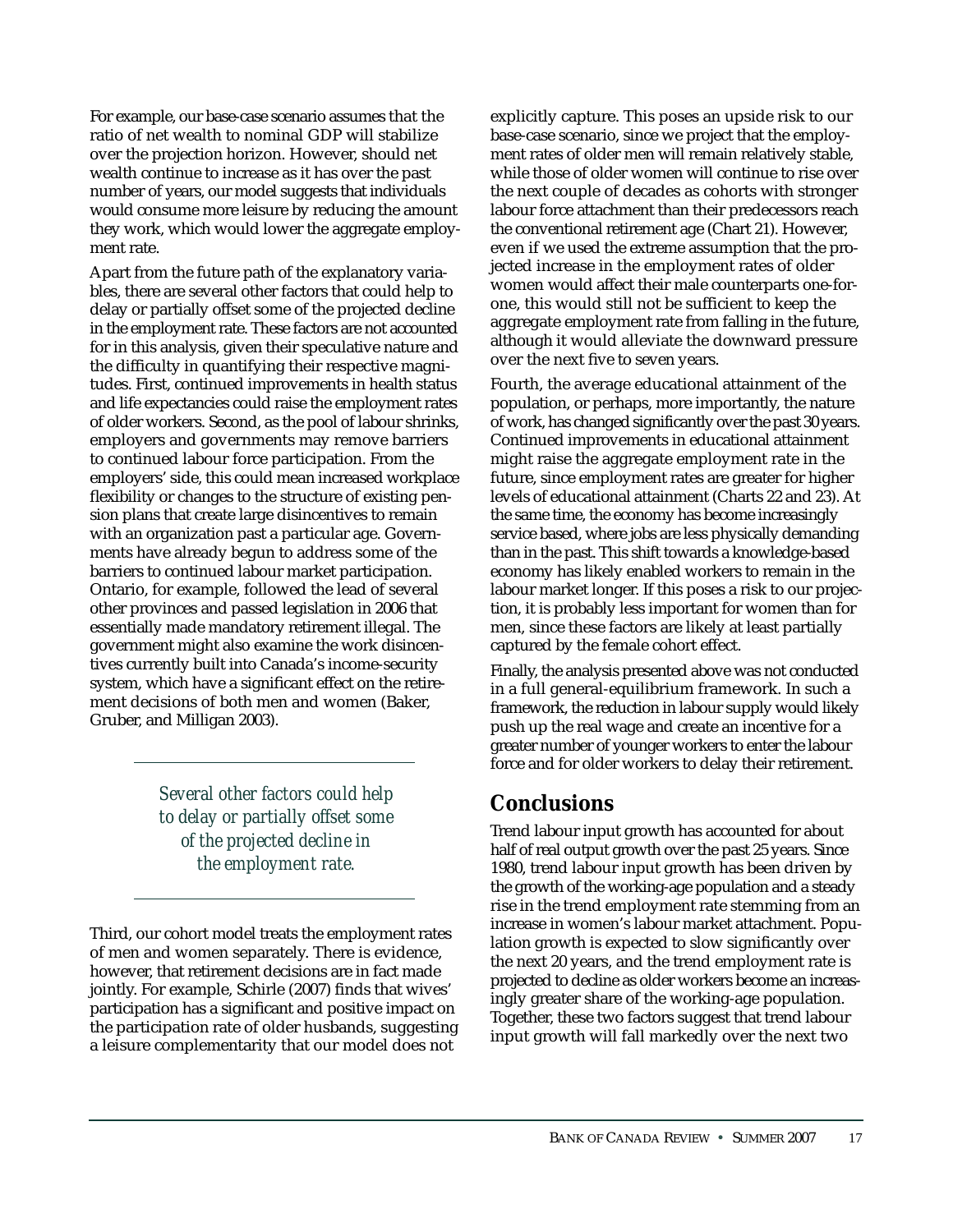decades, which, without an offsetting increase in labour productivity, will imply a lower growth rate of potential output.

> *As the pool of labour shrinks, firms will have a greater incentive to find ways of improving labour productivity.*

The model-based projection presented in this article implicitly assumes that employer and government

policies will remain unchanged in the future. Yet the good news is that the aging of the baby boomers is a well-documented and understood phenomenon that will occur slowly over the next few decades. In turn, employers and governments will likely look for ways to address barriers to continued labour force participation, which might help to alleviate some of the labour market pressure generated by this impending demographic transition. As well, as the pool of labour shrinks, firms will have a greater incentive to find ways of improving labour productivity, whether through greater capital deepening or modifying their business practices. Together, these possible initiatives on the part of employers and governments will likely dampen the impact on future potential output growth.

# **Literature Cited**

- Aaronson, S., B. Fallick, A. Figura, J. Pingle, and W. Wascher. 2006. "The Recent Decline in the Labor Force Participation Rate and Its Implications for Potential Labor Supply." *Brookings Papers on Economic Activity* (1): 69–134.
- Archambault, R.and M. Fortin. 1997. « La courbe de Beveridge et les fluctuations du chômage au Canada. » Ottawa. Department of Human Resources Development Working Paper No. Q–97–4F.
- Baker, M., J. Gruber, and K. Milligan. 2003. "The Retirement Incentive Effects of Canada's Income Security Programs." *Canadian Journal of Economics* 36 (2): 261–90.
- Barnett, R., S. James, T. Sargent, and C. Lavoie. 2004. "The Canadian Labour Force Participation Rate Revisited: Cohort and Wealth Effects Take Hold." Presented at the Canadian Economics Association Meetings, Toronto, 4–6 June. Available at: [www.csls.ca/events/cea2004/barnett.pdf.](http://www.csls.ca/events/cea2004/barnett.pdf)
- Beaudry, P. and T. Lemieux. 1999. "Evolution of the Female Labour Force Participation Rate in Canada, 1976–1994: A Cohort Analysis." *Canadian Business Economics* 7 (2): 57–70.
- Fortin, M. and P. Fortin. 1999. "The Changing Labour Force Participation Rates of Canadians, 1969–96: Evidence from a Panel of Six Demographic Groups." *Canadian Business Economics* 7 (2): 12–24.
- Hazel, M. 2006. « Les heures travaillées au Canada: un modèle par groupe d'âge. » Department of Finance Analytical Note.
- Ip, I. 1998. "Labour Force Participation in Canada: Trends and Shifts." *Bank of Canada Review* (Summer): 29–52.
- Paquet, M., T. Sargent, and S. James. 2000. "Forecasting Employment Rates: A Cohort Approach." Department of Finance Working Paper No. 2000–06.
- Sargent, T. 1995. "An Index of Unemployment Insurance Disincentives." Department of Finance Working Paper No. 95–10.
- Schirle, T. 2007. "Why Have the Labour Force Participation Rates of Older Men Increased since the Mid-1990s?" Wilfrid Laurier University, Department of Economics Working Paper No. 2007–03 EC.
- Statistics Canada. 2005. "Population Projections for Canada, Provinces and Territories 2005–31." Catalogue No. 91–520–XIE.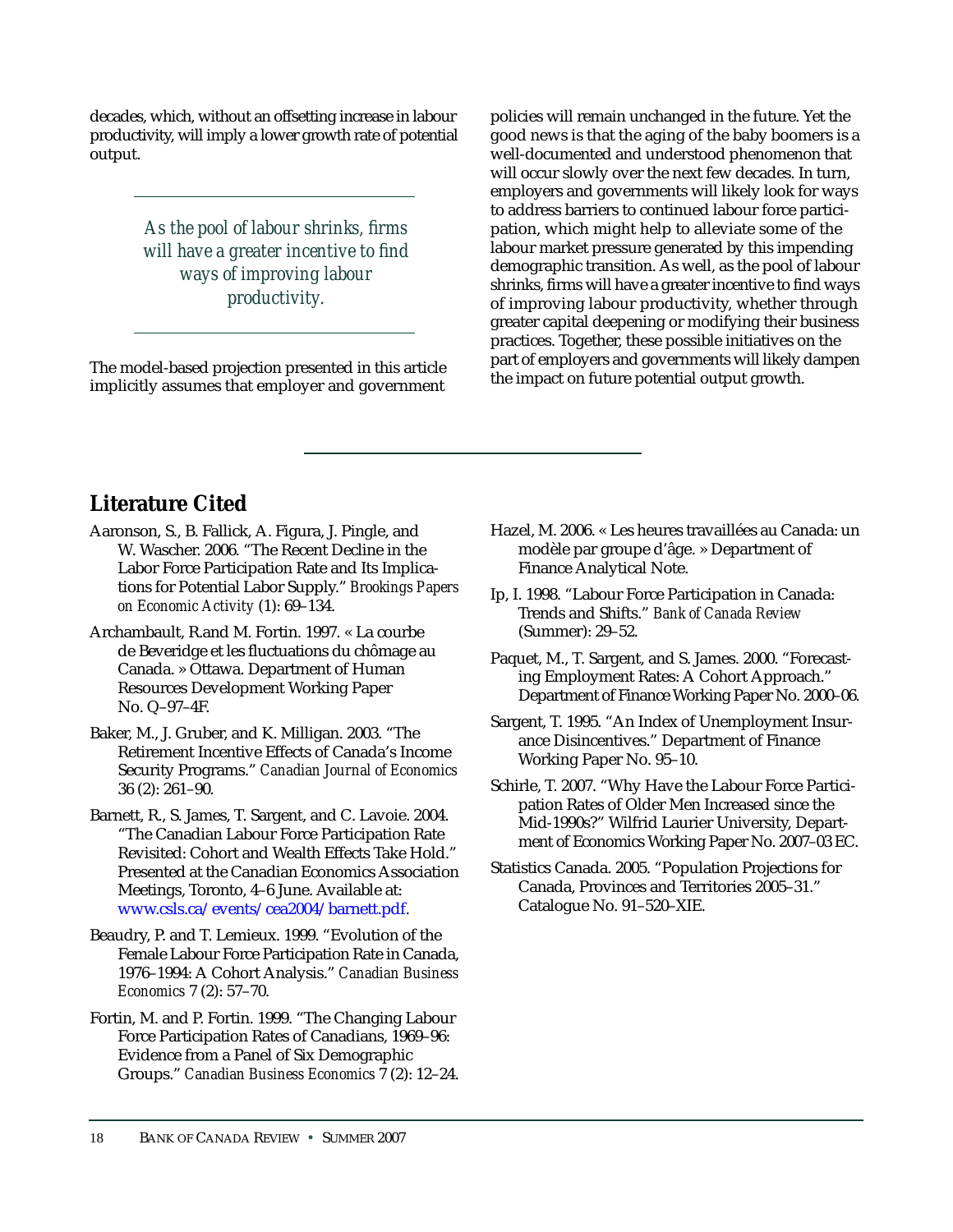# <span id="page-20-0"></span>**Interpreting Canada's Productivity Performance in the Past Decade: Lessons from Recent Research**

# *Richard Dion, Research Department*

- *Trend productivity growth in Canada has remained modest in the past 10 years. This contrasts with a sustained productivity resurgence observed in the United States. The rise and fall of Canadian productivity growth centred around the year 2000 largely reflect business cycle developments and the boom and bust in the demand for information and communications technologies (ICT).*
- *Canada has taken less advantage of ICT than the United States and has realized fewer efficiency gains in the production of goods and services. Comparatively moderate wages relative to the price of investment in machinery and equipment (M&E) likely exacerbated the gaps in M&E and technology intensities relative to the United States until at least the early 2000s.*
- *Adjustment costs associated with the reallocation of resources between industries in response to large relative price movements have probably slowed aggregate productivity growth in Canada in recent years. As well, high resources prices would have induced the exploitation of marginal reserves, with significant negative effects on aggregate productivity growth in 2005 and 2006. These phenomena would have intensified the more persistent drag exerted by impediments to innovation.*

*• Canada's lagging performance with respect to innovative activity, the adoption of new technologies, and investment in organizational capital seem to mostly reflect a relatively weak demand for innovation. The latter could partly stem from less competition and fewer rewards from risk taking and, until recently, a slower decline in the price of M&E-embodied technologies relative to labour compensation.*

he past decade in Canada has seen a rise and fall in productivity growth centred around the year 2000, but no shift in the growth of trend productivity from its moderate pace of the previous 20 years. The United States, in contrast, throughout the same period has witnessed a resurgence of the strong productivity growth of the 1960s and early 1970s. In this article, we attempt to shed light on the evolution of Canadian productivity since the mid-1990s, using the United States as a benchmark for comparison. We begin by looking at Canada's trend productivity growth over the past 30 years, alone, and in comparison with other advanced economies. We then examine the sources of productivity growth in Canada over the past decade using growth accounting and decomposition by industry to gain additional insights about differences from the United States. This is followed by an analysis of several factors that likely underpin these results, notably, adjustment costs, a lacklustre demand for innovation, and structural factors. The article concludes with suggestions for further research, particularly in areas where outstanding issues remain. T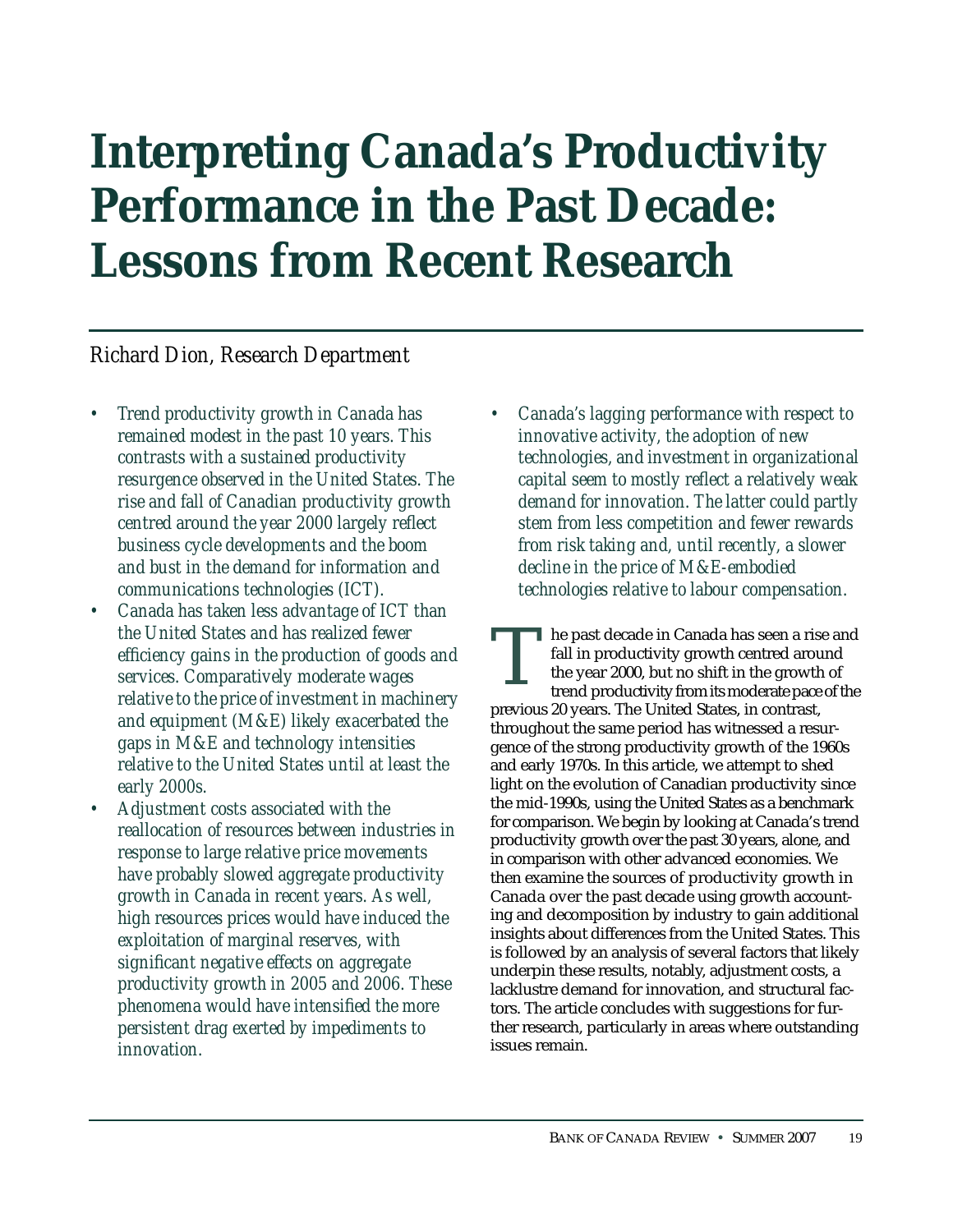# **Canadian Productivity Growth in Perspective**

There have been remarkably diverse patterns of labour productivity growth across advanced countries over the past 10 years or so. Labour productivity growth in Canada picked up over the late 1990s, only to fall back in the next five years to the sluggish pace of the 1974–96 period (Table 1). The same profile was observed in Australia and New Zealand, but with much less amplitude. In contrast, average productivity growth in 11 European Union countries has fallen markedly compared with the previous 20 years, while in the United States it has shifted to persistently higher levels. These patterns reflect, to varying degrees, changes in trend productivity growth, business cycle influences, lags in the impact of macroeconomic policies, and the effects of transitory sector-specific developments.

> *An increase in trend productivity growth has occurred in the United States . . . but not so far in Canada.*

By isolating the trend component in labour productivity growth, we can gauge the importance of structural factors and make better judgments about future growth prospects. Methods of detecting changes in trend productivity growth include techniques based on the notion of slow and continuous change in the evolution of equilibrium productivity as well as statistical methods to identify structural breaks or abrupt shifts in the profile of productivity growth. One par-

#### **Table 1**

#### **Gross Domestic Product per Hour Worked: Total Economy**

Annual average growth rates (%)

|                         | 1974-96 |       | 1997-2005 1997-2000 | $2001 - 05$ |
|-------------------------|---------|-------|---------------------|-------------|
| Canada                  | 1.2     | 1.9   | 2.9                 | 1.1         |
| <b>United States</b>    | 1.3     | 2.4   | 2.1                 | 2.5         |
| European Union (EU-11)* | 2.7     | 1.5   | 1.9                 | 1.2         |
| (United Kingdom)        | (2.2)   | (2.1) | (2.5)               | (1.9)       |
| Australia               | 1.7     | 1.9   | 2.1                 | 1.7         |
| New Zealand             | 0.8     | 13    | 1.6                 | 1.0         |

\* EU-15 excluding Austria, Greece, Luxembourg, and Portugal. Source: OECD Productivity Database, September 2006

ticularly rich version of the latter uses corroborating evidence from wages per hour worked and consumption per hour worked to estimate a common underlying growth trend (Kahn and Rich 2003). $<sup>1</sup>$  As Chart 1 shows,</sup> the profiles of real output, wages, and consumption per hour are similar over the past 30 years.<sup>2</sup> Application of the Kahn and Rich approach to Canada reveals a shift in trend productivity growth in the late 1970s from a high-growth regime of about 2.5 per cent to a low-growth regime of a little over 1 per cent for the total economy, but no shift back to a high-growth regime in the late 1990s (Dolega 2007; Table 2). In contrast, the same technique applied to the United States signals a shift to a low-growth regime in the early 1970s and a switch back to a high-growth regime in the late 1990s. Skoczylas and Tissot (2005) report similar results for Canada and the United States, using a statistical procedure designed to detect structural inflection points. They also find that trend productivity growth shifted down in the euro area in the mid-1990s and in Australia in the early 2000s and has been very low in New Zealand since the early 1990s. Thus, an increase in trend productivity growth has occurred in

#### **Chart 1**

## **Trends in Real Output, Consumption, and Labour Income per Hour Worked: Total Canadian Economy**



Sources: National Accounts and Labour Force Survey. Nominal output and labour income are deflated by the GDP price deflator. Nominal consumption is deflated by the price index for personal consumption.

1. Kahn and Rich (2003) show that, under assumptions consistent with the neoclassical growth model, output per hour, real wages per hour, and real consumption per hour will share a common trend over the long run.

2. Tests reveal that the variables are indeed cointegrated.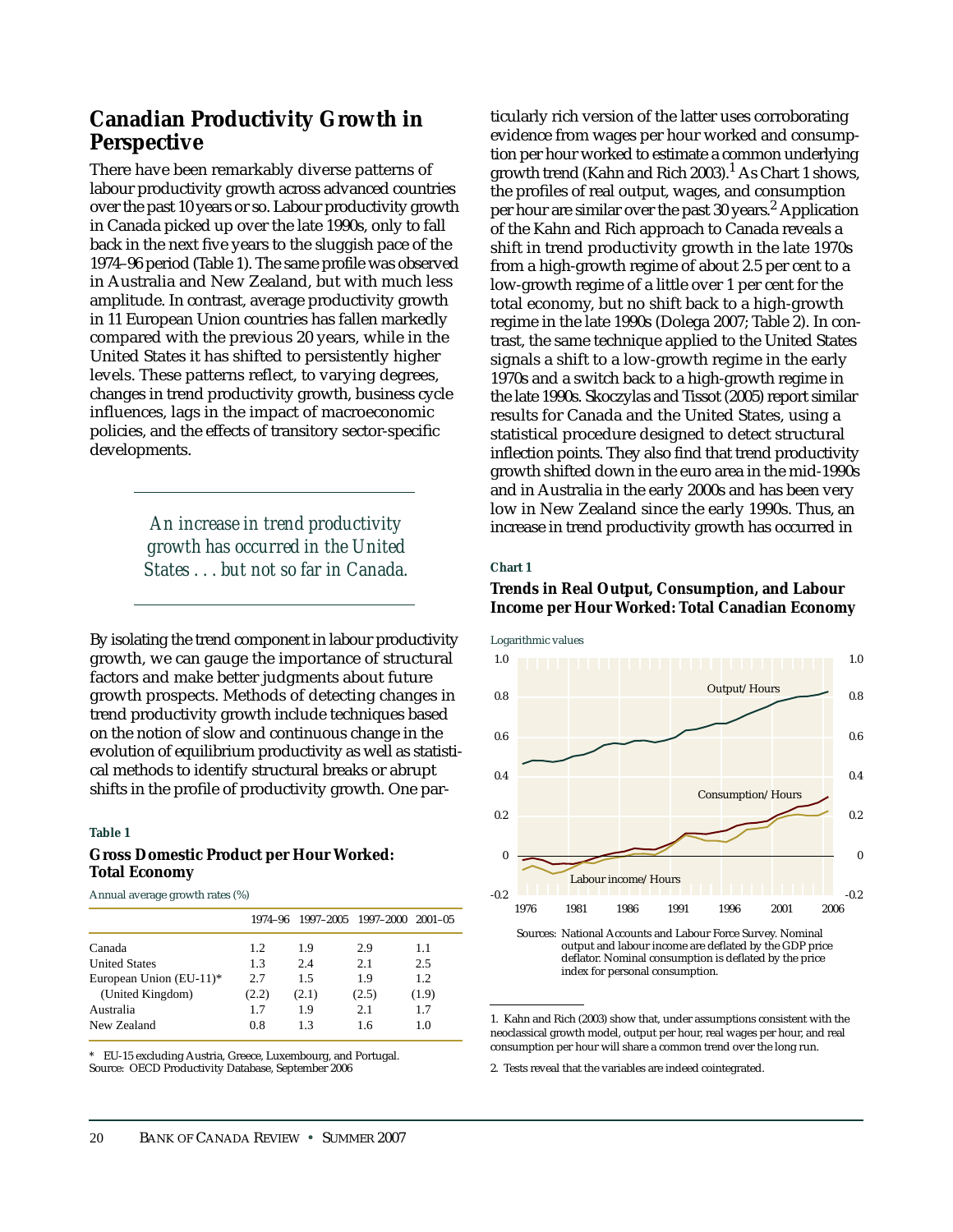## **Most Recent Trends in Labour Productivity Growth Rates (%)**

|                      | Previous trend  |         | Most recent trend |         | Sector               |
|----------------------|-----------------|---------|-------------------|---------|----------------------|
|                      | Start           | Average | <b>Start</b>      | Average |                      |
| Canada               |                 |         |                   |         |                      |
| $S&T(2005)*$         | mid-1960s 4.00  |         | mid-1970s 1.25    |         | <b>Business</b>      |
| Dolega (2007)        | 1966            | 2.40    | 1979              | 1.10    | Total<br>economy     |
| <b>United States</b> |                 |         |                   |         |                      |
| S&T (2005)*          | mid-1970s 1.25  |         | late 1990s 3.00   |         | <b>Business</b>      |
| Kahn & Rich          |                 |         |                   |         |                      |
| (2003)               | 1974            | 1.40    | 1997              | 2.90    | Non-farm<br>business |
| Euro area            |                 |         |                   |         |                      |
| S&T (2005)*          | late 1970s 2.50 |         | mid-1990s 1.50    |         | <b>Business</b>      |
| Australia            |                 |         |                   |         |                      |
| S&T (2005)*          | early           | 2.50    | early             | 1.50    | <b>Business</b>      |
|                      | 1990s           |         | 2000 <sub>s</sub> |         |                      |
| New Zealand          |                 |         |                   |         |                      |
| S&T (2005)*          | early<br>1970s  | 1.25    | early<br>1990s    | 0.75    | <b>Business</b>      |

\* S&T = Skoczylas and Tissot (2005)

the United States in the past decade or so, but not so far in Canada or in most other advanced countries.

This failure did not prevent Canada from achieving a higher rate of output growth in the business sector than the United States over the 1997–2005 period. It did this by relying more on additional workers to increase production (Chart 2). Whereas in Canada productivity growth accounted for nearly half of the gross domestic product (GDP) advance, as it did in the 1974–96 period, in the United States it accounted for 80 per cent of the output gain, a much higher proportion than before.

Examining the sources of the broad movements in Canadian productivity in terms of growth accounting and decomposition by industry provides additional clues about trend productivity growth.

# **Sources of Productivity Growth in Canada**

Growth accounting is an empirical methodology that, in its most common version, decomposes labour

#### **Chart 2**





Sources: Statistics Canada and the U.S. Bureau of Labour Statistics (data for the non-farm business sector)

productivity growth into three elements:<sup>3</sup> growth in the services of physical capital per hour worked, or *capital deepening*; <sup>4</sup> changes in human capital per job, or *labour quality*, as a result of variations in the levels of education and experience of the workforce; and growth of *total factor productivity* (TFP). TFP is the residual component usually associated with technological change but can also reflect a host of other factors, including variations in capacity utilization and capital adjustment costs; $5$  changes in returns to scale

<sup>3.</sup> Growth accounting based on a "gross output" measure of output also includes the contribution of intermediate inputs.

<sup>4.</sup> Capital service flows reflect both the growth of capital stocks and capital quality. Such service flows are derived by weighting the growth of the stock of each asset by its respective rental price or user cost. An increase in the share of information and communications technology (ICT) in total capital stock would lead to a rise in capital services per unit of capital stock because the rental price of ICT services is relatively high.

<sup>5.</sup> These costs may originate from substantial but unrecorded complementary investments in learning and reorganization, especially with ICT, which has attributes of a general-purpose technology. They would cause TFP first to slow down and then to accelerate as they run off. Estimates of the lag before TFP accelerates vary considerably. Using aggregate data, Leung (2004) estimates a lag of three years for computer hardware in Canada, while Basu and Fernald (2006), using industry data, estimate lags of five to 15 years for ICT in the United States. Bosworth and Triplett (2007), on the other hand, generally find no significant effect of ICT intensity on TFP growth in the United States.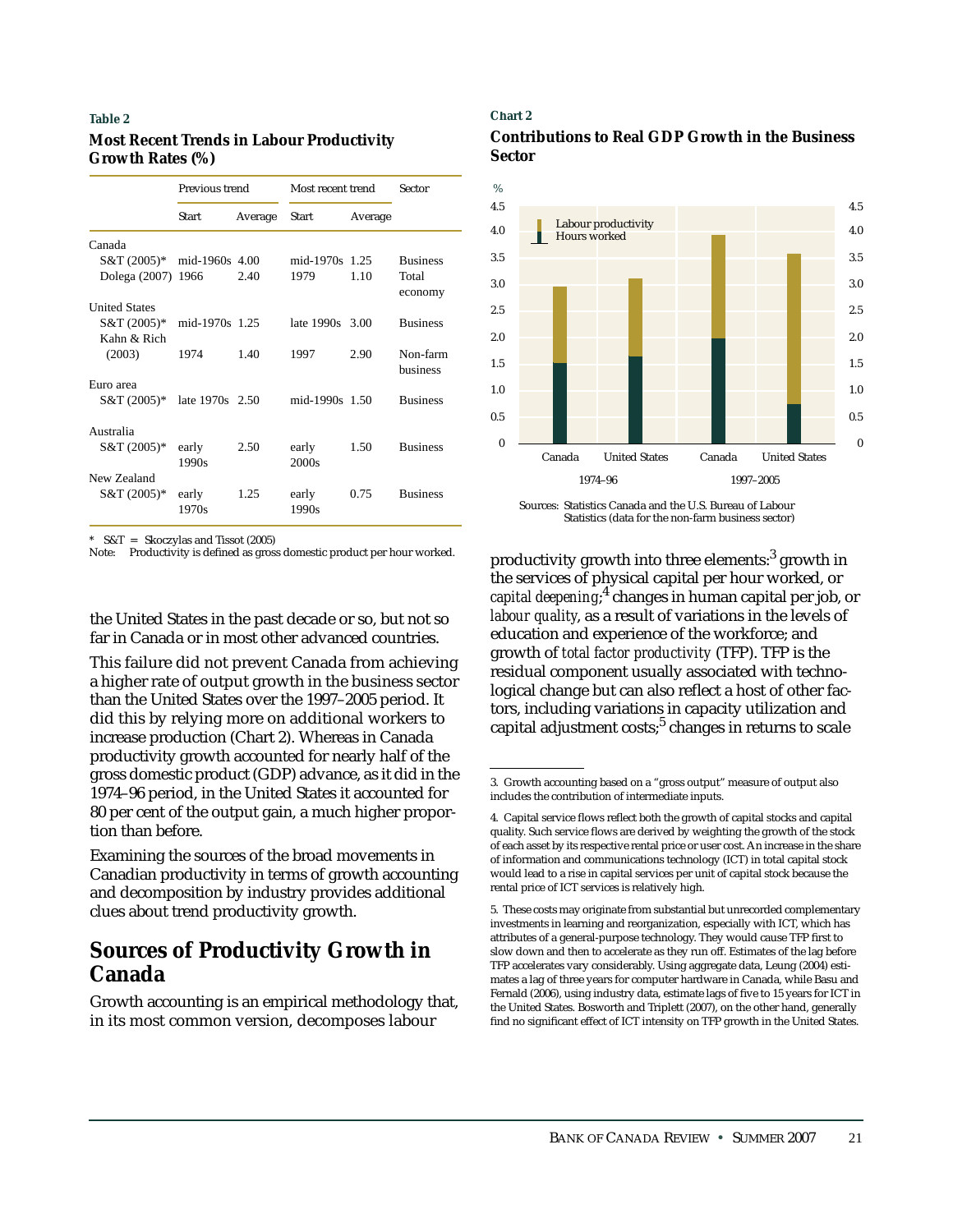## **Canadian Business Sector: Labour Productivity Growth, 1974–2005 (%)**

|                                | 1974-96 | 1997-2000 | $2001 - 05$ |
|--------------------------------|---------|-----------|-------------|
| Labour productivity            | 1.4     | 3.0       | 1.0         |
| Capital deepening              | 1.1     | 1.0       | 0.7         |
| Information and communications |         |           |             |
| technology (ICT)               | 0.4     | 0.7       | 0.3         |
| $Non-ICT$                      | 0.7     | 0.4       | 0.4         |
| Labour quality                 | 0.4     | 0.4       | 0.4         |
| Total factor productivity      | 0.0     | 1.6       | $-0.1$      |

Source: Statistics Canada, Cansim Table 383-0021, 2007

Source: Bosworth and Triplett (2007) and mark-ups of price over marginal cost; unrecorded investment in intangible assets; $6$  and measurement errors in outputs and inputs.

Growth accounting reveals that the rise and fall of productivity growth in Canada centred around the year 2000 largely originated from variations in TFP growth, which strengthened markedly until 2000 before turning slightly negative in subsequent years (Table 3). Capital deepening in ICT assets accelerated in the 1997–2000 period but moderated considerably afterwards; with respect to non-ICT assets it settled down to a slower pace from the late 1990s onwards. Labour quality progressed in the past decade at the same rate as over the 1974–96 period.

> *The rise and fall of productivity growth in Canada centred around the year 2000 largely originated from variations in TFP growth.*

Unlike Canada, the United States has experienced an upward shift in productivity growth that has persisted throughout the period (Table 4). Efficiency gains in the production of both information and communications technology (ICT) and services accelerated in the second half of the 1990s, while a steeper decline in ICT prices stimulated heavier investment and capital deepening in ICT assets during this period. In the first half of the 2000s, the direct contribution of ICT diminished, but capital deepening in non-ICT assets started to pick up,

#### **Table 4**

| <b>U.S. Non-Farm Business Sector: Labour Productivity</b> |  |
|-----------------------------------------------------------|--|
| Growth, 1987–2005 (%)                                     |  |

|                                | 1987-95 | 1995-2000 | $2000 - 05$ |
|--------------------------------|---------|-----------|-------------|
| Labour productivity            | 1.4     | 2.5       | 2.5         |
| Capital deepening              | 0.5     | 0.9       | 0.8         |
| Information and communications |         |           |             |
| technology (ICT)               | 0.4     | 0.8       | 0.5         |
| Non-ICT                        | 0.1     | 0.1       | 0.3         |
| Total factor productivity      | 0.9     | 1.6       | 1.7         |
| Computers                      | 0.3     | 0.7       | 0.3         |
| <b>Services</b>                | 0.3     | 0.9       | 1.1         |
| Others                         | 0.3     |           | 0.3         |

and efficiency gains in the production of services and non-ICT goods accelerated.

The growth-accounting results just outlined reflect the boom and bust in the demand for ICT around the year 2000. These shocks had at least some transient effects, first positive then negative, on TFP growth in the ICTproducing sector in both countries. They also affected capital deepening in ICT assets: in Canada, for instance, the growth of ICT capital input intensified markedly in the late 1990s and slowed to a sub-par rate in subsequent years, particularly in 2001–03. The decline in ICT-capital deepening over the 2001–05 period cut productivity growth in the Canadian business sector by 0.4 percentage points per year.

Growth accounting also reveals that business cycle influences drove aggregate productivity growth in Canada but not in the United States. Productivity growth rates tend to be the highest in the immature phase of a business cycle expansion because firms can more fully use labour hoarded during the preceding slowdown. This factor underpinned the strong growth of TFP in the non-ICT-producing sectors in Canada in the late 1990s. As economic growth in Canada fell below its potential rate in the first half of the 2000s, the pace of productivity growth slowed markedly in cyclically sensitive sectors, especially manufacturing (Table 5). Early in the period, this dampening largely originated from the downswing in the U.S. economy, while closer to mid-decade, the appreciation of the Canadian dollar played an important role by slowing output growth. Meanwhile, wholesale trade and retail trade did well relative to other industries with respect to productivity growth, at least in part because they experienced a comparatively brisk expansion of demand and output. This provided support to aggregate TFP growth over the 2001–05 period.

<sup>6.</sup> These would include, for the most part, research and development (R&D), brand equity, and employer-provided worker training.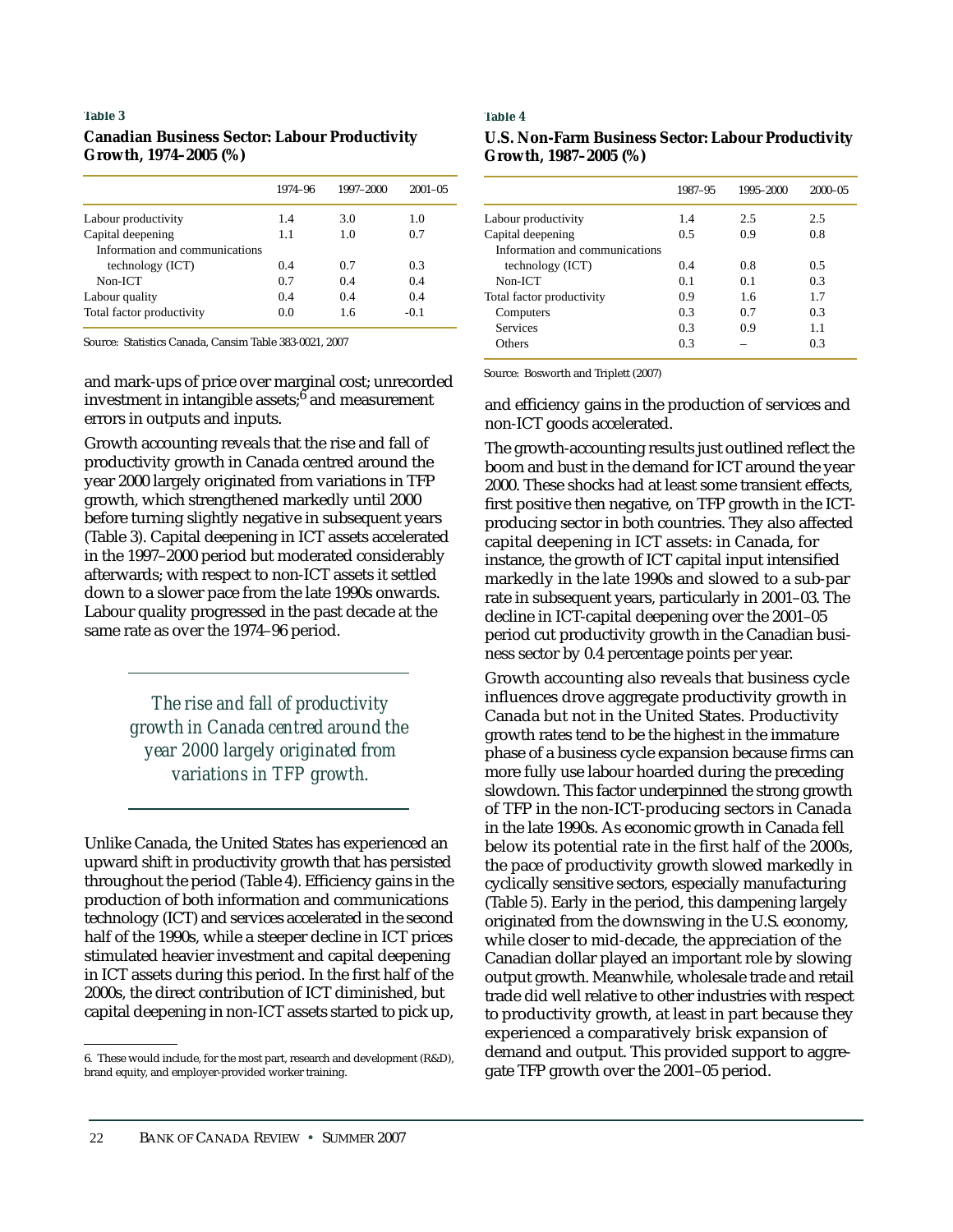## **Average Growth in Output and Labour Productivity by Sector (%)**

|                        | 1997-2000 |                    | $2001 - 05$ |                    |  |
|------------------------|-----------|--------------------|-------------|--------------------|--|
|                        | Output    | Output<br>per hour | Output      | Output<br>per hour |  |
| <b>Business sector</b> | 5.7       | 3.0                | 2.5         | 1.0                |  |
| Business sector, goods | 5.0       | 3.6                | 1.3         | 0.6                |  |
| Manufacturing          | 7.2       | 4.8                | $-0.2$      | 0.6                |  |
| Wholesale trade        | 7.8       | 5.1                | 4.7         | 3.3                |  |
| Retail trade           | 5.7       | 4.4                | 4.7         | 2.4                |  |

Source: Statistics Canada, Cansim Table 383-0021, 2007

#### **Table 6**

### **Growth in Output and Labour Productivity in Retail Trade, 2001–05 (%)**

|                            | Labour<br>productivity | Output | Hours |
|----------------------------|------------------------|--------|-------|
| Canada <sup>1</sup>        | 2.4                    | 4.7    | 2.3   |
| United States <sup>2</sup> | 19                     | 41     | -0.1  |

1. Statistics Canada, Cansim Table 383-0021, 2007

2. Output defined as real value-added from the U.S. Bureau of Economic Analysis, April 2007; hours worked from the U.S. Bureau of Labor Statistics

> *Business cycle influences drove aggregate productivity growth in Canada but not in the United States.*

The absence of a cyclical slowdown in U.S. productivity growth in the early 2000s indicates an absence of labour hoarding that is unusual during an economic slowdown. This likely reflects structural adjustment conducive to faster efficiency gains. These could have arisen from increased competitive pressures in an environment of more flexible and efficient labour markets (Oliner, Sichel, and Stiroh 2007). Another possible source of efficiency gains is the earlier accumulation of ICT facilitating subsequent innovation and enabling organizational changes and other investments needed to fully translate technological adoption into productivity growth. This would go some way towards explaining the strong TFP gains in services, including

such ICT-intensive industries as wholesale trade, retail trade, and financial services.<sup>7</sup> As shown in Table 6, hours worked in the retail trade sector were flat in the United States over the 2001–05 period, whereas in Canada they adjusted to the growth in output in a more or less typical fashion.<sup>8</sup>

> *Net labour reallocation into industries with lower productivity growth reduced aggregate productivity growth slightly over the 1997–2003 period.*

The industry approach to growth accounting allows us to quantify the effect on aggregate productivity gains of labour reallocation between industries with different levels or growth rates of productivity. Shifts between industries with different levels of productivity are generally found to have only a small effect and therefore could not have contributed significantly to the patterns of productivity growth of the past decade. Faruqui et al. (2003) estimate that this type of labour reallocation within the Canadian business sector had no net effect over the 1996–2000 period. The second type of reallocation typically refers to long-run shifts of labour to industries with lower-than-average productivity growth, from manufacturing to business services, for example. Tang and Wang (2004) show that this reallocation did slow aggregate productivity growth in Canada over the 1987–98 period, but by less than 0.1 percentage point per year. More recent calculations<sup>9</sup> reveal that net reallocation into industries with lower productivity growth subtracted about 0.15 percentage points from the average annual

<sup>7.</sup> A cross-sectional analysis by Oliner, Sichel, and Stiroh (2007), however, failed to support the notion that the industries that invested heavily in ICT in the late 1990s reaped a large productivity payoff after 2000.

<sup>8.</sup> The Canadian and U.S. figures are not strictly comparable because of differences in measurement methodologies, but they are nevertheless indicative of qualitatively different adjustments in the two countries.

<sup>9.</sup> Net reallocation in this exercise is the difference between aggregate productivity growth and the weighted sum of industry productivity growth rates. The weights correspond to the two-period average industry shares in aggregate nominal value-added. These calculations combine data at the twodigit level for non-manufacturing industries and at the three-digit level for manufacturing industries.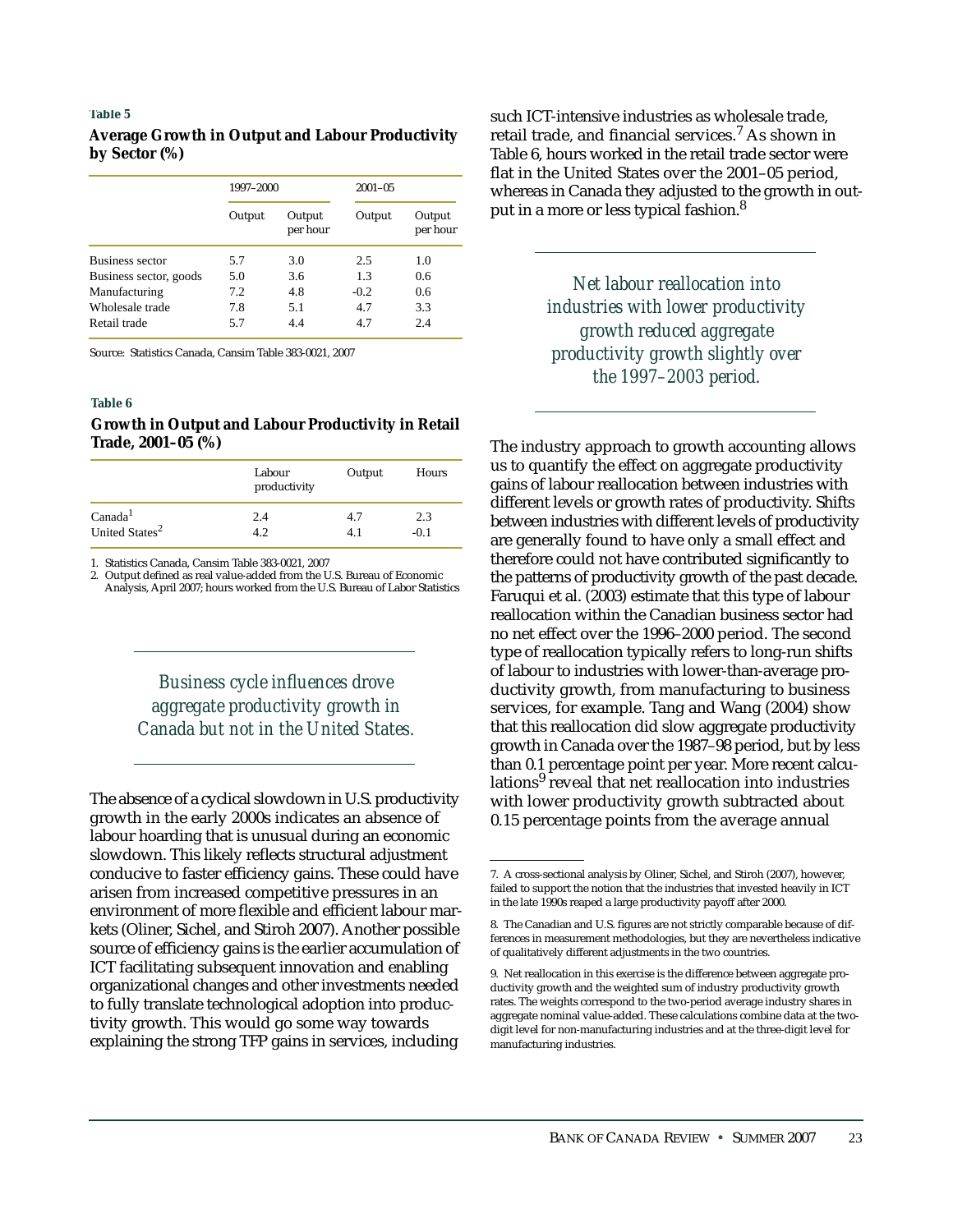| <b>Impact of Reallocation and Industry Mix on Labour</b> |  |
|----------------------------------------------------------|--|
| <b>Productivity Growth in Canada (%)</b>                 |  |

|                         | Industry productivity growth<br>Aggregate<br>productivity |                 | Net<br>reallocation |                   |         |
|-------------------------|-----------------------------------------------------------|-----------------|---------------------|-------------------|---------|
| growth                  |                                                           | Canadian<br>mix | U.S.<br>mix         | <b>Difference</b> | effect  |
| Business sector         |                                                           |                 |                     |                   |         |
| 1997-2003               | 2.11                                                      | 2.26            | 2.35                | $-0.09$           | $-0.15$ |
| 1987-96                 | 1.01                                                      | 1.05            | 0.94                | 0.12              | $-0.05$ |
| 1978-86                 | 1.12                                                      | 1.25            | 1.36                | $-0.10$           | $-0.14$ |
| Manufacturing<br>sector |                                                           |                 |                     |                   |         |
| 1997–2003               | 2.64                                                      | 3.06            | 3.08                | $-0.02$           | $-0.41$ |
| 1987–96                 | 2.21                                                      | 2.25            | 2.47                | $-0.23$           | $-0.04$ |
| 1978-86                 | 2.28                                                      | 2.50            | 2.64                | $-0.13$           | $-0.22$ |

Source: Statistics Canada, Cansim Table 383-0021; U.S. Bureau of Economic Analysis, Annual Industry Accounts

growth rate of labour productivity in the business sector over the 1997–2003 period (Table 7).  $^{10}$  It is worth noting that the gap in productivity growth between goods-producing and services-producing industries in the Canadian business sector has narrowed considerably over time, vanishing between 1996 and 2001, and turning negative in the first half of the 2000s.

To summarize, in the past 10 years, Canada, unlike the United States, has not moved to a higher trend productivity growth rate. Relative to the previous 20 years or so, capital deepening has moderated somewhat in Canada, and the stronger pace of TFP growth that underpins the higher average growth rate of labour productivity essentially reflects a cyclical upswing in the late 1990s. Net labour reallocation into industries with lower productivity growth reduced aggregate productivity growth slightly over the 1997– 2003 period.

# **Explaining Canada's Weak Trend Productivity Growth**

Growth accounting allows us to trace the sources of productivity growth, but it cannot explain how capital deepening and TFP growth relate to more fundamental factors. In this section, we explore these deeper questions by analyzing the potential role of three sets of factors: reallocation and adjustment costs, impediments to innovation, and structural elements of the Canadian economy. Impediments to innovation go a long way towards explaining low trend productivity growth in Canada.

## **Reallocation and adjustment costs**

In recent years, large relative price movements associated with the surge in commodity prices in Canada and the appreciation of the Canadian dollar may have led to greater reallocation of labour and capital across industries, resulting in more resources being diverted from production to searching out, hiring, and training labour and setting up or adapting production systems. This may have caused an increase in adjustment costs that slowed aggregate productivity growth, but should, however, be a transitory phenomenon.

Aggregate adjustment costs would have increased either because the volume of reallocation has increased or because the average cost for a given volume of reallocation has risen. Since labour turnover at the industry level accounts for one-fifth of the total labour turnover at the firm level (Kavcic and Yuen 2005), even a substantial increase in this turnover component may have had only a moderate impact on total labour turnover. In fact, the extent to which total labour turnover would have intensified in recent years remains to be determined. Even if it had not increased, the average adjustment costs for a given volume of reallocation may have risen for two reasons. First, skills are less easily transferable between industries than within industries, so an increase in reallocation between industries relative to within industries would result in higher adjustment costs. Second, average adjustment costs may have risen if employers had to hire a larger proportion of workers with low skills and little experience in the face of more widespread labour shortages and generally firm labour market conditions. Overall, it seems reasonable to expect that increased adjustment costs would have slowed productivity growth in recent years, but measuring these costs is a challenge.

<sup>10.</sup> Bosworth and Triplett (2007) estimate that net labour reallocation into industries with lower productivity growth subtracted about 0.25 percentage points from the average annual growth rate of U.S. labour productivity over the 1995–2005 period. Taking into account the reallocation of intermediate inputs in addition to labour can make quite a difference. Bosworth and Triplett (2007) find that a more favourable shift of intermediate inputs into industries that have higher productivity growth provided considerable support to aggregate productivity growth in the United States over the 2000–05 period relative to the 1995–2000 period.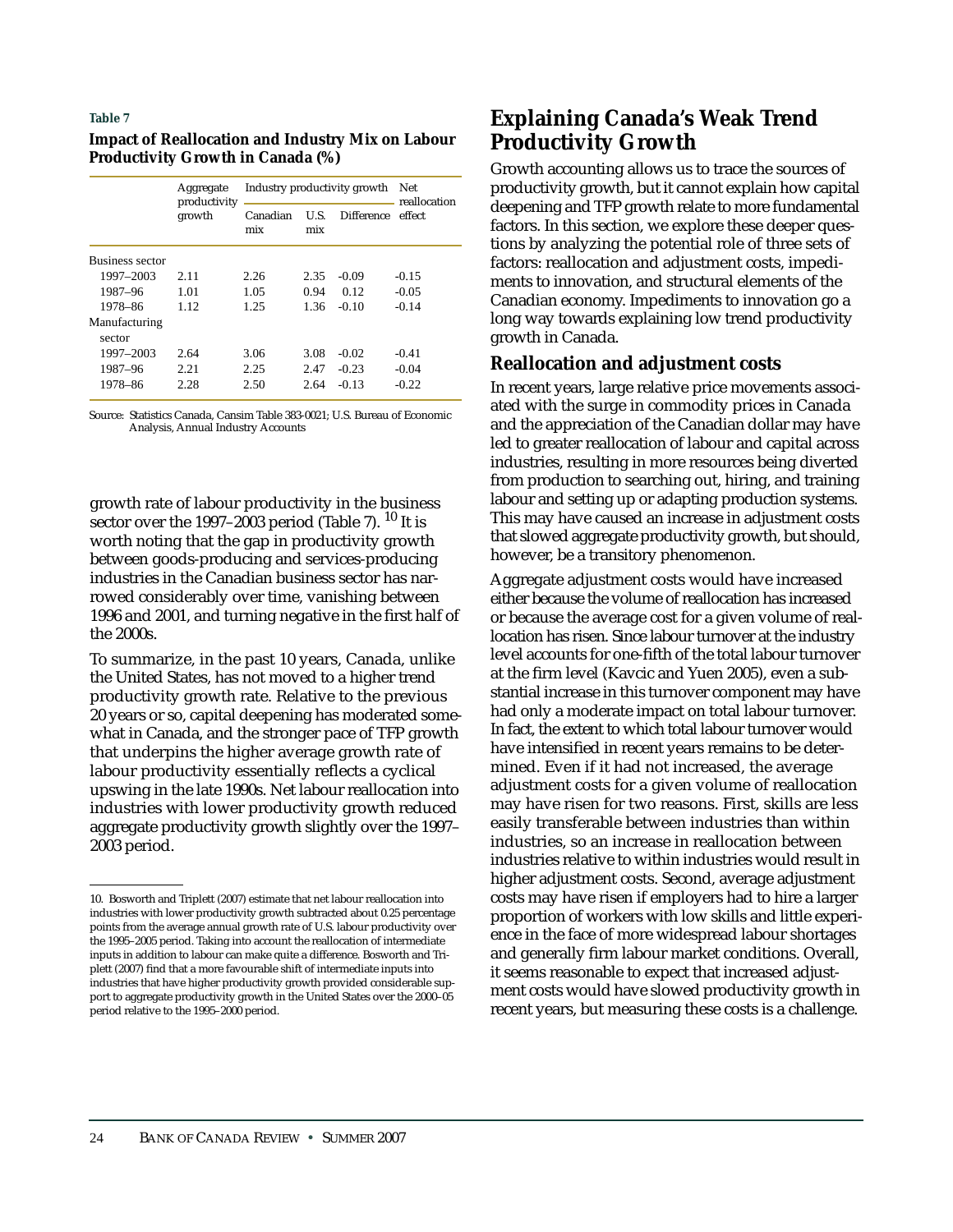*Increased adjustment costs would have slowed productivity growth in recent years.*

Another channel through which large relative price movements have likely affected aggregate productivity growth is the impact of high resources prices on the resources sector itself. High prices for energy, metals, and minerals would have contributed to slow productivity growth in the mining and oil and gas extraction industries by encouraging the exploitation of marginal reserves. Industry productivity data show that TFP in these industries fell by 7.5 per cent in 2005, after having declined by 4.2 per cent in 2004 and 3.5 per cent in 2003, a pattern consistent with the jump of energy prices to very high levels in 2005. Quarterly productivity data reveal that labour productivity in the same industries fell slightly more in 2006 than in 2005, at a time when energy prices remained elevated and metals prices surged to exceptional levels. This points to a further substantial decrease in TFP in 2006. Assuming that this decrease was the same as in 2005 and taking 2003 as a benchmark, the 4-percentagepoint fall of TFP growth in 2005–06 relative to the benchmark subtracts 0.4 percentage points from annual labour productivity growth in the business sector.<sup>11</sup> These calculations suggest that diminishing returns in extraction industries had a significant negative impact on aggregate productivity growth in 2005 and 2006.

# **Impediments to innovation**

Innovation refers to the conception, acquisition, and adaptation of new ideas, technologies, and practices that enhance business processes or products. Innovation may be technological, organizational, or marketing in nature. It enhances productivity growth through two channels. The first is innovative activity, a key element of which is research and development (R&D). Models of endogenous innovation and growth predict that the intensity of R&D relative to GDP positively impacts TFP growth through higher rates of both invention and technology transfer, the latter reflecting a greater capacity to understand and assimilate the discoveries of others (Griffith, Redding, and Van Reenen 2004). The second channel is through the adoption of new ideas and technologies (Baldwin and Sabourin 2004), which are often embodied in capital goods and directly reflected in capital deepening.

Innovation can only be measured by relying on surveys of technology adoption by firms or on proxies for innovation activity, such as business R&D spending relative to GDP, patents granted per worker, or investment in M&E or ICT per worker. Although each of these proxies has drawbacks as a measure of innovation, they all confirm survey results in suggesting a sub-par innovation performance in Canada relative to many countries belonging to the Organisation for Economic Co-operation and Development (OECD), including the United States (Jaumotte and Pain  $2005$ ).<sup>12</sup>

> *Canada's relatively weak performance in terms of R&D and other indicators of innovation appears to arise less from deficient supply conditions than from a lower demand for innovation.*

Because of the high concentration of research in a few industries, the smaller share of research-intensive industries in Canada significantly contributes to a relatively low aggregate R&D intensity (ab Iorwerth  $2005$ ).<sup>13</sup> Beyond that factor, Canada's relatively weak performance in terms of R&D and other indicators of innovation appears to arise less from deficient supply conditions than from a lower demand for innovation.

<sup>11.</sup> This estimate is based on the assumption that the weight of mining and oil and gas extraction in the business sector averages about 10 per cent in 2005–06, compared with 7.4 per cent in 2003, the last year for which information is available. The weight is based on the share of industry nominal valueadded in business sector value-added (OECD 2001). A two-period average of this share is used as the weight to reflect the fact that real GDP for the business sector is a chained-dollar aggregate. The weight is expected to rise when the relative prices of energy and metals increase significantly.

<sup>12.</sup> Surveys reveal that Canadian manufacturing plants have tended to adopt fewer advanced technologies than their U.S. counterparts (Baldwin and Sabourin 1998). Moreover, manufacturing firms that introduce product innovations draw a lower proportion of their sales from these products than do their European counterparts (Mohnen and Therrien 2003).

<sup>13.</sup> In fact, Canada does proportionately more research than the United States in at least three research-intensive industries: office and computing machines; pharmaceuticals; and radio, television, and communications equipment (ab Iorwerth 2005).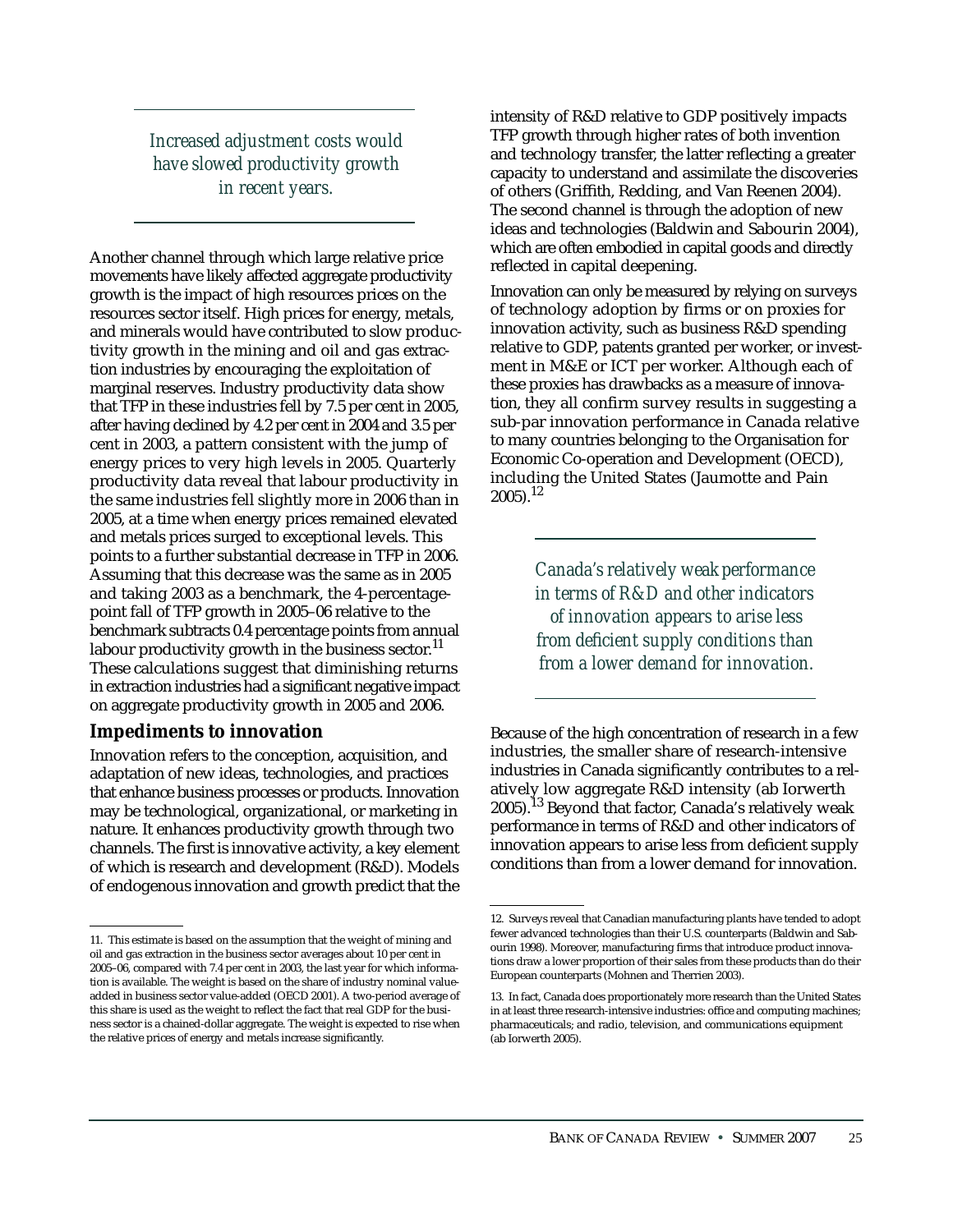On the supply side, Canada enjoys low bureaucratic barriers to entrepreneurship, high rates of firm entry and exit,  $14$  a relatively high proportion of universityeducated workers, a relatively flexible labour market.<sup>15</sup> and an abundant supply of venture capital to finance innovative activity (OECD 2006; IMF 2005). In most of these dimensions, including continuing employee education and training, Canada does not fare quite as well as the United States, but this would explain only part of the innovation gap. Moreover, the Canadian economy is highly integrated with the U.S. economy through trade, capital flows, and a large stock of U.S. direct investment in Canada. This should facilitate access to foreign R&D, new technologies, and best management practices.<sup>16</sup> Since the size of the science and engineering workforce relative to total employment has evolved in much the same way in Canada and the United States over the 1980–2001 period and by 2001 was the same in both countries (Beckstead and Gellatly 2006), the human capital base for assimilating and adapting new foreign technologies and for doing R&D should have been comparable in the two countries. Yet the apparent productivity of this workforce in terms of innovative activity and technology adoption has been significantly lower in Canada. Perhaps among U.S. scientists and engineers there is a higher proportion of exceptionally talented individuals, drawn from all over the world by the opportunity of matching up with other very talented individuals.<sup>17</sup> This higher density of talent would provide a comparative advantage in inventing new products and processes. Another possibility, which might better explain the lower technology intensity in Canada, is that scientists and engineers are less effectively deployed in industries and their skills less fully used because the demand for innovation is lower.

One indication of weaker demand for innovation in Canada is the difference in the premium for university-educated employees relative to other workers. As shown in Chart 3, this premium is much smaller in Canada than in the United States even though the

proportion of university-educated workers is somewhat lower in Canada (Kryvtsov and Ueberfeldt 2007).<sup>18</sup> These combined facts point to a relatively soft demand for highly skilled workers, reflecting a smaller productivity differential in favour of university-educated workers in Canada and/or a reduced demand for innovation, given that skills complement technology or capital quality in production.<sup>19</sup> To the extent that this complementarity is stronger for equipment than for structures, the lower skills premium in Canada would partly reflect a lower M&E-embodied technology intensity in production, $20$  and, hence, a weaker demand for innovation. Broadly consistent with this conclusion is the finding by Rao, Tang, and Wang (2006) that, relative to the United States, a lower ratio of M&E capital to labour in Canada is a key determinant of the weaker Canadian TFP in the business sector over the 1987–2003 period. The reasons for the more sluggish demand for innovation in Canada are not entirely clear, and at this stage they are more in the realm of hypotheses requiring validation.

One reason may be a limited *initial* supply of skills. Beaudry, Doms, and Lewis (2006) find that the U.S. cities where college-educated labour was cheapest and most abundant in 1980 were those that adopted the personal computer most intensely between 1980 and 2000 and saw the returns to college education catch up the fastest. A similar phenomenon likely took place among Canadian cities. However, there is no study yet on the extent to which Canadian cities had, on average, a lower initial supply of skills than U.S. cities. The fact that the earnings premium of university-educated workers was higher in Canada than in the United States in the first half of the 1980s suggests that a lower initial supply of skills may have slowed the adoption of ICT in Canada. This would not have lasted long, however, because the skills premium in

<sup>14.</sup> This facilitates the experimentation and testing of new ideas and the adoption of best-practices technology.

<sup>15.</sup> The resulting moderate cost of adjusting labour makes it easier for firms to adopt new technologies and better work practices, and to innovate more generally.

<sup>16.</sup> Lileeva (2006), for example, finds relatively important productivity spillovers from foreign direct investment in science-based supplier industries to domestically controlled manufacturing plants.

<sup>17.</sup> For more details on this matching theory, see Easterly (2001).

<sup>18.</sup> Evaluated at a purchasing-power-parity rate of 0.84, real earnings per hour worked in Canada in 2000 were lower than in the United States by about 15 per cent for university-educated workers and by about 5 per cent for other workers.

<sup>19.</sup> As an example of the relationship between skills and innovation, Autor, Levy, and Murnane (2003) show that the shifts in tasks associated with computerization can explain 60 per cent of the estimated relative demand shift in favour of college-educated labour in the United States between 1970 and 1998.

<sup>20.</sup> Hornstein, Krusell, and Violante (2005) explain the linkages among the skills premium and the relative productivity of skilled workers, the relative supply of skilled workers, and M&E-embodied technology relative to hours worked by skilled labour.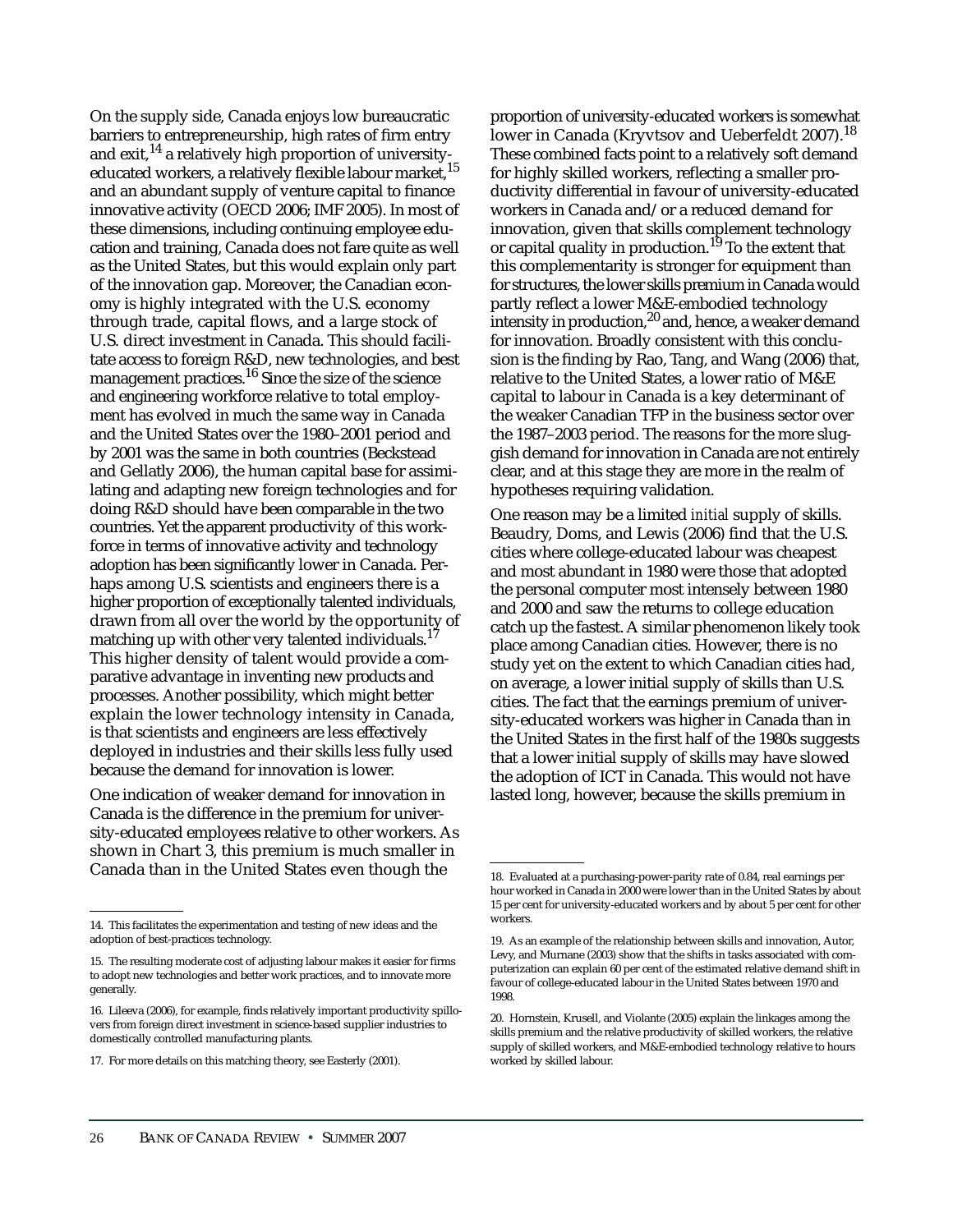Canada soon fell below that in the United States (Chart 3).

A second reason may be less competition, which blunts incentives for incumbent firms to innovate in order to protect or reinforce their market position (Aghion et al. 2005). More regulation would be one reason for less competition, but it is not the only one. Conway et al. (2006) estimate that product market regulation that restrains competition is more prevalent in Canada than in the United States and find that this type of regulation holds back productivity growth mainly by slowing the adoption of ICT. Thus, more regulation could go some way towards explaining why capital deepening in ICT assets has been lower in Canada.21 In the retail trade sector, Wal-Mart and other big-box stores are less widespread in Canada than in the United States and as a result would have generated fewer competitive pressures in local markets, and fewer incentives to adopt new technologies and organizational innovations to boost productivity (Sharpe and Smith 2004).

A third reason may be fewer rewards and more aversion to risk taking. For Canadian firms, the smaller size of local markets in non-tradable product sectors

#### **Chart 3**

#### **University-Education (Skills) Premium\***



Source: Kryvtsov and Ueberfeldt (2007)

#### **Chart 4**

#### **Price of Investment in Machinery and Equipment Compared with Labour Compensation per Hour\***  $1991 = 100$



\*Labour compensation per hour in the business sector in Canada and non-farm business sector in the United States

would limit the returns to innovation and inhibit innovative activity. It could explain in part why R&D intensity in the services sector is lower in Canada than in the United States, which in turn contributes to the weaker aggregate R&D intensity in Canada (ab Iorwerth 2005). Fewer rewards for the relatively high risks associated with innovation might also result from higher marginal tax rates on personal income, <sup>22</sup> lower compensation for high-level managers, and larger bankruptcy costs or stigma facing Canadian entrepreneurs. Finally, a lower educational level of managers in Canada than in the United States (Institute for Competitiveness and Prosperity 2005) could make them less attuned to radically new technologies and business practices and less prone to undertake organizational change.

A final reason, which reflects cyclical rather than structural forces, relates to relative factor prices. Empirical work in Canada and New Zealand, for example, suggests that moderation in the price of labour relative to capital would lead to less capital/ labour substitution (Leung and Yuen 2005; Hall and Scobie 2005) and, hence, less absorption of capitalembodied technologies. In this light, comparatively moderate wages relative to the price of M&E investment (Chart 4) would have contributed to the gap in

<sup>21.</sup> Part of the considerable impact in Canada relative to the United States found in the OECD study arises not just from more regulation in Canada but also from the much greater distance of Canada from the technological frontier, which, in the OECD approach, magnifies the negative impact of regulation.

<sup>22.</sup> The marginal fiscal burden for entrepreneurs of medium and large businesses was also considerably higher in Ontario than in five large U.S. states in 2004 (Chen and Mintz 2004).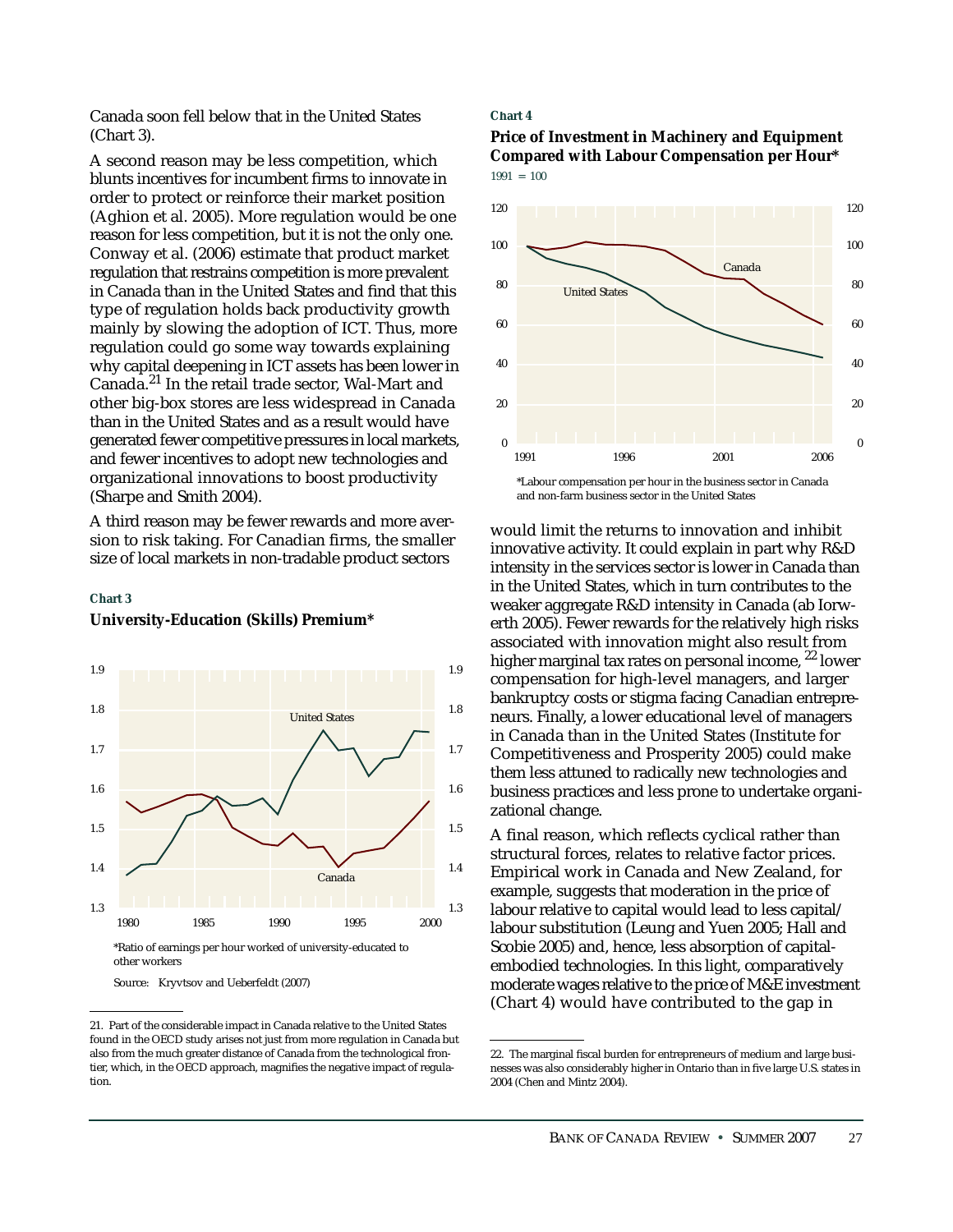technology intensity in Canada, compared with the United States, from the early 1990s to at least 2003, when the appreciation of the Canadian dollar started reducing the price of imported  $M\&E^{23}$  Inasmuch as the substitution of M&E for labour is more sensitive to changes in wages than equipment costs, as work by Rao, Tang, and Wang (2007) and by Leung and Yuen (2005) suggests, the evolution of factor prices could have had an even more prolonged negative impact on M&E intensity in Canada relative to the United States.

The translation of technology adoption into productivity growth depends to some degree on complementary investments in the reorganization of business practices, particularly when ICT-based technologies are involved. Canadian firms probably lag behind U.S. firms in terms of organizational capital and management practices. Work by Bloom, Sadun, and Van Reenen (2005) suggests that, over the 1995–2003 period, U.S. firms would have adopted organizational forms that facilitated the adoption of ICT to a greater extent than their foreign competitors. On average, they are much better managed than European firms, and this has been strongly associated with a superior record in trend TFP (Bloom and Van Reenen 2006).

## **Structural aspects of the economy**

Structural factors, such as industry mix, the size of local markets, average firm size, and the quality of public infrastructure, are likely to influence the evolution of productivity to the degree that they act as constraints on the adoption or effective use of new technologies, the achievement of scale economies, or the intensity of competition.

The industry mix in Canada, with its heavier weight on resource-based industries, transportation, construction, and utilities, and lower weight on ICT-using industries, had a slightly negative effect on labour productivity growth in the business sector as a whole over the  $1997-2003$  period (Table 7).<sup>24</sup> Within the much narrower manufacturing sector, the industry mix was also less conducive to productivity growth in Canada than in the United States, although to a lower degree than in previous periods. The less favourable

manufacturing mix largely stems from the smaller size of the computer and electronic products industry, which usually registers above-average productivity growth rates.

> *The industry mix in Canada . . . had a slightly negative effect on labour productivity growth in the business sector as a whole over the 1997–2003 period.*

The limited size and lower demand density of local markets in Canada compared with the United States likely reduce the potential for economies of scale and productivity gains by restraining the average size of establishments in industries in which geographic market segmentation operates. Such industries would include, for instance, the retail trade sector and the restaurant industry (Campbell and Hopenhayn 2002), and manufacturing industries with low value-toweight products like ready-mix concrete (Syverson 2001). Size appears to matter as well in banking services. Allen, Engert, and Liu (2006) find that although Canadian banks are as productive as those in the United States, they are less efficient in terms of scale and have more to gain in terms of efficiency from becoming larger.

At the aggregate level, the average firm size is smaller in Canada than in the United States, reflecting 25–30 per cent fewer employees per firm in both the smallest (0 to 19 employees) and the largest (500+ employees) firm-size categories (Table 8). This would be associated with lower productivity in Canada because productivity varies positively with size at the firm or plant level in both Canada and the United States (Baldwin, Jarmin, and Tang  $2004$ ).<sup>25</sup> A shift in the distribution of firm size towards smaller (larger) firms, holding productivity differentials constant across firm sizes, would restrain (boost) aggregate productivity gains. In fact, the distribution of firm size shifted towards larger firms between 1998 and 2004, but more so in Canada than in the

<sup>23.</sup> It would be more appropriate to use a measure of wages for non-highly skilled workers than a measure for all workers, since skills and capitalembodied technology are complementary inputs in production. Data availability is a constraint.

<sup>24.</sup> This result is obtained by comparing the weighted sums of average productivity growth rates by industry over the 1997–2003 period, alternatively using as weights the two-period nominal value-added shares by industry for Canada and the United States.

<sup>25.</sup> Small firms use fewer advanced technologies and less capital per worker and provide less training to employees. One reason may be that investment is more adversely affected in small firms by profit uncertainty or a lower probability of survival.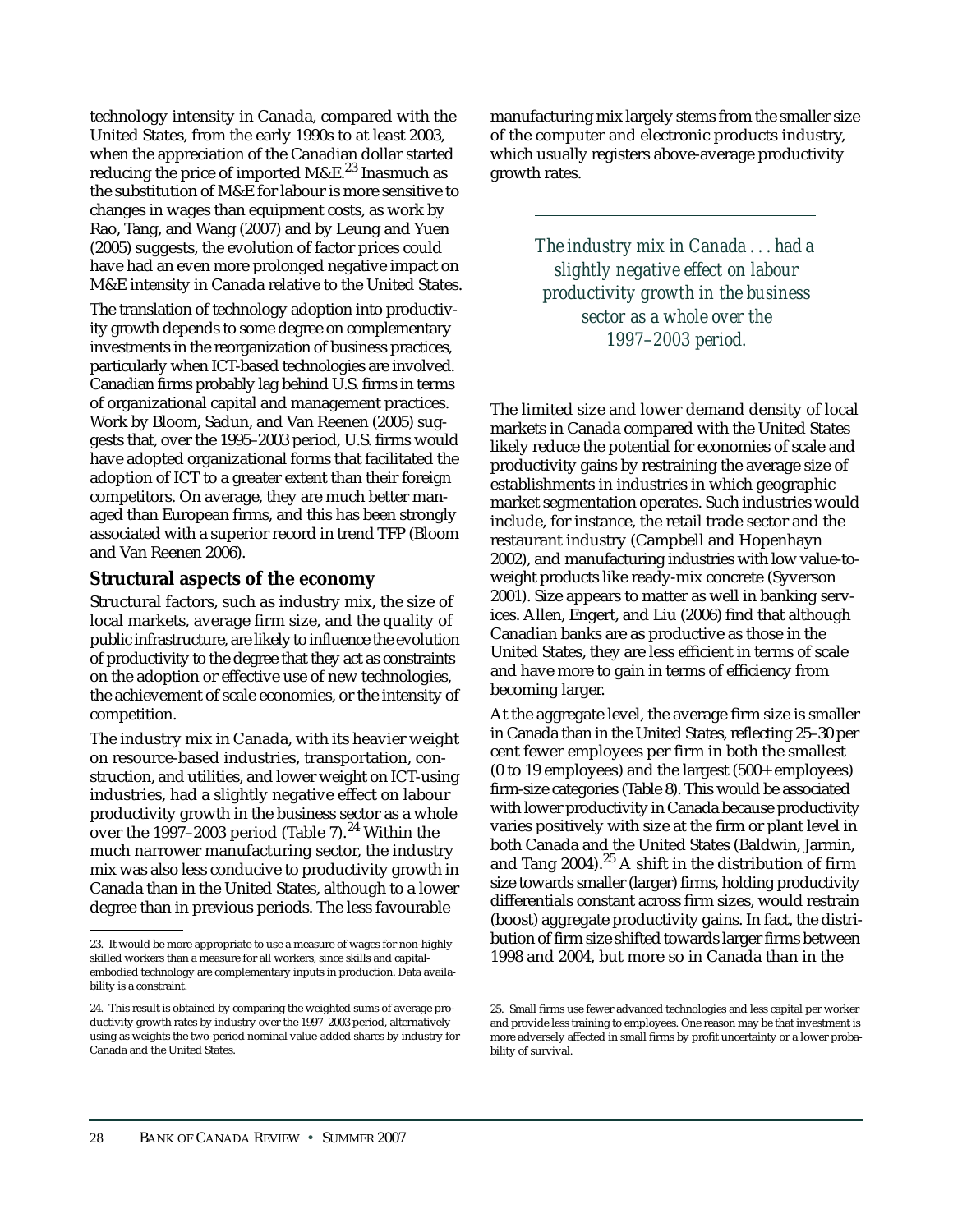### **Average Number of Employees per Firm by Size, Canada and the United States, 2001**

|                           | Average number of employees |                      |  |
|---------------------------|-----------------------------|----------------------|--|
| Firm size<br>(employment) | Canada                      | <b>United States</b> |  |
| $0 - 19$                  | 3.1                         | 4.1                  |  |
| $20 - 99$                 | 40.3                        | 39.3                 |  |
| 100-499                   | 190.8                       | 192.4                |  |
| $500+$                    | 2372.6                      | 3321.1               |  |
| Total                     | 13.3                        | 23.2                 |  |

Source: Canada: Statistics Canada, *Business Dynamics in Canada, 2001,* February 2005. United States: U.S. Small Business Administration

#### **Table 9**

#### **Changes in Firm Size Distribution, 1998–2004**

**Percentage** 

| Firm size<br>(employment) | Canada | <b>United States</b> |
|---------------------------|--------|----------------------|
| $0 - 19$                  | $-2.3$ | $-0.4$               |
| $20 - 99$                 | $-0.3$ | 0.0                  |
| 100-499                   | $-1.3$ | 0.3                  |
| $500+$                    | 3.9    | 0.0                  |

Source: Statistics Canada, Labour Force Survey; U.S. Small Business Administration

United States (Table 9).26 As a result, ouput per employee would have increased by nearly 0.15 percentage points per year in Canada and 0.01 percentage point per year in the United States over this period, keeping the productivity levels by firm size at their 1997 values.

A final structural factor to be considered here is investment in public infrastructure, which appears to have positive effects on productivity growth in the business sector. Harchaoui and Tarkhani (2003) find that an increase in the services of public capital contributes to TFP growth in the Canadian business sector, especially in transportation, trade, and utilities. Capital stock data indicate that the average age of bridges, sewer systems, roads and highways, and wastewater treatment facilities rose markedly between the mid-1970s and the late 1990s before stabilizing in the early 2000s and edging down in 2003 (Gaudreault and Lemire 2006). This suggests a trend decline in services per unit of infrastructure until recently, with likely negative effects on efficiency gains in the economy. It remains to be seen how this evolution compares with that in the United States.<sup>27</sup>

# **Conclusion and Areas for Further Research**

Much uncertainty surrounds the root causes of Canada's failure in the past decade to follow in the footsteps of the United States towards a higher growth rate in trend productivity. Canada appears to have taken less advantage of ICT and has also experienced fewer efficiency gains in the production of services and non-ICT goods. Capital deepening in non-ICT assets was stable in the past half-decade instead of intensifying as it did in the United States, possibly held back by a lower rise in wages relative to the price of M&E investment than in the United States, at least until 2003. Increased adjustment costs associated with reallocation of resources in response to large relative price movements have likely had negative effects on TFP growth in recent years. As well, high resources prices would have encouraged the exploitation of marginal reserves, with significant negative effects on productivity growth in 2005 and 2006. These phenomena would have exacerbated the drag exerted by a persistently lagging performance in Canada with respect to innovative activity, adoption of new technologies, and investment in organizational capital. This lagging performance seems to reflect less a deficiency in supply conditions than a lacklustre demand for innovation, which in turn could stem from less competition, fewer rewards for risk taking and, from the early 1990s to at least 2003, a slower decline in the price of M&E investment relative to labour compensation per hour. As well, the smaller size of local markets for non-tradable products could have limited the scope for economies of scale and the incentives for innovation.

In spite of the enormous volume of research on productivity in the past decade, many hypotheses still need to be tested and issues need to be better understood in a Canadian context. The preceding analysis points to several potentially fruitful avenues for further research, including the following topics:

<sup>26.</sup> Data for Canada are from the Labour Force Survey. This is not the best source of information on firm-size distribution, but it does provide a timely indication of changes in this distribution.

<sup>27.</sup> Calculations by Kamps (2006) for the OECD countries, based on the same assumptions across countries about depreciation rates, show that government net capital stock per capita at 1999 purchasing-power parities for gross fixedcapital formation was nearly 37 per cent lower in Canada than in the United States in 2000 and had grown slightly slower in Canada than in the United States between 1990 and 2000.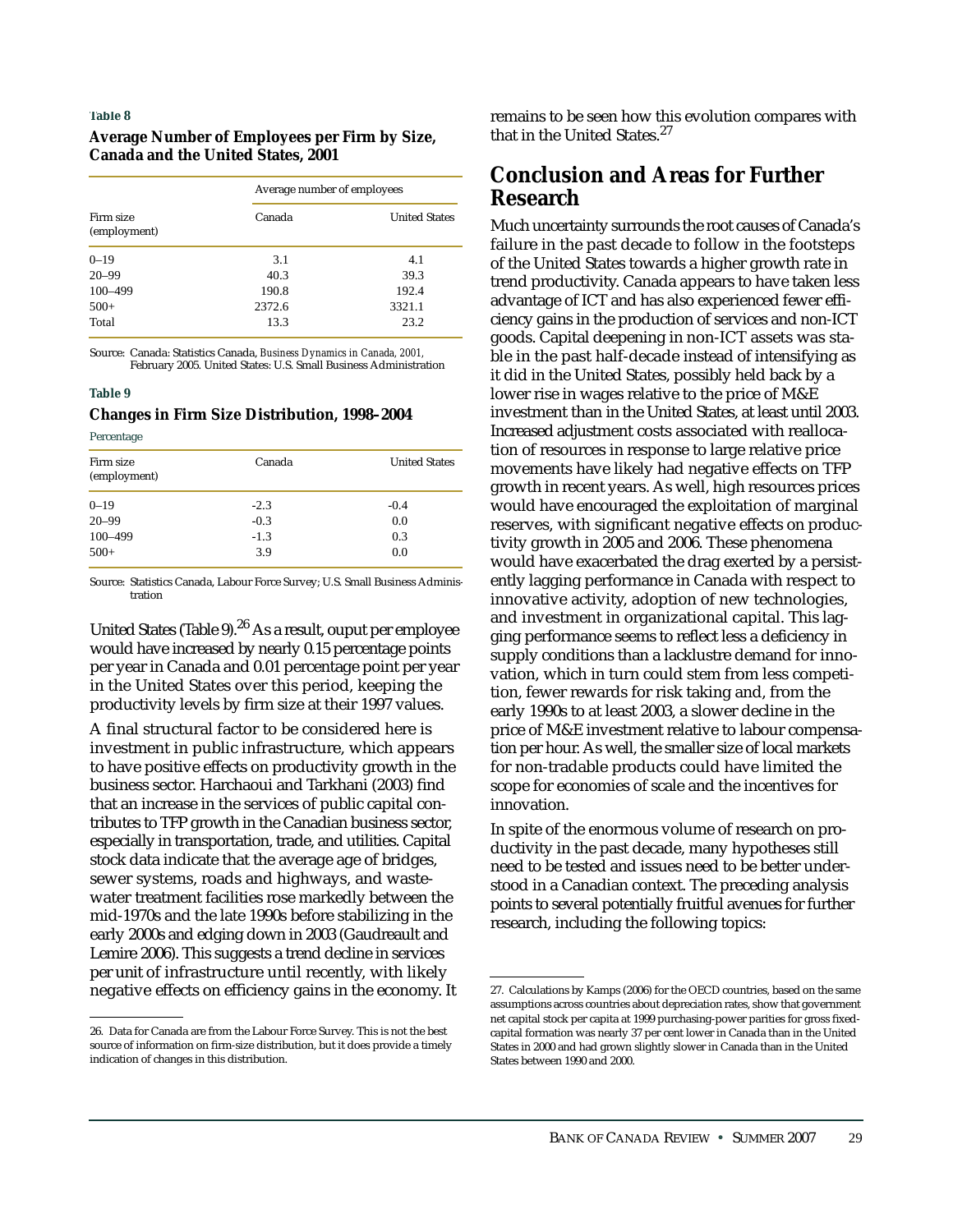- 1) Quantifying the size and timing of adjustment costs and spillover effects for different assets and industries would help to interpret the dynamics of productivity growth and measure the contribution of changes in capital composition.
- 2) Estimating the effect of movements in relative factor prices on capital deepening would shed light on the robust rate of net job creation and the sluggish pace of innovation in the past decade relative to the United States.
- 3) Using longitudinal microdata to investigate the relationships between large relative price movements, labour turnover at the firm level and productivity growth and, more generally, how firms adjust to specific macroeconomic shocks.
- 4) Investigating the potential role of structural factors in holding back economies of scale and the demand for innovation in Canada.

# **Literature Cited**

- ab Iorwerth, A. 2005. "Canada's Low Business R&D Intensity: The Role of Industry Composition." Department of Finance Working Paper No. 2005–3.
- Aghion, P., N. Bloom, R. Blundell, R. Griffith, and P. Howitt. 2005. "Competition and Innovation: An Inverted-U Relationship." *Quarterly Journal of Economics* 120 (2): 701–28.
- Allen, J., W. Engert, and Y. Liu. 2006. "Are Canadian Banks Efficient? A Canada-U.S. Comparison." Bank of Canada Working Paper No. 2006–33.
- Autor, D., F. Levy, and R. Murnane. 2003. "The Skill Content of Recent Technological Change: An Empirical Exploration." *Quarterly Journal of Economics* 118 (4): 1279–1333.
- Baldwin, J. and D. Sabourin. 1998. "Technology Adoption: A Comparison between Canada and the United States." Analytical Studies Research Paper Series No. 119. Statistics Canada Cat. No. 11 F0019M1E1998119.
	- 2004. "The Effect of Changing Technology Use on Plant Performance in the Canadian Manufacturing Sector." Economic Analysis Research Paper No. 20. Statistics Canada Cat. No. 11F0027M1E2004020.
- Baldwin, J., R. Jarmin, and J. Tang. 2004. "Small North American Producers Give Ground in the 1990s." *Small Business Economics* 23 (4): 349–61.
- Basu, S. and J. Fernald. 2006. "Information and Communications Technology as a General-Purpose Technology: Evidence from U.S. Industry Data." Federal Reserve Bank of San Francisco Working Paper No. 2006–29.
- Beaudry, P., M. Doms, and E. Lewis. 2006. "Endogenous Skill Bias in Technology Adoption: City-Level Evidence from the IT Revolution." Federal Reserve Bank of San Francisco Working Paper No. 2006–24.
- Beckstead, D. and G. Gellatly. 2006. "Innovation Capabilities: Science and Engineering Employment in Canada and the United States." The Canadian Economy in Transition Series. Statistics Canada Cat. No. 11–622–MIE2006011.
- Bloom, N., R. Sadun, and J. Van Reenen. 2005. "It Ain't What You Do It's The Way That You Do I.T.—Testing Explanations of Productivity Growth Using U.S. Affiliates." Centre for Economic Performance, London School of Economics (September). Photocopy.
- Bloom, N. and J. Van Reenen. 2006. "Measuring and Explaining Management Practices Across Firms and Countries." NBER Working Paper No. 12216.
- Bosworth, B. and J. Triplett. 2007. "The Early 21st Century U.S. Productivity Expansion Is Still in Services." *International Productivity Monitor* 14: 3–19. Centre for the Study of Living Standards.
- Campbell, J. and H. Hopenhayn. 2002. "Market Size Matters." NBER Working Paper No. 9113.
- Chen, D. and J. Mintz. 2004. "Ontario's Fiscal Competitiveness in 2004." Prepared for the Institute for Competitiveness and Prosperity.
- Conway, P., D. de Rosa, G. Nicoletti, and F. Steiner. 2006. "Regulation, Competition and Productivity Convergence." OECD Economics Department Working Paper No. 509.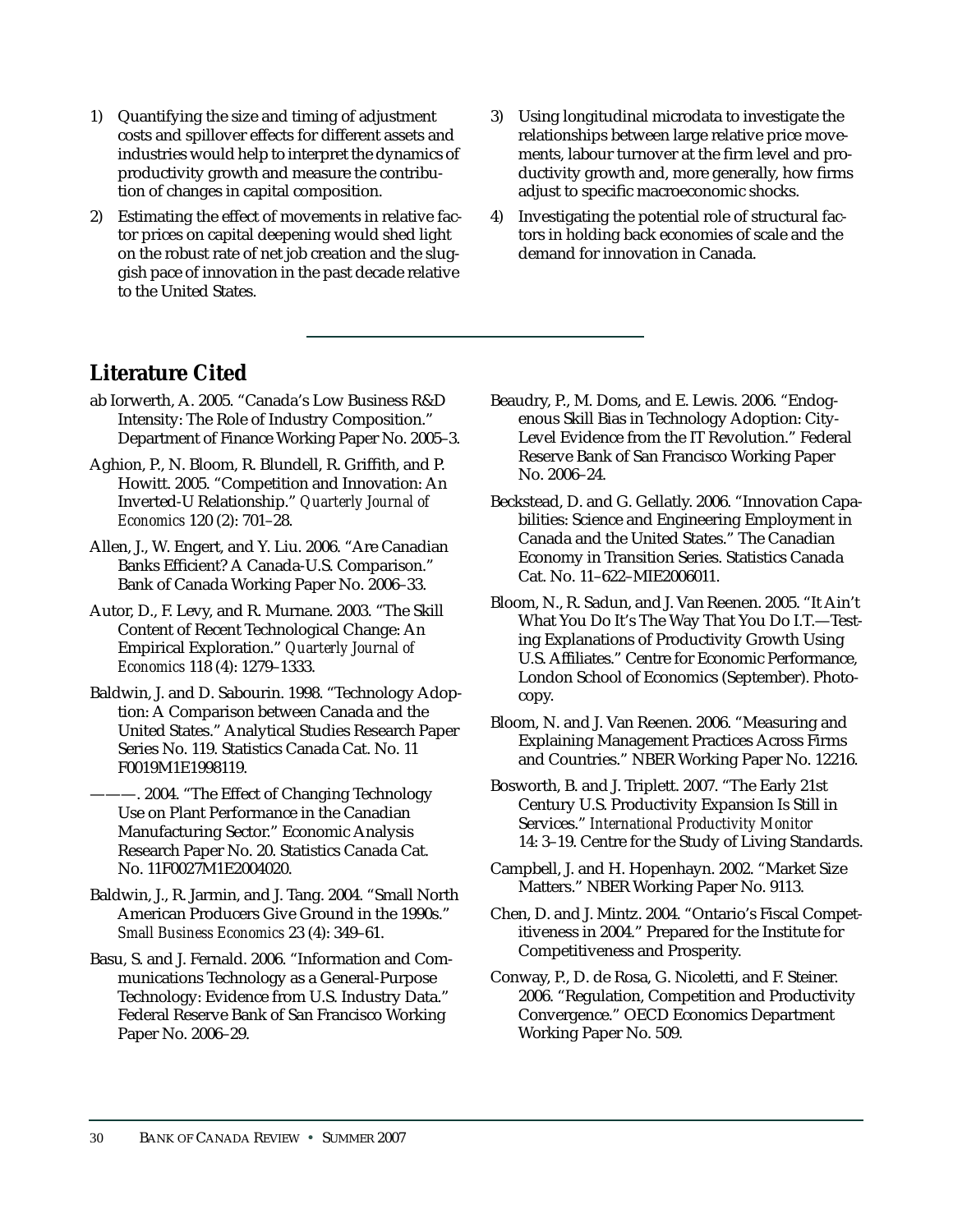# **Literature Cited (cont'd)**

Dolega, M. 2007. "Tracking Trend Productivity: A Dynamic Factor Model with Regime-Switching." Bank of Canada. Photocopy.

Easterly, W. 2001. *The Elusive Quest for Growth*. Cambridge, MA: MIT Press.

Faruqui, U., W. Gu, M. Kaci, M. Laroche, and J.-P. Maynard. 2003. "Differences in Productivity Growth: Canadian-U.S. Business Sectors, 1987– 2000." U.S. Bureau of Labor Statistics *Monthly Labor Review* 126 (4): 16–29.

Gaudreault, V. and P. Lemire. 2006. "The Age of Public Infrastructure in Canada." Analysis in Brief. Statistics Canada Cat. No. 11–621–MIE, No. 035.

Griffith, R., S. Redding, and J. Van Reenen. 2004. "Mapping the Two Faces of R&D: Productivity Growth in a Panel of OECD Industries." *Review of Economics and Statistics* 86 (4): 883–95.

Hall, J. and G. Scobie. 2005. "Capital Shallowness: A Problem for New Zealand?" New Zealand Treasury Working Paper No. 05/05.

Harchaoui, T. and F. Tarkhani. 2003. "Public Capital and Its Contribution to the Productivity Performance of the Canadian Business Sector." EA Research Paper Series. Statistics Canada Cat. No. 11F0027MIE, No. 017.

Hornstein, A., P. Krusell, and G. Violante. 2005. "The Effects of Technical Change on Labor Market Inequalities." In *Handbook of Economic Growth*, Vol. 1B, 1275–1370, edited by P. Aghion and S. Durlauf. Amsterdam: Elsevier/North-Holland.

International Monetary Fund (IMF). 2005. "How Flexible Is the Canadian Economy? An International Comparison." In *Canada*: *Selected Issues*, 92–100. IMF Country Report No. 05/116.

Institute for Competitiveness and Prosperity. 2005. "Realizing Canada's Prosperity Potential." Presented at the Annual Meeting 2005 of the World Economic Forum, Davos, Switzerland (January).

Jaumotte, F. and N. Pain. 2005. "Innovation in the Business Sector." OECD Economics Department Working Paper No. 459.

Kahn, J. and R. Rich. 2003. "Tracking the New Economy: Using Growth Theory to Detect Changes in Trend Productivity." Federal Reserve Board of New York Staff Reports No. 159.

Kamps, C. 2006. "New Estimates of Government Net Capital Stocks for 22 OECD Countries, 1960–2001." *IMF Staff Papers* 53 (1): 120–50.

Kavcic, R. and T. Yuen. 2005. "Employment Reallocation in Canada." Bank of Canada (August). Photocopy.

Kryvtsov, O. and A. Ueberfeldt. 2007. "Schooling, Inequality, and Government Policy: A Canada-U.S. Comparison." Bank of Canada. Forthcoming.

Leung, D. 2004. "The Effect of Adjustment Costs and Organizational Change on Productivity in Canada: Evidence from Aggregate Data." Bank of Canada Working Paper No. 2004–1.

Leung, D. and T. Yuen. 2005. "Do Exchange Rates Affect the Capital-Labour Ratio? Panel Evidence from Canadian Manufacturing Industries." Bank of Canada Working Paper No. 2005–12.

Lileeva, A. 2006. "Global Links: The Benefits to Domestically Controlled Plants from Inward Direct Investment—The Role of Vertical Linkages." Statistics Canada Cat. No. 11–622–MIE, No. 010.

Mohnen, P. and P. Therrien. 2003. "Comparing the Innovation Performance of Manufacturing Firms in Canada and in Selected European Countries: An Econometric Analysis." In *Understanding Innovation in Canadian Industry*, 313–39, edited by F. Gault. Kingston, ON: McGill-Queen's University Press for Queen's University School of Policy Studies.

Oliner, S., D. Sichel, and K. Stiroh. 2007. "Explaining a Productive Decade." *Brookings Papers on Economic Activity* (March 29–30). Preliminary version, available at http://www3.brookings.edu/es/ [commentary/journals/bpea\\_macro/forum/](http://www3.brookings.edu/es/commentary/journals/bpea_macro/forum/200703oliner.pdf) 200703oliner.pdf.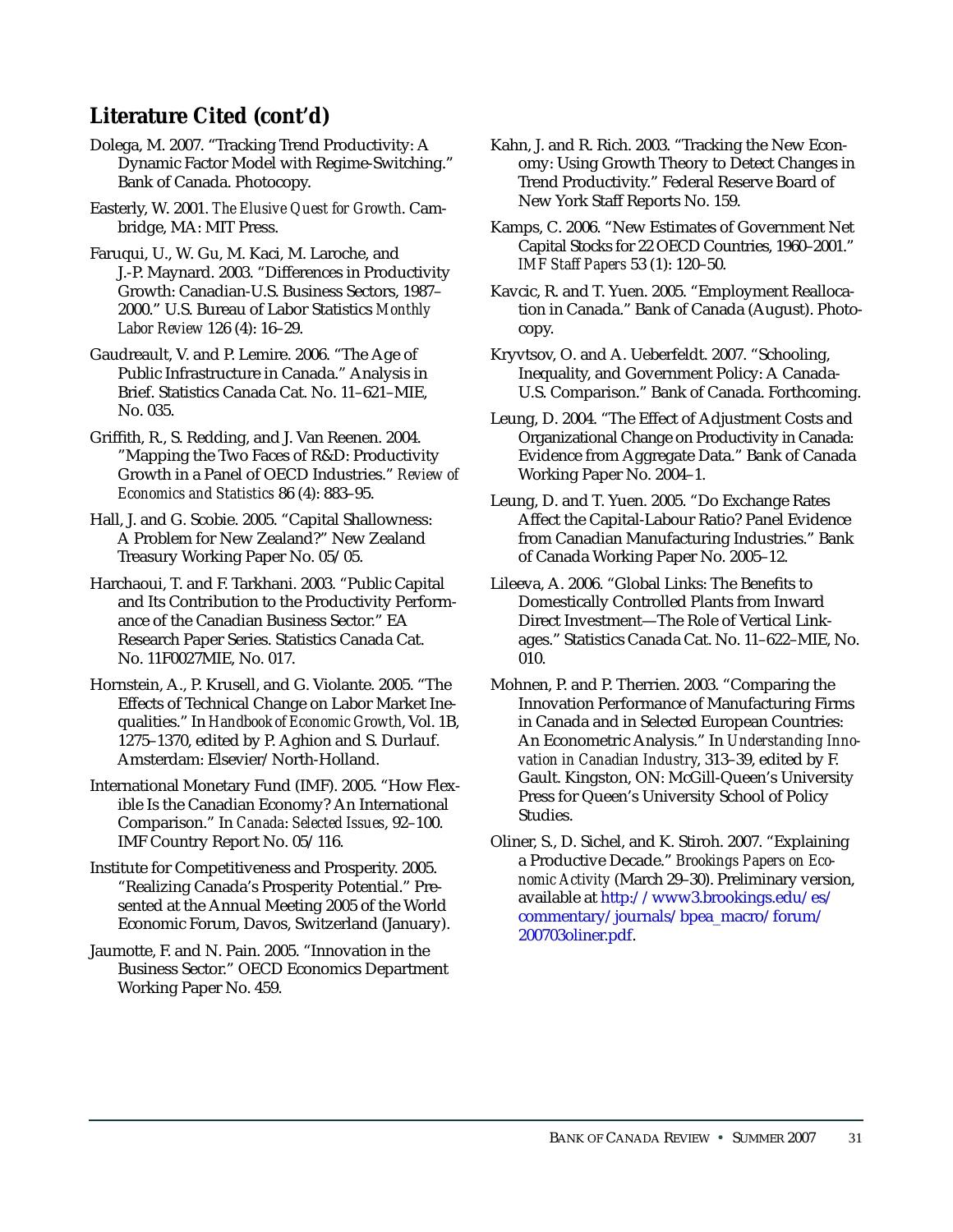# **Literature Cited (cont'd)**

- Organisation for Economic Co-operation and Development (OECD). 2001. *Measuring Productivity — OECD Manual*.
	- ———. 2006. "2006 Economic Review—Canada." Economics Department (May).
- Rao, S., J. Tang, and W. Wang. 2006. "What Explains the Canada-U.S. TFP Gap?" Industry Canada Working Paper No. 2006–08.
- -. 2007. "What Explains the Canada-U.S. Capital Intensity Gap?" Industry Canada Working Paper No. 2007–02.
- Sharpe, A. and J. Smith. 2004. "The Productivity Performance of the Retail Trade Sector in the United States and Canada." Paper prepared for the seminar "North American Incomes and Productivity in the Global Context: Industry Challenge." Organized by the Commission for Labor Cooperation and the Carnegie Endowment for International Peace, Washington, 22 October 2004. Centre for the Study of Living Standards. Photocopy.
- Skoczylas, L. and B. Tissot. 2005. "Revisiting Recent Productivity Developments across OECD Countries." BIS Working Paper No. 182.
- Syverson, C. 2001. "Market Structure and Productivity: A Concrete Example." U.S. Census: Center for Economic Studies Working Paper No. 01–06.
- Tang, J. and W. Wang. 2004. "Sources of Aggregate Labour Productivity Growth in Canada and the United States." *Canadian Journal of Economics* 37 (2): 421–44.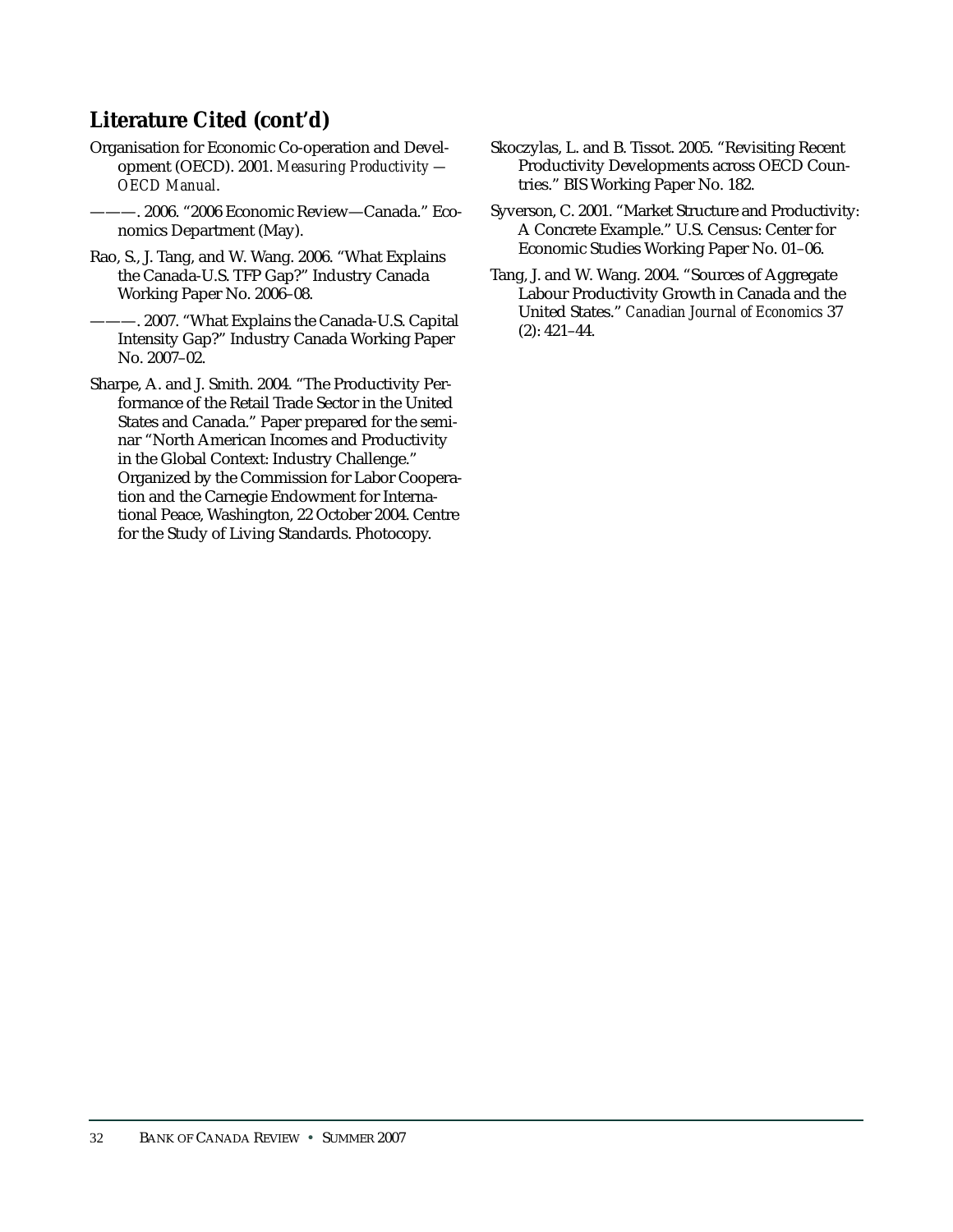# <span id="page-34-0"></span>**Efficiency and Competition in Canadian Banking**

*Jason Allen and Walter Engert,*\*  *Department of Monetary and Financial Analysis*

- *A safe and efficient financial system is important for the development and longer-run growth of the economy. Recent research at the Bank of Canada has considered various aspects of efficiency in Canadian financial services, specifically in the banking industry.*
- *The research summarized in this article suggests that, overall, Canadian banks appear to be relatively efficient producers of financial services. As well, some efficiency gains from becoming larger appear to be possible.*
- *The research implies as well that Canadian banks do not exercise monopoly or collusiveoligopoly power, and that banking can be considered a monopolistically competitive industry.*
- *However, data limitations constrain the ability to examine these issues in great depth.*
- *The analysis reported here also indicates that past legislative and regulatory changes have benefited efficiency in Canadian financial services and might have improved contestability. This points to the importance of continuing to promote efficiency and competition in financial services in Canada.*

safe and efficient financial system is important for the development and longer-run growth of the economy. Indeed, a recent comprehensive survey of the research literature suggests that the quality of financial service provision is a key ingredient for economic growth (Dolar and Meh 2002). Recent research at the Bank of Canada has considered various aspects of efficiency in Canadian financial services, particularly in the banking industry. In this article, we summarize the main insights from this research. A

To provide context, we begin in the next section with a brief review of the recent history of the Canadian banking industry, with a particular focus on the evolution of the governing legislation since 1980. Basic performance measures of banking efficiency are then considered, followed by a discussion of efficiency and economies of scale based on econometric methods. We also review a key influence on efficiency, the nature of competition in Canadian banking, and then present concluding remarks.

# **The Evolution of Canadian Banking**

Historically, the structure of the Canadian banking industry has been relatively stable. From 1920 to 1980, for example, Canada consistently had 11 banks (Bordo 1995). As well, prior to 1980, the financial services industry had been segmented (by legislation, regulation, and practice) into distinct "pillars": commercial banking, trust business, insurance underwriting and brokerage, and securities underwriting and dealing. There were also constraints on the entry of foreign banks into the Canadian market.

In the past 25 years, with changes in market practice and a series of revisions to the governing financial legislation, there has been a significant evolution of the Canadian banking industry. Key characteristics have

<sup>\*</sup> The authors thank Bob Amano, Greg Caldwell, Allan Crawford, Richard Dion, Pierre Duguay, Clyde Goodlet, Sharon Kozicki, Luc Laeven, Dinah Maclean, John C. Panzar, Jack Selody, and Sherrill Shaffer for their helpful advice and comments.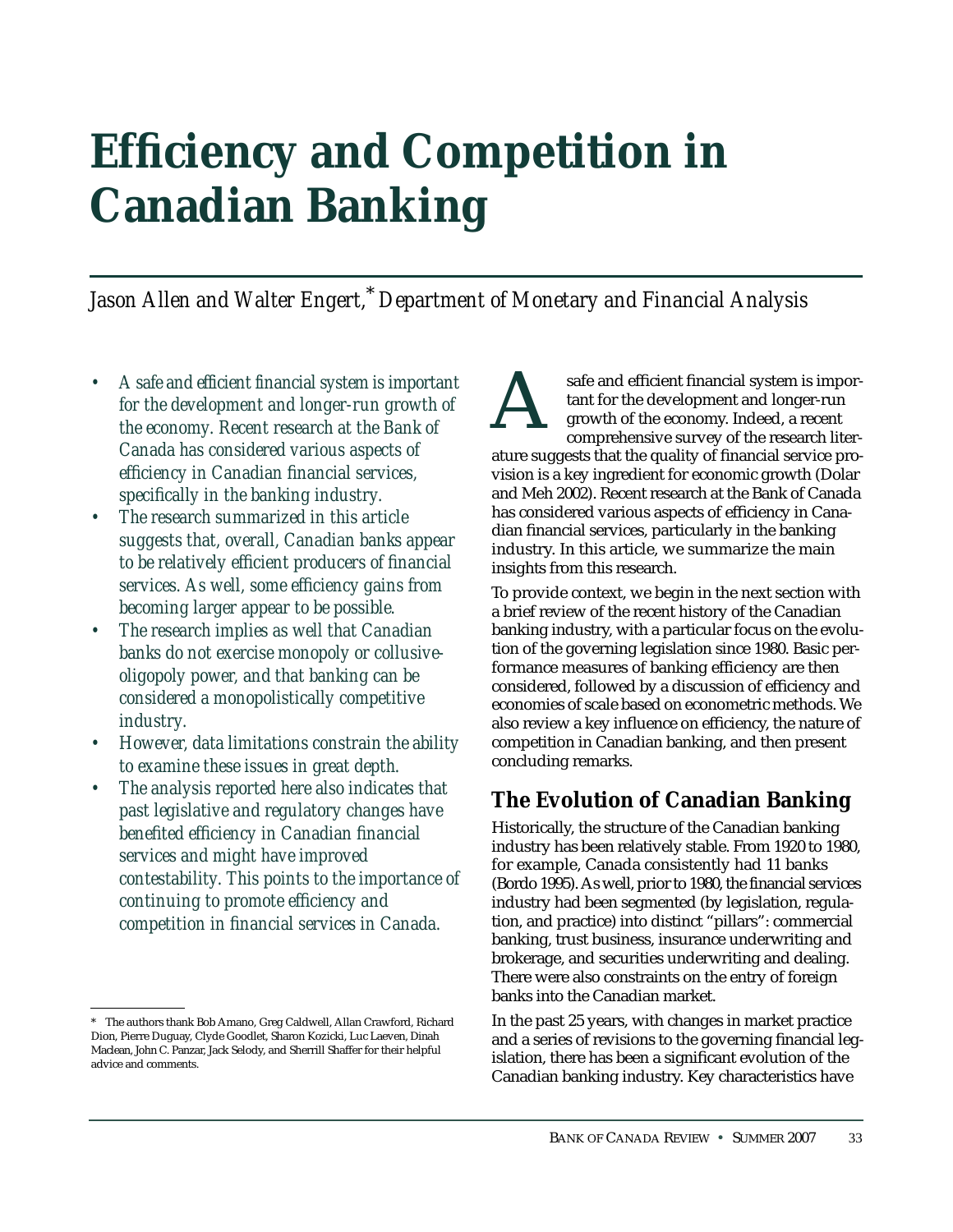been the entry of foreign banks and the expansion of banks into the range of financial services, including the trust business, insurance underwriting and sales (although not through bank branches), and securities underwriting and dealing. $<sup>1</sup>$ </sup>

> *There has been a substantial evolution of the Canadian banking system over the past 25 years, including numerous changes that have affected the powers, organization, and competitive pressures in the industry.*

A feature of all federal legislation concerning financial institutions, including the Bank Act, is a sunset provision that requires a periodic review of the policy framework and legislation that govern financial services. This formal review process led to important legislative amendments in 1980, 1987, 1992, 1997, and 2002 that have contributed to the development of more diversified and more market-oriented activities on the part of Canadian banks. In addition, important changes to the legislation regarding the entry of foreign banks into Canada were made in 1980 and 1999.

Specifically, the 1980 Bank Act revisions allowed banks to establish subsidiaries in various financial services markets, such as venture capital and mortgage lending. The mortgage-loan subsidiaries could raise deposits that were exempt from reserve requirements (which existed at the time). As a result, the banks could compete more effectively in the mortgage-lending market with trust companies, whose deposits were not subject to reserve requirements. As well, foreign banks were allowed to establish bank subsidiaries in Canada. Before this revision, the possibility of foreign bank entry had been curtailed by amendments to the Bank Act in 1967. Nevertheless, from 1967 to 1980, foreign banks operated in Canada on a limited scale through non-bank affiliates that issued commercial paper in Canada carrying their parent bank's guarantee, thereby

funding their activities in sales and business finance. $2$ Following the 1980 Bank Act revision, all such affiliates were to be incorporated as subsidiaries, subject to the provisions of the Bank Act, and able to conduct the full range of banking activities. This legislative change led to many foreign bank subsidiaries opening in Canada, with the number peaking at around 50 in the mid-1980s.

In 1987, Canadian banks (both domestic and foreign) were permitted to invest in corporate securities dealers, as well as distribute government bonds. All major banks subsequently made substantial investments in the securities business and purchased control of most of the existing investment dealers. The 1987 amendments also allowed financial intermediaries to conduct brokerage activities. Following legislative revisions in 1992, Canadian banks were allowed to enter the trust business through the establishment or acquisition of trust companies. Most trust companies were subsequently purchased by Canada's largest banks. In this regard, the financial difficulties that many trust companies experienced following the collapse of the speculative real estate boom in the late 1980s contributed to the ability of the banks to acquire them. In 1997, new legislation included various changes to update and revise the amendments made in 1992.

In 1999 (pursuant to provisions of the North American Free Trade Agreement), foreign banks were allowed to directly establish branches in Canada, without having to establish a subsidiary. However, foreign bank branches were restricted to wholesale activities; that is, deposits made at such branches must have a minimum value of  $$150,000.<sup>3</sup>$  By the end of 2006, in addition to 22 domestic banks there were 50 foreign banks operating in Canada, including 26 foreign bank subsidiaries and 24 foreign bank branches. Finally, legislative changes in 2002 provided for modest increases in the range of business powers available to Canadian banks; for example, they were allowed to own finance companies. As well, there was a moderate decrease of the

<sup>1.</sup> For discussions of these and related developments in Canada, see Daniel, Freedman, and Goodlet (1993); Freedman (1998); and Engert et al. (1999).

<sup>2.</sup> According to MacIntosh (1984), by the time of the 1980 Bank Act revisions, there were about 60 foreign banks represented in Canada, including some with several offices.

<sup>3.</sup> There were concerns among policy-makers that unrestricted entry of foreign bank branches at the retail level could create risks for the Canada Deposit Insurance Corporation and for the Office of the Superintendent of Financial Institutions that would be difficult for these agencies to manage, given the foreign control and supervision of such branches. As a result, foreign bank branches were allowed to take only deposits significantly above the deposit insurance coverage limit.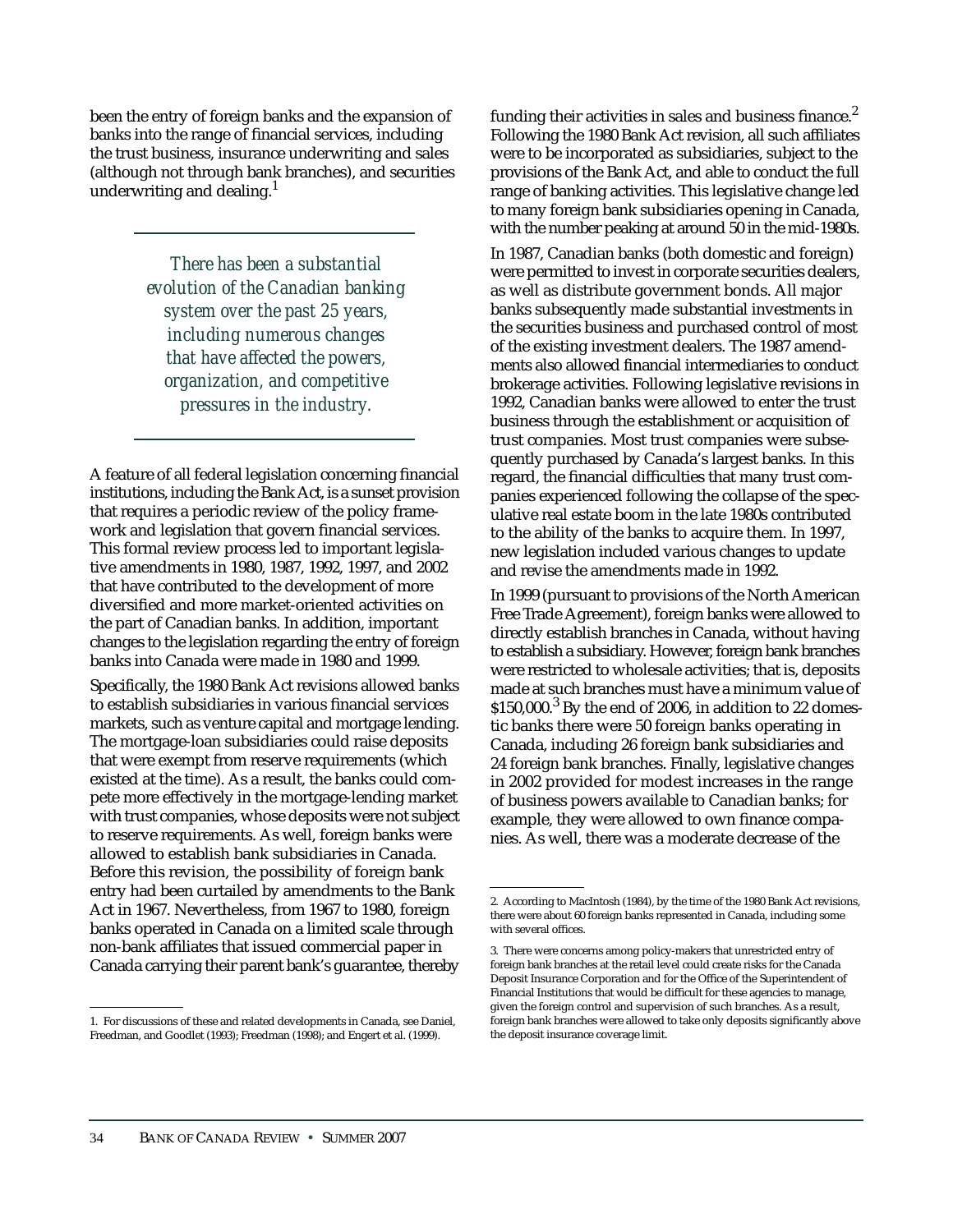# **Box 1: Canadian and U.S. Banks**

To investigate efficiency and economies of scale, Allen, Engert, and Liu (2006) considered a sample that includes the six major Canadian banks, which comprise over 90 per cent of the assets of the Canadian banking sector. The banks are Royal Bank Financial Group, Bank of Montreal, Canadian Imperial Bank of Commerce, TD Bank Financial Group, Bank of Nova Scotia, and National Bank. The efficiency comparisons reported consider total U.S. banks and a sample of 12 U.S. bank holding companies (BHCs).

The BHCs are selected from the top 20 U.S. banks in terms of assets as of 31 December 2004. They were selected because there are continuous data from 1986 to 2004, and because most of these banks have a business mix broadly similar to that of the Canadian banks, benchmarked in a specific manner. That is, most of these BHCs make a similar proportion of revenue from retail banking. The BHCs are JPMorgan Chase & Co., Bank of America Corp., Wachovia Corp., Wells Fargo & Co., U.S. Bancorp, SunTrust Banks Inc., National City Corp., Citizens Financial Group Inc., BB&T Corp., Fifth Third Bancorp, Keycorp, and The PNC Financial Services Group Inc.

With regard to the research on contestability in Allen and Liu (forthcoming), 10 domestic banks and 15 foreign banks operating in Canada were considered. The 10 domestic banks are Royal Bank Financial Group, Bank of Montreal, Canadian Imperial Bank of Commerce, TD Bank Financial Group, Bank of Nova Scotia, National Bank, Canadian Western Bank, Laurentian Bank, Citizens Bank of Canada and Manu-Life Bank. The 15 foreign banks operating in Canada that are included in the study are Bank of Tokyo-Mitsubishi, Mizuho Corporate Bank, Sumitomo Mitsui Banking Corporation, HSBC Bank of Canada, JP Morgan Chase Bank, ING Bank, Bank of China, Bank of East Asia, BCPBank Canada, BNP Paribas, CTC bank of Canada, International Commercial Bank of Cathay, MBNA Canada, National Bank of Greece, and ABN Amro Bank.

restrictions that preclude concentrated holdings of bank equity.

In addition to the various changes that have affected the powers, organization, and barriers to entry in banking, the regulatory regime was also fundamentally reformed during this period, through a series of changes to the incentives and powers of the regime (Engert 2005). The key measures were:

- the establishment of a clear mandate for the supervisor, focused on protecting the interests of depositors and other creditors, and which recognizes that financial institutions can fail;
- the creation of the authority and obligation for the supervisor to act promptly and preemptively with regard to troubled institutions; and
- the establishment of the authority and means for other safety-net agencies (notably the Canada Deposit Insurance Corporation) to influence the supervisory process.

In turn, these changes have influenced the environment in which financial institutions operate and have sharpened their incentives to manage risk appropriately, in part to avoid becoming subject to supervisory intervention.

# **Performance Measures**

Clearly, there has been a substantial evolution of the Canadian banking system over the past 25 years, including numerous changes that have affected the powers, organization, and competitive pressures in the industry. In this section, we begin our examination of efficiency in Canadian banking by considering some basic performance measures. As a frame of reference, the performance measures for Canadian banks are compared with samples of U.S. banks.

More specifically, based on work by Allen, Engert, and Liu (2006), we report simple performance measures for the six largest Canadian banks (which account for the great majority of Canadian banking assets), total U.S. commercial banks, and a subset of U.S. bank holding companies (BHCs). (See Box 1 for more on these banks.) The data used in this study are from the balance sheets and income statements reported by these institutions to the banking supervisors in Canada and the United States. To make the data comparable, all variables are deflated by the consumer price index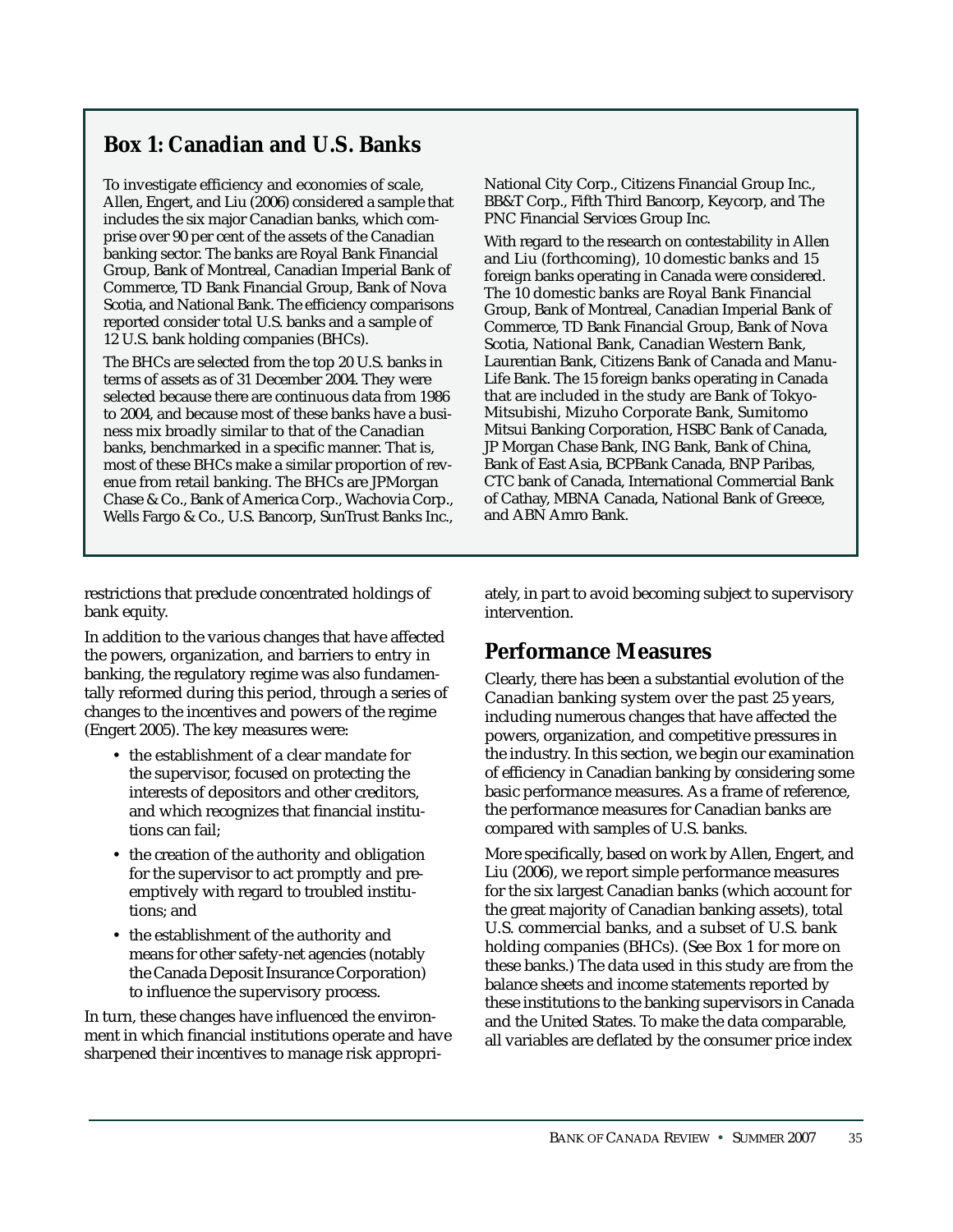(CPI) excluding food and energy prices, in their respective countries. As well, the data are converted to a common currency using a Canada/U.S. dollar exchange rate that reflects the relative purchasing power of these currencies in the financial services sector of the two countries.<sup>4</sup>

## **Expense ratio**

The expense ratio, which is defined as the ratio of noninterest expense to net operating revenue (net interest income plus non-interest income), is often used by analysts to evaluate bank performance.<sup>5</sup> Chart 1 presents the expense ratio for Canadian banks, a sample of U.S. BHCs, and total U.S. banks. The expense ratio of Canadian banks was lower than that of U.S. banks in the late 1980s and early 1990s. This measure, however, has been trending up at the Canadian banks and down at the U.S. banks over the sample period, so that the expense ratio of Canadian banks currently exceeds that of U.S. banks.

Allen, Engert, and Liu's (2006) analysis indicates that the difference in the expense ratios between the Canadian and U.S. banks can currently be attributed to higher overall labour costs (wages and benefits) at the Canadian banks compared with the U.S. banks in their samples.

## **Labour productivity ratio**

The authors also examine measures that consider the output produced by banks, relative to labour input. Bank output is difficult to measure, however, on both conceptual and pragmatic grounds. Indeed, it is widely believed that official (national accounts) statistics on output and productivity in financial services industries are subject to large errors. Maclean (1996, 1997), for example, concludes that productivity growth in financial services as measured in Canadian official statistics is probably significantly underestimated (see

## **Chart 1 Expense Ratio**



also Triplett and Bosworth 2004 or Diewert 2005).6 As noted above, the analysis in Allen, Engert, and Liu (2006) does not rely on national accounts data; their data are from balance sheets and income statements reported to bank supervisors.

Another important consideration concerns the price index used to deflate nominal output to produce a measure of "real output." To most accurately measure real output in banking, nominal variables should be deflated by a price index that specifically measures the prices of banking services, instead of a more general price index, like the GDP deflator or the CPI. Use of a more general price index could be misleading if there was a substantial difference between the evolution of prices in financial services and prices more generally. However, no bank-specific price measures exist for Canada, so Allen, Engert, and Liu (2006) use the CPI excluding food and energy prices to deflate nominal output measures (total assets and net operating income).7

<sup>4.</sup> Rao, Tang, and Wang (2004) suggest, after detailed calculations, a purchasingpower-parity (PPP) exchange rate of 1.09 for financial services (in 1999), which is used here.

<sup>5.</sup> The denominator of this ratio—particularly net interest income—depends on the risk differential between assets and liabilities. A change in the expense ratio can therefore be caused by changes in risk taking and not necessarily by changed efficiency. A change in the mix of a bank's services or products (say, towards non-traditional banking services) can also affect this ratio by altering the mix of inputs and expenses. Thus, we prefer the term "expense ratio" to "efficiency ratio," as it is sometimes called.

<sup>6.</sup> The difficulty in measuring service industries (such as finance and health care) is a longstanding problem for the statistical systems in most countries. To address this problem, Statistics Canada is putting into place a program to improve the measurement of outputs and prices in service industries in Canada, including financial services.

<sup>7.</sup> Consequently, the resulting measures could arguably be considered measures of real income rather than real output.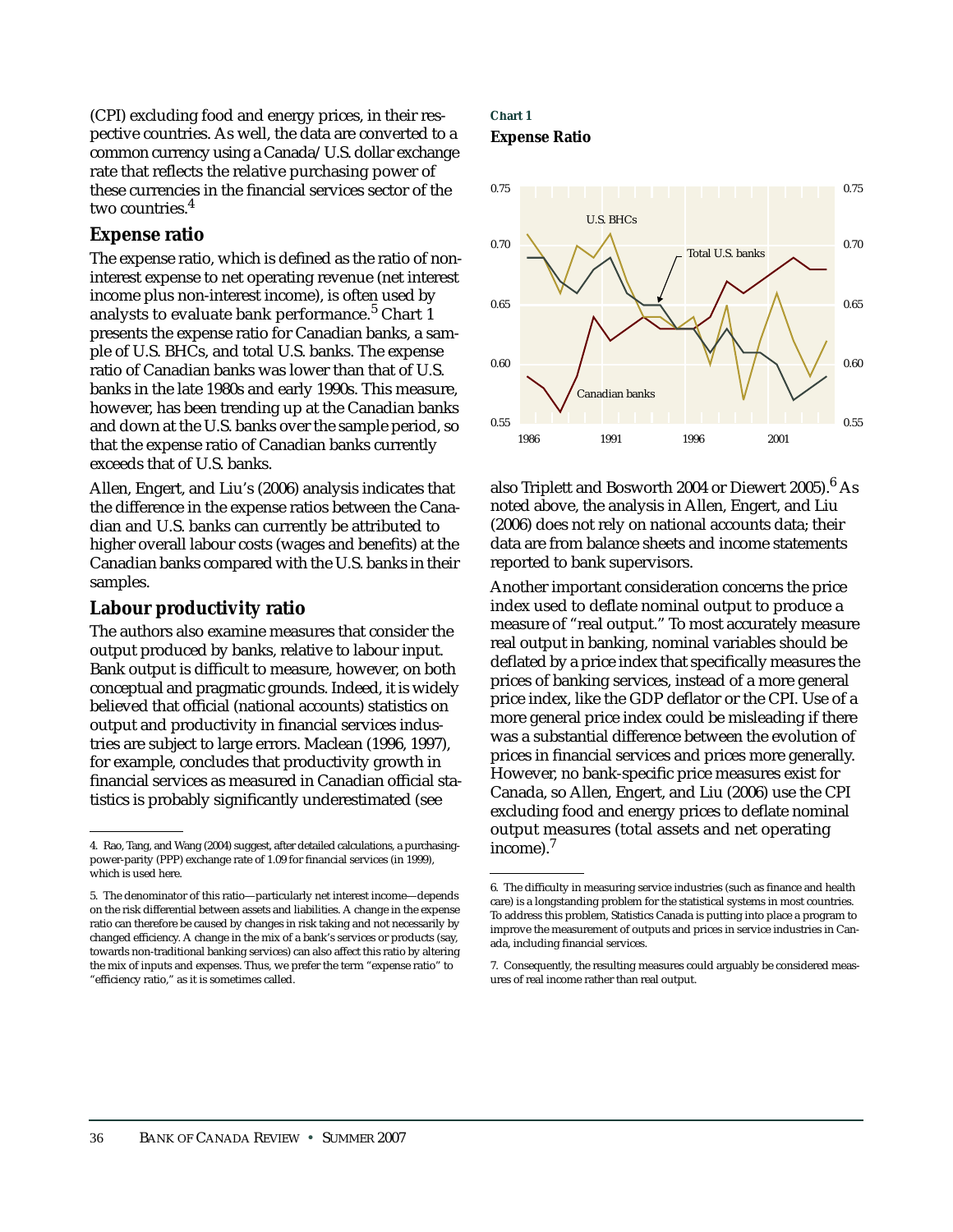## **Chart 2 Assets per Employee**

#### US\$ millions



Chart 2 compares total assets per full-time equivalent employee of Canadian banks, the U.S. BHCs, and total U.S. banks. By this measure, the productivity of Canadian banks has been considerably higher than that of U.S. banks in the past decade. $8$  As is the case when using the expense ratio as a measure of efficiency, there are challenges inherent in using assets per employee as a measure of productivity. The decision of banks to have loans, for example, on-balance sheet or off-balance sheet (via securitization), is a response to historical, institutional, and regulatory differences across countries. (Freedman and Engert 2003 discuss different patterns of securitization in Canadian and U.S. banking, and reasons for these differences.) It is therefore possible that banks use different approaches to generate similar profits.

Given these factors, the authors consider a measure that internalizes differences in asset generation, disposition, and management, and focuses on overall results. Specifically, Chart 3 shows net operating revenue per full-time equivalent employee of Canadian banks, the U.S. BHCs, and total U.S. banks. According to this measure, Canadian bank employees were less productive than their U.S. counterparts in the late 1980s, but started to catch up in the early 1990s. In fact, according to this measure, the three groups of banks have converged since the late 1990s.

## **Chart 3 Net Operating Revenue per Employee**

US\$ thousands



# **Cost Inefficiency and Economies of Scale**

In this section, we discuss results from recent Bank of Canada research that considers another means of gauging bank efficiency, based on econometric methods, using disaggregated bank data (Allen and Liu 2005; Allen, Engert, and Liu 2006). Specifically, we examine how efficiently banks transform inputs into outputs and consider returns to scale in Canadian banking. The analytical framework uses a standard tool in the research literature on such questions (the translog cost function).

## **Methodology**

In this framework, researchers study how efficiently inputs are transformed into the financial services that a bank sells to consumers. To do so, a model that relates costs to measures of bank output and input prices is estimated. The analysis also takes account of technological progress and the effects of regulatory changes. In addition, the model incorporates variables to measure unique influences on cost structures specific to each bank in the sample. Essentially, the idea is to estimate the empirical relationship between costs and the financial services that a bank produces, while recognizing the impact of technological change and the influence of the regulatory environment.

<sup>8.</sup> Including in total assets an approximation of non-traditional activities (discussed below), such as those related to off-balance-sheet assets, does not change this conclusion.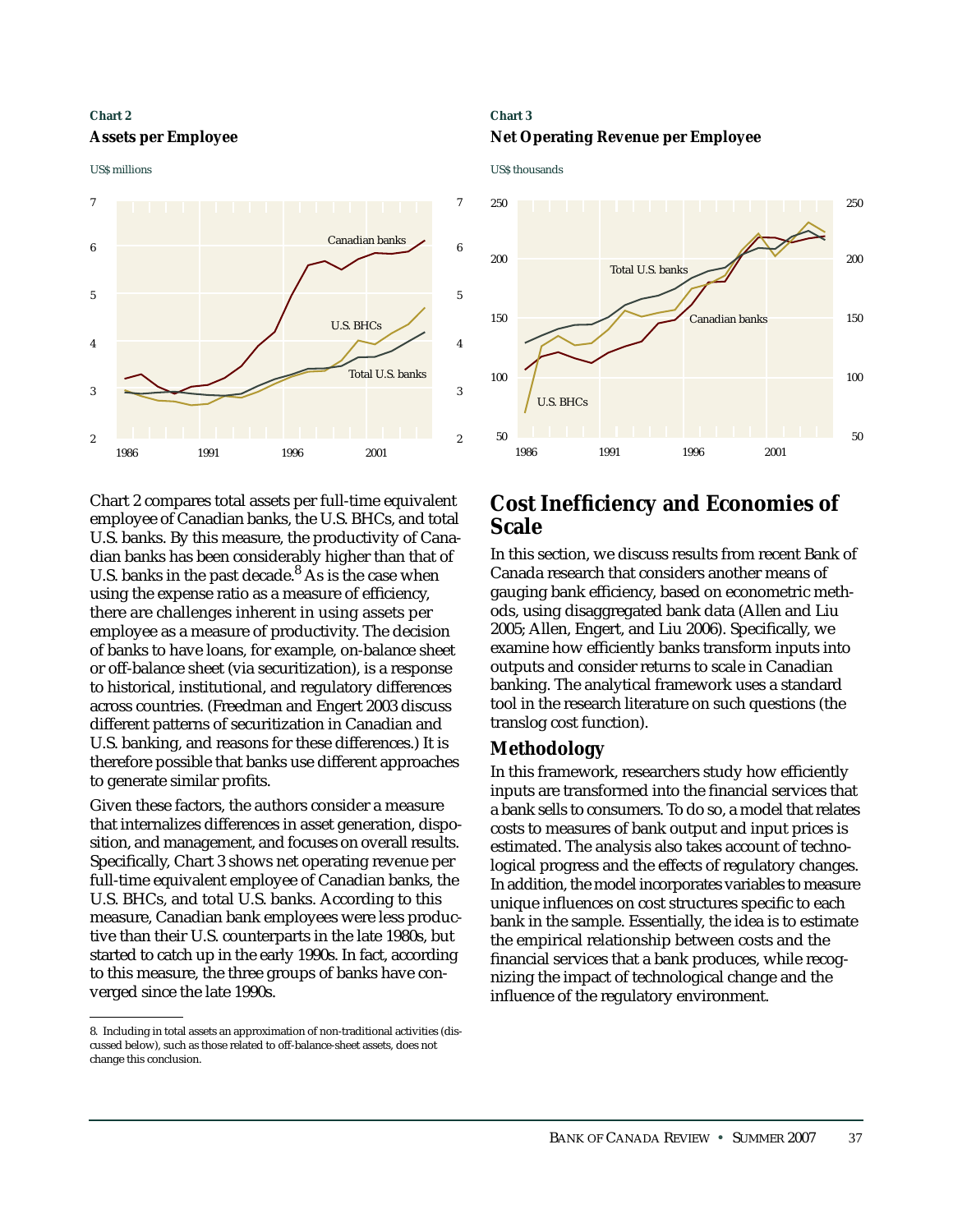Inferences regarding economies of scale are drawn from observing how the banks' estimated cost structures vary with the scale of output. The efficiency with which inputs are transformed into outputs is measured through terms in the model that capture residual, unexplained influences on the cost structures of the banks. Since the model accounts for identifiable influences on the cost structure of a bank, any unexplained influences on costs are considered to be the result of inefficiency or waste, and so form the basis for the measure of "cost inefficiency"—which is our focus here.

In this framework, the most efficient bank is considered to be the bank with the lowest inefficiency measure, and is also taken to represent the best-practice or benchmark institution, that is, the efficient frontier in that banking system. Then each bank's distance from that efficient frontier is measured. An efficient banking system overall, according to this measure, is represented by relatively small inefficiency measures.

# **Data**

The model includes the costs of labour, capital, and deposits, measured respectively as: the average hourly wage of bank employees; expenses on real estate and fixtures as well as information and communication technology plus related costs; and the effective interest rate paid on deposits.

Bank output is divided into five categories: consumer loans, mortgage loans, non-mortgage loans, other financial assets on the balance sheet, and an assetequivalent measure of non-traditional activities. The latter is aimed at capturing the growing importance of activities such as wealth management and securities trading.

To measure these activities, the authors use the assetequivalent approach introduced by Boyd and Gertler (1994). This adjustment assumes that non-traditional activities yield the same rate of return on assets (ROA) as traditional activities, and so the assets that are required to produce non-interest income can be calculated by dividing non-interest income by the ROA of traditional activities. Allen, Engert, and Liu (2006) also consider the effects of increasing the assumed return on off-balance-sheet activities by 5 to 10 percentage points; the impact on the results reported below is marginal.

The model is estimated using quarterly data from 1983 through 2004 for the Canadian banks, and from 1986 through 2004 for the U.S. BHCs (discussed in

Box 1). Separate models are estimated for the Canadian and U.S. banking industries, given the differences in the development of the institutional and regulatory environments in Canada and the United States.

# **Results**

For the Canadian banks, the analysis suggests that there are increasing returns to scale of about 6 per cent, suggesting that the Canadian banks could gain (modestly) from being larger. As regards the measure of cost inefficiency for Canadian banks, this research finds that the gap between the efficient frontier (the best-practice bank) and other banks averages less than 10 per cent, depending on the model specification considered. More refined measures of technological change in the model (capturing investment in employee training and automated banking machines, for example) lead to estimates of cost inefficiency among Canadian banks averaging about 6.5 per cent. As well, the results indicate that Canadian banks have tended to move closer to the efficient frontier over time.

For the U.S. case, increasing returns to scale are also found, but, at about 2 per cent, these are considerably smaller than in the Canadian sample. Estimates of cost inefficiency for the sample of U.S. banks indicate that the average gap between the efficient frontier and other banks is greater than 10 per cent, which is a typical result in the research literature on U.S. bank efficiency (for example, Berger and Mester 1997). In the model that best fits the data in Allen, Engert, and Liu (2006), the average measure of cost inefficiency for U.S. BHCs is about 14 per cent. As well, cost inefficiency among the U.S. BHCs has not narrowed appreciably over the sample period.

> *A striking feature of the results is that the measure of cost inefficiency for Canadian banks is comparatively low, suggesting that Canadian banks are relatively efficient according to this measure.*

In various studies of bank efficiency in different countries, inefficiency measures similar to those found by Allen, Engert, and Liu for the U.S. case are not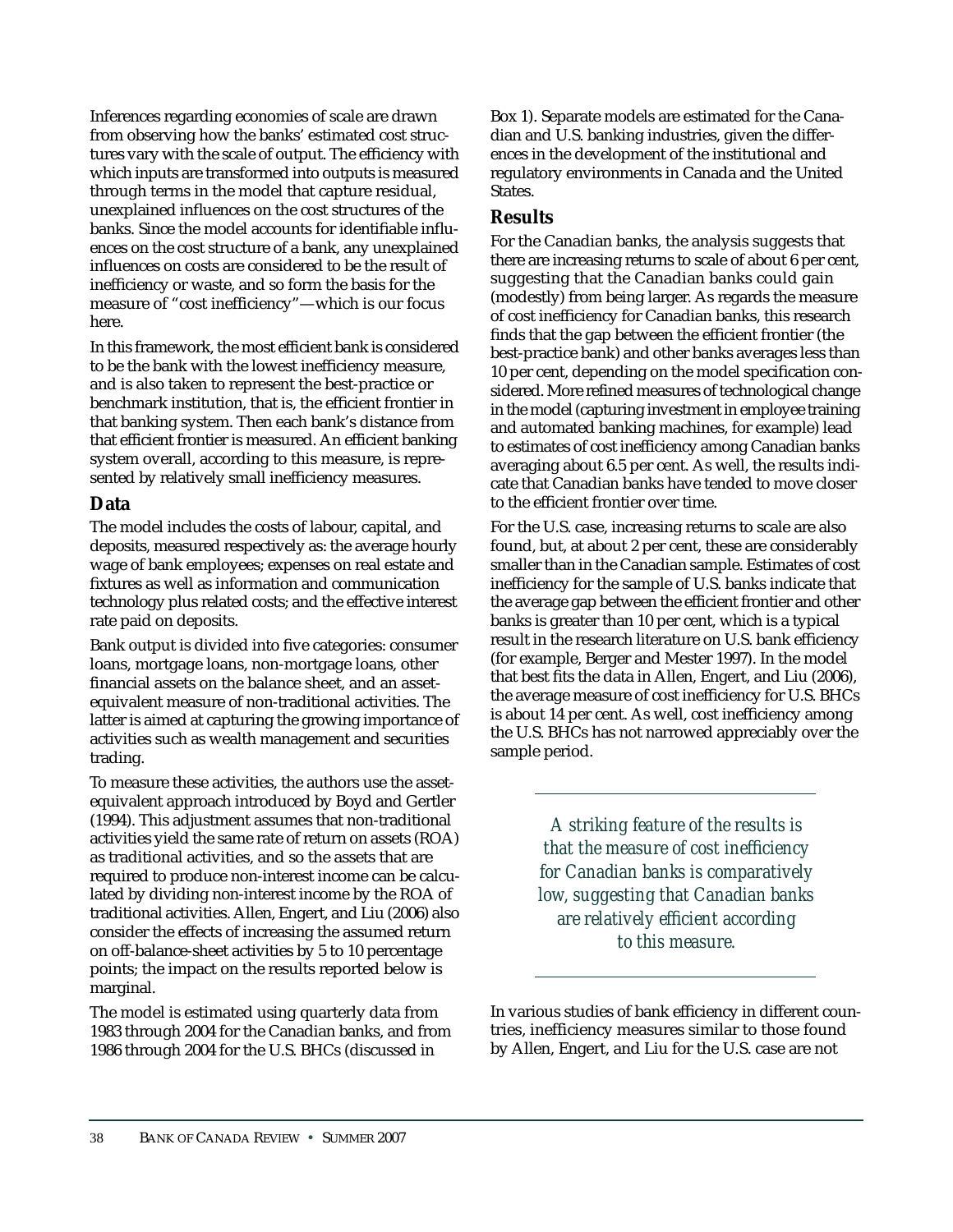unusual (see Berger and Humphrey 1997, for example.) That is, cost-inefficiency measures in excess of 10 per cent, as found for the U.S. case, seem to be typical of other countries as well. However, a striking feature of Allen, Engert, and Liu's results is that the measure of cost inefficiency for Canadian banks is comparatively low, suggesting that Canadian banks are relatively efficient according to this measure.

Notably, the authors also find that technological progress and legislative changes have reduced the cost structures of banks in both Canada and the United States. For example, in Canada, the revisions to the financial legislation in 1987 and 1997 appear to have been particularly beneficial in reducing the cost structures of Canadian banks.

# **Competition in Canadian Banking**

An important dimension to consider when evaluating efficiency is competition. In this regard, other things being equal, a more competitive environment is generally expected to lead to more efficient outcomes. In this section, we report recent research by Bank of Canada staff (Allen and Liu forthcoming) that considers the state of competition in Canadian banking.

# **Concentration, competition, and contestability**

Canada has a highly concentrated banking market; for example, the largest six banks account for more than 90 per cent of the assets in the banking system. Formal measures of concentration in banking (such as the Herfindahl-Hirschman Index) are typically in a range that points to what economists would interpret as a medium or high degree of market concentration.

It is important to keep in mind, however, that such assessments neglect the competition (especially in retail and small-business banking) provided by credit unions and caisses populaires, of which there are about 1,000 in Canada, and which are particularly prominent in certain regions of the country, such as British Columbia, Saskatchewan, Quebec, and parts of the Atlantic provinces. Insurance companies are another source of competition in financial services; indeed, the major life insurance companies rank among the very largest financial services firms in Canada.

Traditionally, it has been believed that a more concentrated industry is less competitive, and liable to compromise economic efficiency. However, empirical research on this idea provides mixed results. For example, a study by Bikker and Haaf (2002) on 23 European countries found support for the traditional view that concentration impairs competition. In contrast, a more recent study by Claessens and Laeven (2005), using a data set of almost 4,000 banks from 50 countries, concludes that competition is not negatively related to concentration. These authors find that greater competition in financial services is most clearly related to an absence of barriers to entry (including with regard to foreign bank entry), and a policy framework that places few restrictions on the activities of financial services firms.

The latter paper points to the notion of "contestability," which refers to the ability of firms to enter a market and compete with incumbents. Specifically, a market is considered to be contestable if barriers to entry are not prohibitive and if firms can exit from the industry without enduring punitive costs, so that firms are not discouraged from entering in the first place. The key idea is that a firm may be compelled to be more competitive and efficient by the prospect of new entrants. As a result, instead of considering only simple concentration measures to assess the degree of competition in an industry, economists tend to focus more on measures of market conduct to gauge the degree of contestability in an industry.<sup>9</sup>

Recent research by Bank staff (Allen and Liu forthcoming) measures contestability in the Canadian banking industry. This line of research, following the seminal work of Rosse and Panzar (1977) and Panzar and Rosse (1982, 1987), focuses on testing statistically for three forms of market structure: monopoly or collusive oligopoly on the one hand; perfect competition on the other; and an intermediate market structure, called monopolistic competition.

The specific test relies on basic propositions of economic theory and involves measuring the effect on firm revenue of an increase in input costs.<sup>10</sup> For instance, if the costs of a monopolist or collusiveoligopolist firm increase, it will raise its price and, given market conditions that exist in a monopoly setting, the revenue of the firm will fall. On the other

<sup>9.</sup> For a comprehensive discussion of the measurement of firm conduct in different market structures, see Bresnahan (1989). Northcott (2004) provides a recent review of the research literature on competition in banking.

<sup>10.</sup> This test relies on the fact that a profit-maximizing monopolist always operates at an elastic point on its market demand curve, whereas a competitive group of firms need not (Shaffer 1982).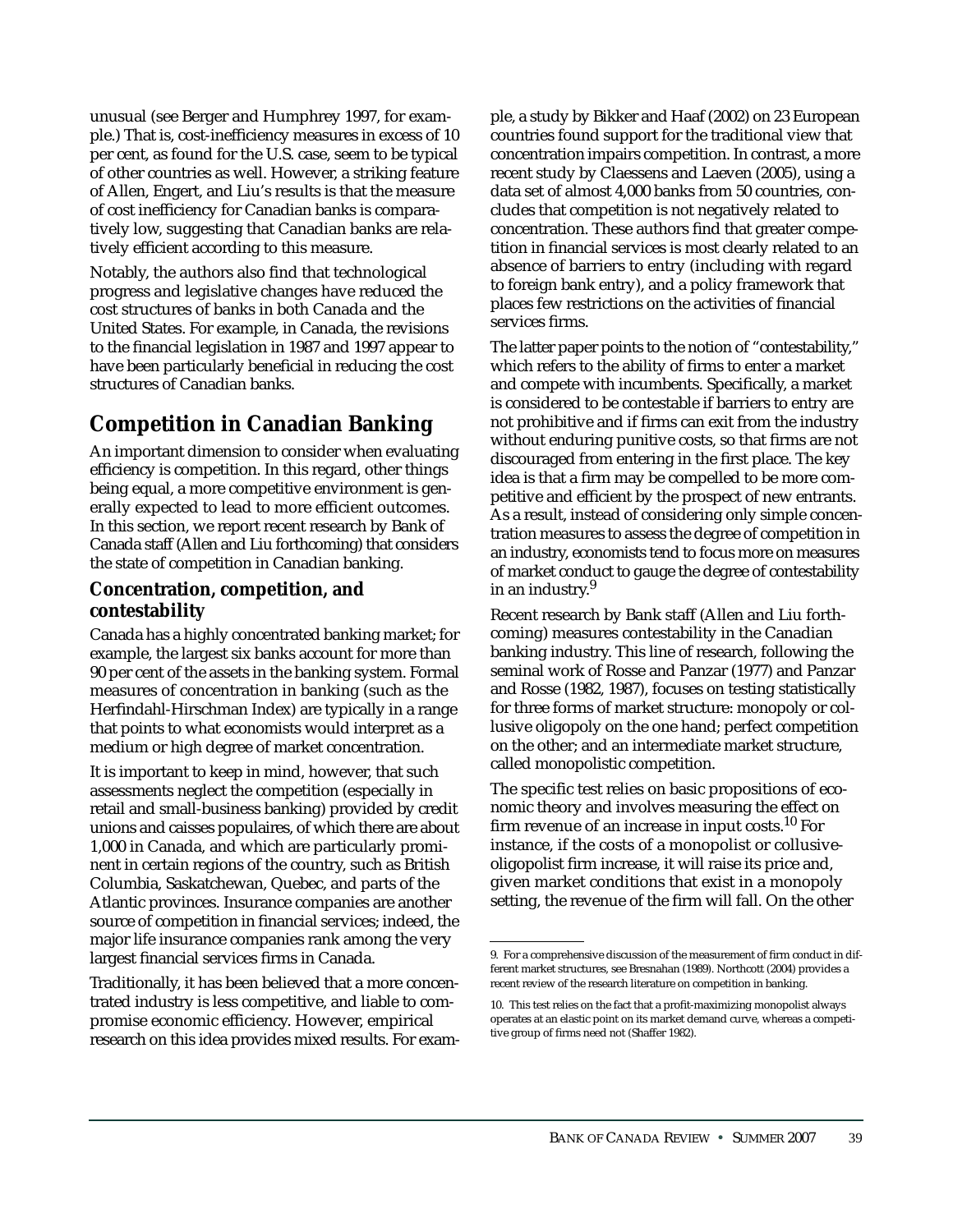# **Box 2: What Is Monopolistic Competition?**

Monopolistic competition describes an industry structure combining elements of both monopoly and perfect competition. Similar to perfect competition, there are a number of sellers, and conditions of entry and exit are not prohibitive. In a monopolistically competitive industry, however, products are somewhat differentiated, and firms invest heavily in establishing intangibles such as brand recognition and loyalty, for example.

Each firm in a monopolistically competitive industry has some degree of market power over the prices of the goods and services that it sells. The degree of market power is related to certain factors, including, for example, the extent of barriers to entry into the industry and the extent of successful product differentiation (and brand loyalty) created by the firm. However, although the products of a monopolistically competitive firm are differentiated somehow from those of its competitors, there are substitutes for those products so that the demand for the firm's products will depend on the prices charged by rivals producing similar (but also somewhat differentiated) products.

Monopolistic competition is probably the most prevalent market structure in modern economies. Consider the markets for many consumer goods, for example, such as breakfast cereals, beer, fast food, toothpaste, or sports shoes, among others. Each is characterized by a handful of dominant firms offering differentiated (but similar) products aiming to establish a brand, and there is considerable investment by the firms in those industries to create brand recognition and loyalty (through advertising, for instance). As well, arguably the most prominent class of macroeconomic models used by economists today (so-called New Keynesian models) features monopolistic competition to characterize firm behaviour. Indeed, firm behaviour in the Bank of Canada's primary monetary policy model is monopolistic competition.

From a theoretical perspective, it can be shown that monopolistic competition is less efficient than the ideal of perfect competition. This inefficiency is essentially the result of producing and promoting a (possibly excessive) variety of products. However, because a number of firms are competing and both entry and exit are possible in this form of market structure (contestability), monopolistic competition is not generally considered to be a problem from the perspective of competition policy.

hand, if the costs of firms operating in perfect competition rise, there will be an equivalent proportional increase in its prices, and given relevant market conditions, its revenue will increase in a one-for-one fashion. If the firm was operating in an environment of monopolistic competition, its price response to an industry-wide cost increase would lie between these preceding cases, as would the effect on its revenues. Specifically, the effect of a cost increase on firm revenues would be positive, but less than a one-for-one increase.

# **Measuring contestability: The H-statistic**

The method developed by Panzar and Rosse (1987) allows researchers to estimate the nature of the competitive behaviour of firms based on the properties of (reduced-form) revenue equations. Specifically, this methodology allows one to estimate a statistic, called the H-statistic, that measures the extent to which the revenues of a firm change in response to a change in

input prices. Put differently, the H-statistic is the sum of the elasticities of the revenue of a firm with respect to changes in input prices. $^{11}$ 

Consistent with the preceding discussion, the H-statistic equals 1 if the market can be characterized by perfect competition; that is, in this case, revenues respond in a one-for-one manner to input-price changes. Most importantly, the H-statistic is less than 0 if the underlying market structure is a monopoly or a collusive oligopoly; that is, revenues respond negatively to cost changes. Notably, an H-statistic in this

<sup>11.</sup> Given that there is incomplete information on prices and quantities of inputs and outputs in banking, one of the main advantages of the Panzar-Rosse methodology is its relatively modest data requirement. At the same time, this implies a partial-equilibrium analysis, where the industry demand curve, in effect, is fixed. The empirical significance of this simplification does not appear to have been explored in the research literature. The scarcity of data also means that it is very difficult to conduct a general-equilibrium analysis of competition.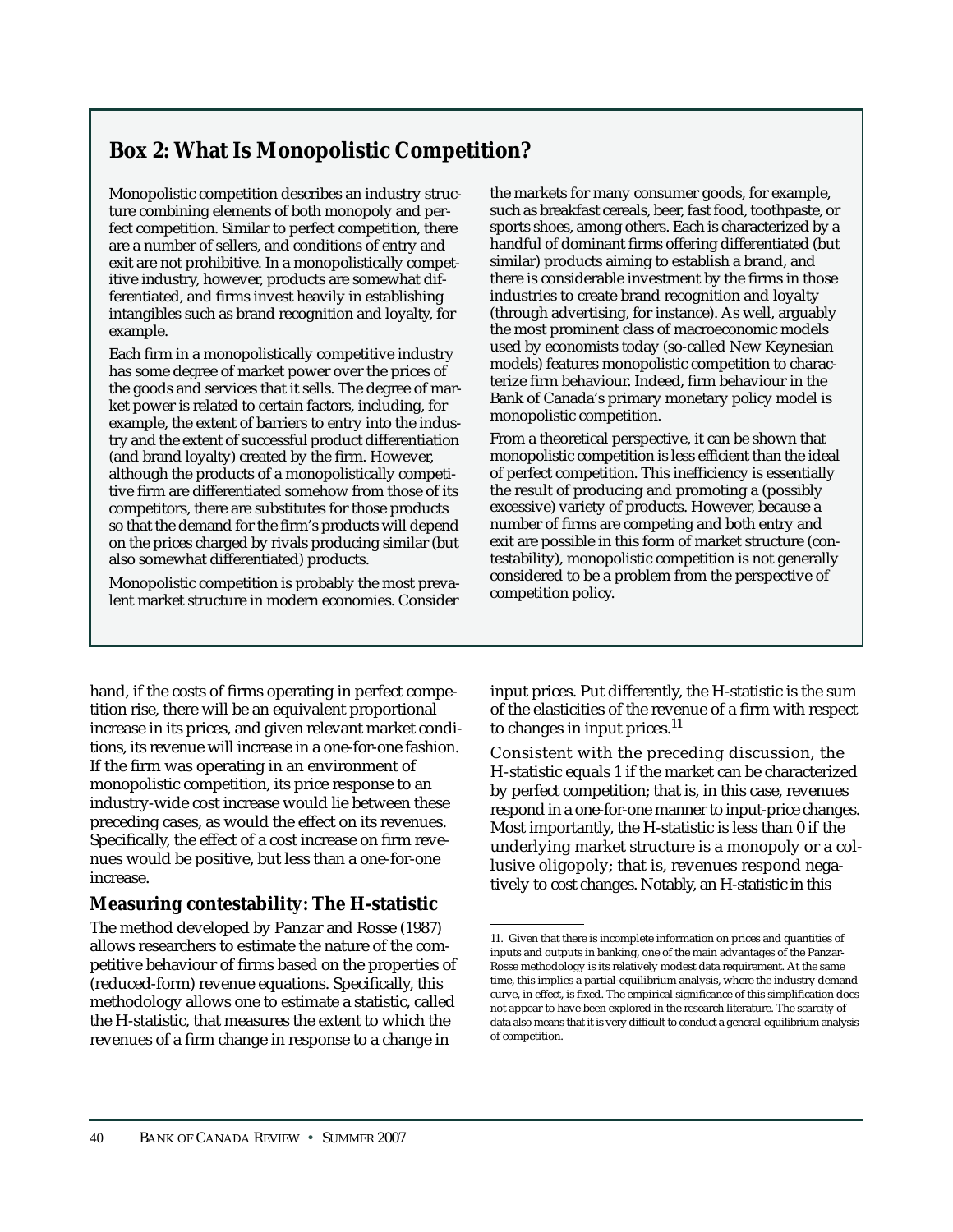range would suggest firm behaviour injurious to consumer welfare. Finally, the H-statistic ranges between 0 and 1 for other intermediate forms of market structure, which are broadly characterized as monopolistic competition. (See Box 2 for more on monopolistic competition.)

Many researchers have applied this methodology to study competition in the financial sector, specifically banking, in numerous countries. The main idea is to test statistically for evidence of monopoly or collusiveoligopoly behaviour (an H-statistic less than 0). An early application of the methodology to the Canadian financial system is Nathan and Neave (1989), which studies competition in banking in the early 1980s. Shaffer (1993) uses a variation of the H-statistic to study competition among Canadian banks from 1965 to 1989. The H-statistic methodology has also been applied widely to other countries. For example, Molyneux, Altunbas and Gardener (1996) find evidence of collusive-oligopoly behaviour in the Japanese banking sector in 1986–88. Using a sample from 1987 to 1994, Rime (1999) concludes that monopolistic competition characterized the Swiss banking system. Examples of large cross-country studies are Bikker and Groeneveld (2002) and Claessens and Laeven (2004, 2005).

Empirical studies of banking generally do not find perfect competition nor monopoly or collusiveoligopoly behaviour, and instead find evidence of monopolistic competition in the banking systems of most countries. The research literature generally concludes that the Canadian banking system can be reliably considered to be a case of monopolistic competition and suggests that it ranks among the most contestable in the world.

While these cross-country studies yield interesting results, they should be interpreted with caution, for a few reasons. First, the H-statistic relies on the assumption that markets are in equilibrium (which can be tested, and often is in empirical work, including that by Bank of Canada staff reported here). By comparing the H-statistic across countries, these studies implicitly assume that the banking systems in these countries are consistently in equilibrium during the sample period. Second, it might be the case that environmental conditions (such as regulatory treatment) vary significantly across countries, which can complicate cross-country comparisons. Third, the research literature has not agreed on a robust way of mapping the H-statistic into specific inferences about competitive

conduct for all ranges of the statistic, particularly when H is between 0 and 1. As a result, linear interpretations of the H-statistic may be problematic. Simply put, it may not be meaningful to rank-order similar H-statistics across countries or different sample periods to compare degrees of contestability when H lies between 0 and 1 (which is often done).

Finally, a recent working paper, Bikker, Spierdijk, and Finnie (2006), has raised doubts regarding some previous estimates of contestability. These authors suggest that many empirical studies using the H-statistic to measure contestability in banking over-estimate the level of banking competition because of a systematic misapplication of the method.12 In the work conducted by Bank of Canada staff reported here, both the traditional application of the method and the approach recently recommended by Bikker, Spierdijk, and Finnie (2006) are considered.

## **Methodology**

To calculate the H-statistic for Canadian banks, Allen and Liu (forthcoming) estimate a model that relates the revenues from banking outputs to the costs of banking inputs. Banks are considered to produce one composite output, which consists of loans and other investments, as well as non-traditional sources of revenue. As noted by Allen and Liu (2005), in the past decade, banks have been generating a larger share of their income from non-traditional sources (such as depositor services, wealth management, underwriting, and foreign exchange trading). Indeed, in the past five years, income from such sources has typically surpassed that from traditional banking activities. Accordingly, these authors take account of such non-traditional revenue sources in their calculations, following the assetequivalent approach described above.

The model includes expenses on salaries, pensions, and employee benefits, as well as expenses on premises, computers, and equipment; the cost of deposits; and a series of bank-specific factors that reflect various behavioural and risk considerations (for details, see Allen and Liu forthcoming).

<sup>12.</sup> This has to do with how variables are represented in the estimated equations; for a discussion, see Allen and Liu (forthcoming). Briefly put, the standard approach followed in many econometric studies to control for bank size using total assets transforms the revenue equation into a price equation, and therefore, the elasticities are with reference to price, and not revenue, as they should be.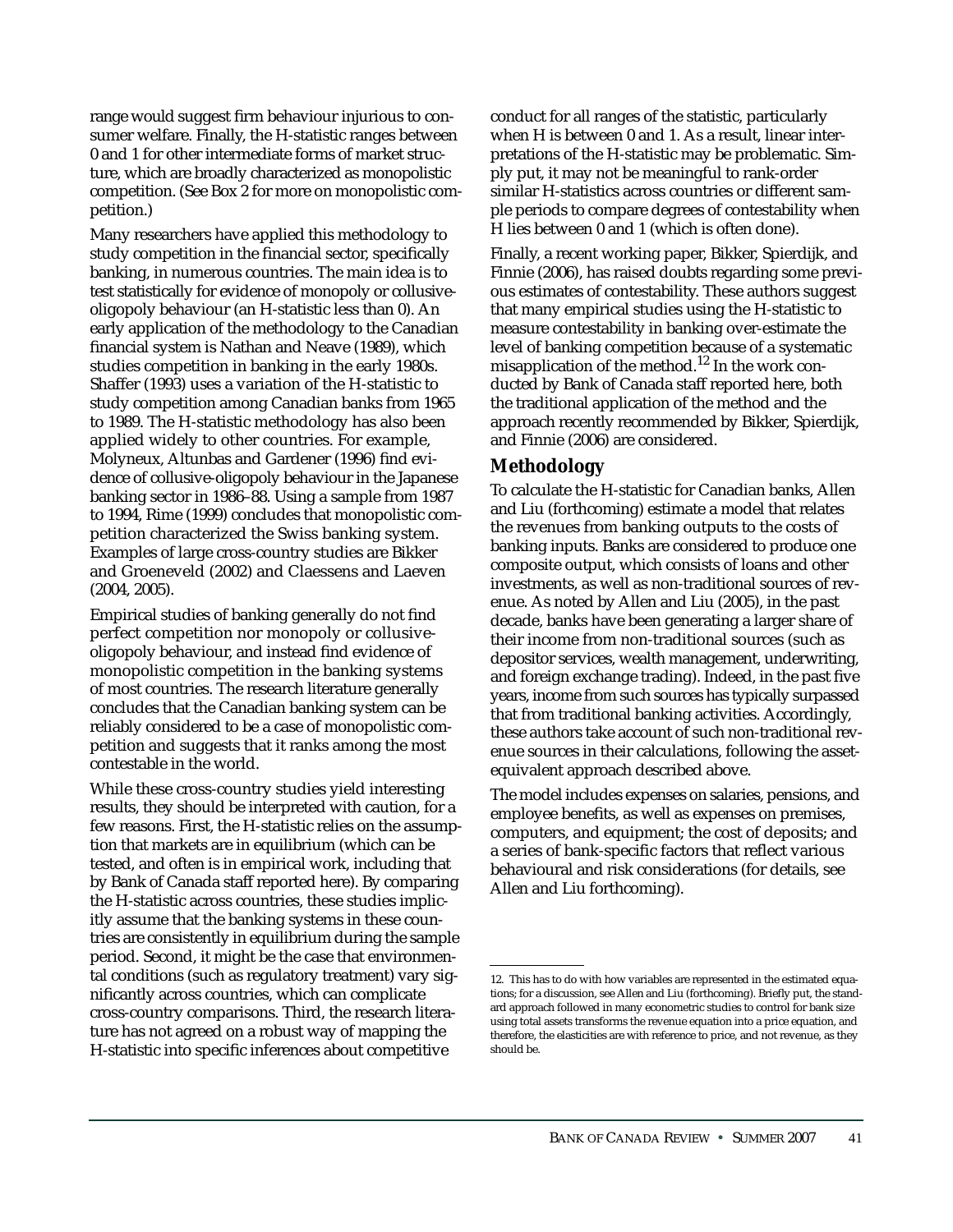## **Data**

The data are quarterly observations for 10 domestic and 15 foreign banks operating in Canada from 2000 to 2006. The number of banks in this study is constrained by data availability. (See Box 1 for more on the banks considered in this study.) The data set is from the banks' consolidated monthly balance sheet and quarterly consolidated statement of income, collected by the Office of the Superintendent of Financial Institutions. Because the research focuses on the domestic market, the authors limit inclusion of variables to those booked in Canada. (All data are deflated by the GDP deflator.) The assets of the banks in this sample account for 98 per cent of the total Canadiandollar assets of the banking sector.

## **Results**

When Allen and Liu (forthcoming) estimate the Hstatistic measure of contestability in the conventional manner, they obtain results very similar to those for Canada in previous studies, such as Claessens and Laeven (2004) for 1994–2001, Claessens and Laeven (2005) for 1987–96, and Nathan and Neave (1989) for 1983 and 1984. All of these studies conclude that Canada's banking system is characterized by monopolistic competition. Similarly, Shaffer (1993) concludes that there was no monopoly or collusive-oligopoly market power in Canadian banking from 1965–89. Results from various studies relevant to Canada are summarized in Table 1.

> *The overall conclusion is that Canadian banks do not exercise monopoly or collusive-oligopoly power.*

When the H-statistic methodology is adjusted as suggested by Bikker, Spierdijk, and Finnie (2006), Allen and Liu find quantitatively smaller estimates of contestability, as expected. However, the overall conclusion remains that Canadian banks do not exercise monopoly or collusive-oligopoly power. (For complete results for various hypothesis tests, see Allen and Liu forthcoming.)

# **Table 1 Measures of Contestability in Canadian Banking**

| Study                                                       | H-statistic  | Period           | Sample                | Conclusion                  |
|-------------------------------------------------------------|--------------|------------------|-----------------------|-----------------------------|
| Nathan and<br>Neave (1989)                                  | 1.06         | 1982             | all banks             | perfect compe-<br>tition    |
|                                                             | 0.68         | 1983             | all banks             | monopolistic<br>competition |
|                                                             | 0.73         | 1984             | all banks             | monopolistic<br>competition |
| <b>Shaffer</b> (1993)                                       | not reported | $1965-$<br>89    | all banks             | no monopoly<br>power        |
| <b>Bikker</b> and<br>Haaf (2002)                            | 0.60         | 1991             | all banks             | monopolistic<br>competition |
|                                                             | 0.62         | 1997             | all banks             | monopolistic<br>competition |
|                                                             | 0.74         | 1991             | small banks           | monopolistic<br>competition |
|                                                             | 0.63         | 1991             | medium-sized<br>banks | monopolistic<br>competition |
|                                                             | 0.56         | 1991             | large banks           | monopolistic<br>competition |
|                                                             | 0.60         | 1997             | large banks           | monopolistic<br>competition |
| Claessens and<br>Laeven (2004)                              | 0.67         | 1994-<br>2001    | all banks             | monopolistic<br>competition |
|                                                             | 0.67         | 1987-<br>2001    | all banks             | monopolistic<br>competition |
|                                                             | 0.67         | 1992-<br>96      | all banks             | monopolistic<br>competition |
| Bikker, Spierdijk, -0.001 <sup>a</sup><br>and Finnie (2006) |              | 1987–<br>2004    | all banks             | not applicable <sup>a</sup> |
| Allen and Liu<br>(forthcoming)                              | 0.67         | $2000 -$<br>2006 | 25 major<br>banks     | monopolistic<br>competition |
|                                                             | $0.35^{b}$   | $2000 -$<br>2006 | 25 major<br>banks     | monopolistic<br>competition |

a. The authors dismiss their results for Canada as meaningless, because their tests indicate that the banking system was not in equilibrium during their sample period.

b. This estimate is based on the methodology proposed by Bikker, Spierdijk, and Finnie (2006); see text for a brief elaboration.

It is interesting that the Allen and Liu study, which focuses on the latest time period, and uses more detailed data as well as more-refined model specifications than previous work, produces H-statistics that lead to the same conclusions as earlier studies. Also, the Canadian financial sector has experienced significant legislative and regulatory change, as well as substantial consolidation, including the acquisition by banks of mortgage and loan companies, trust companies, and other financial service providers. At the same time, there has been substantial new entry by foreign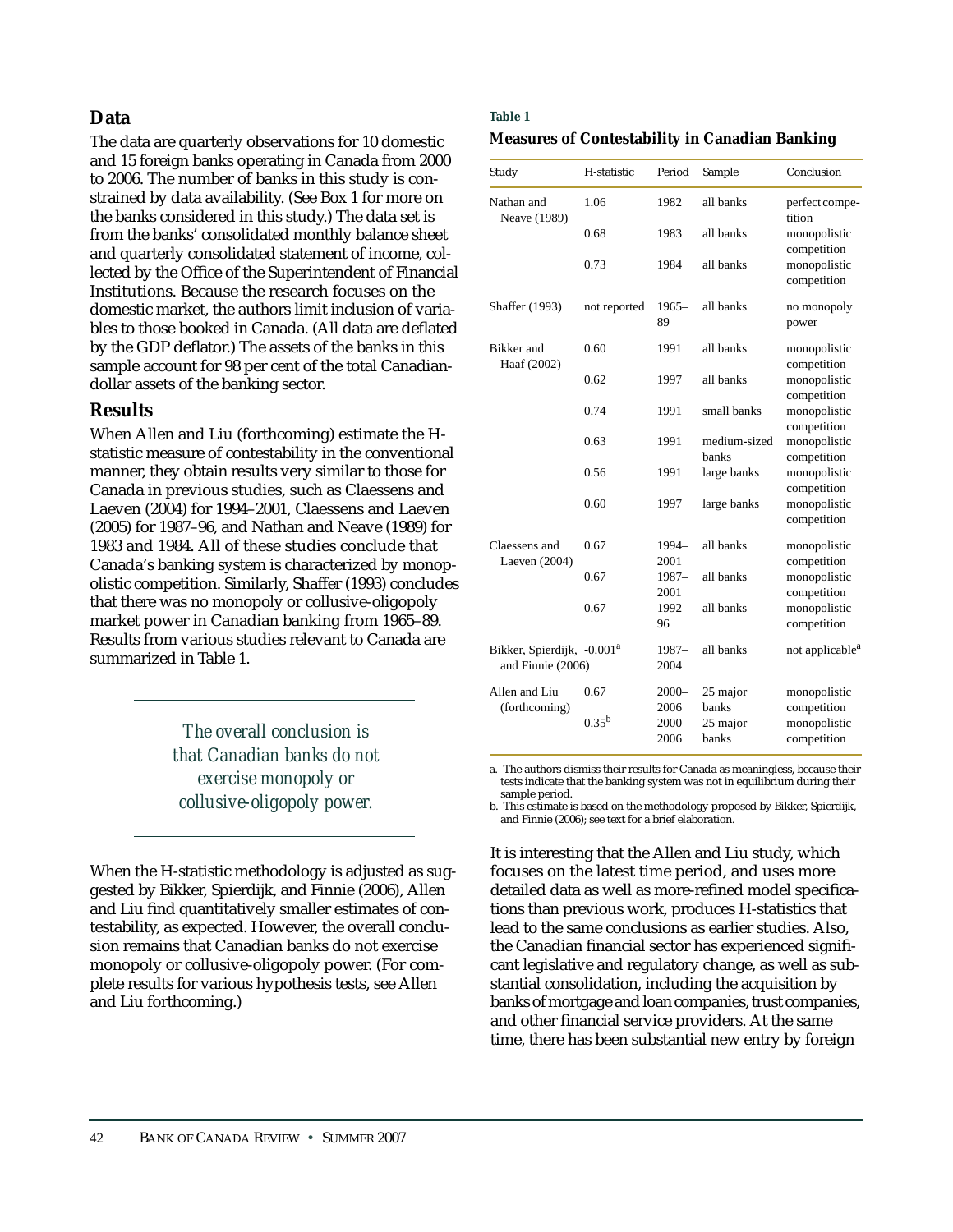banks. The empirical results suggest that regardless of the substantial structural changes that took place in the past 25 years, Canadian banks have behaved consistently in a monopolistically competitive fashion over this period.

There seem to be a couple of possible explanations for this consistency. Considering that the H-statistic appears to be robust to measurement errors (Genesove and Mullin 1998), and given the wide range of estimates that imply monopolistic competition (between 0 and 1), rejecting this conclusion might be difficult from a statistical perspective. At the same time, the reductions of barriers to entry and activity restrictions that accompanied the legislative reforms of the past 25 years might have increased contestability of the market, and thereby countered possible anti-competitive effects associated with the consolidation across financial services over the same period.

Finally, while Allen and Liu (forthcoming) consider alternative definitions of banking output and prices to take into account the diversified business mix of Canadian banks, the framework used allows for only a single composite output. It is possible that cost structures and pricing strategies (as well as market power) differ between the various business lines of a diversified bank. As a result, it would be better to estimate an H-statistic for each business line. However, this requires detailed data for each business line, which, unfortunately, does not exist.

# **Conclusions**

The research summarized here suggests that, overall, Canadian banks appear to be relatively efficient producers of financial services. As well, some efficiency gains from becoming larger appear to be possible. The research also indicates that Canadian banks do not exercise monopoly or collusive-oligopoly power, and that banking can be considered to be a monopolistically competitive industry.

However in the course of conducting the work reported in this article, it has become clear that a constraint on more precise study of the issues considered is a shortage of relevant, detailed data.

> *This experience indicates the importance of continuing to promote efficiency and competition in financial services in Canada.*

As noted above, past legislative and regulatory changes have benefited efficiency in Canadian financial services, and might have improved contestability as well. Looking forward, this experience (as well as economic reasoning) indicates the importance of continuing to promote efficiency and competition in financial services in Canada.

- **Literature Cited**
- Allen, J., W. Engert, and Y. Liu. 2006. "Are Canadian Banks Efficient? A Canada-U.S. Comparison." Bank of Canada Working Paper No. 2006–33.
- Allen, J. and Y. Liu. 2005. "Efficiency and Economies of Scale of Large Canadian Banks." Bank of Canada Working Paper No. 2005–13, and *Canadian Journal of Economics* (2007) 40 (1): 225–44.
	- -. Forthcoming. "A Note on Contestability in the Canadian Banking Industry." Forthcoming Bank of Canada Working Paper.
- Berger, A. and D. Humphrey. 1997. "Efficiency of Financial Institutions: International Survey and Directions for Future Research." *European Journal of Operational Research* 98 (2): 175–212.
- Berger, A. and L. Mester. 1997. "Inside the Black Box: What Explains Differences in the Efficiencies of Financial Institutions?" *Journal of Banking and Finance* 21 (7): 895–947.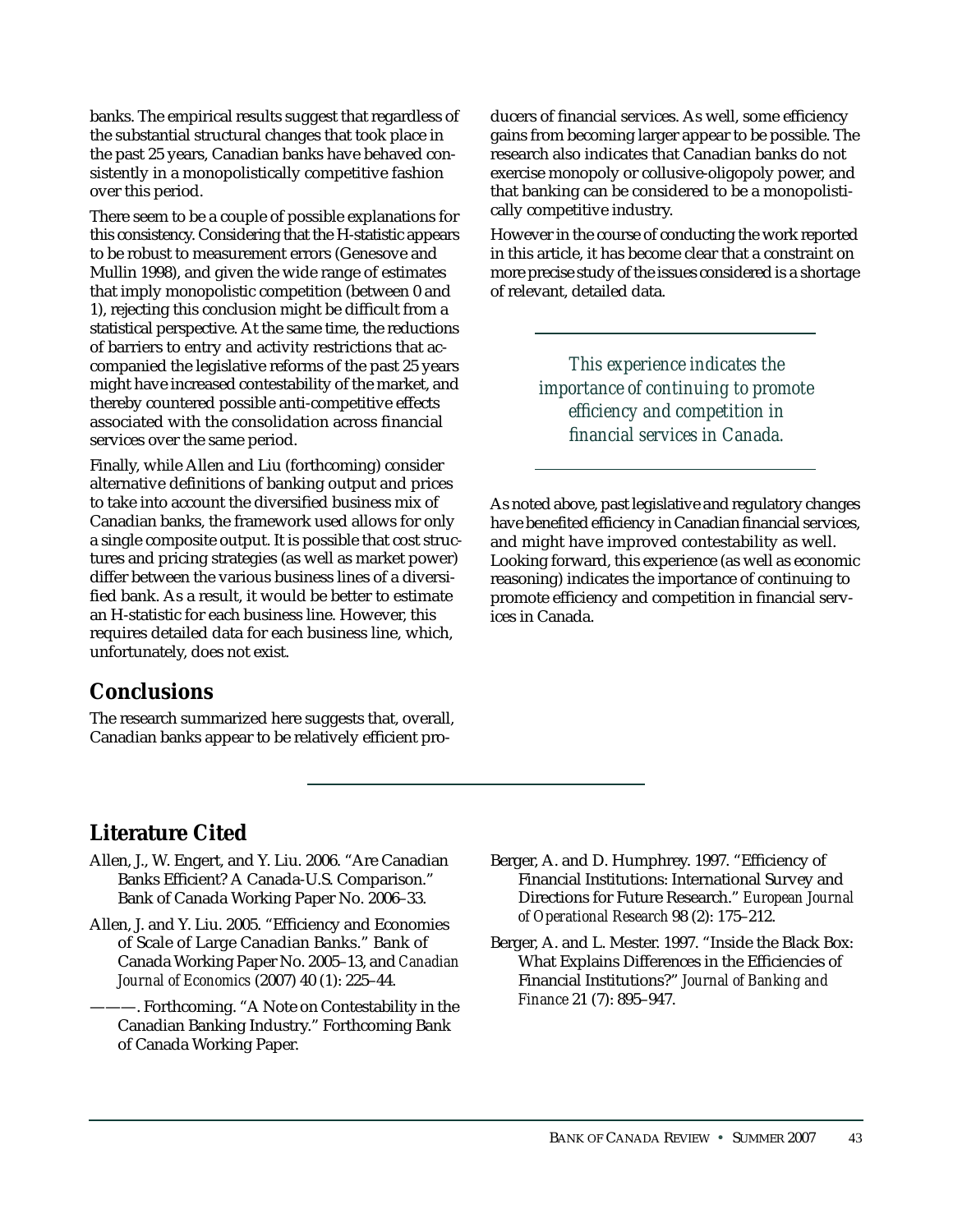# **Literature Cited (cont'd)**

- Bikker, J. and J. Groeneveld. 2000. "Competition and Concentration in the EU Banking Industry." *Kredit und Kapital* (33): 62–98.
- Bikker, J. and K. Haaf. 2002. "Competition, Concentration and Their Relationship: An Empirical Analysis of the Banking Industry." *Journal of Banking and Finance* 26 (11): 2191–2214.
- Bikker, J., L. Spierdijk, and P. Finnie. 2006. "Misspecification of the Panzar-Rosse Model: Assessing Competition in the Banking Industry." De Nederlandsche Bank Working Paper No. 114.
- Bordo, M. 1995. "Regulation and Bank Stability: Canada and the United States, 1870–1980." World Bank Policy Research Working Paper Series: 1532.
- Boyd, J. and M. Gertler. 1994. "Are Banks Dead? Or Are the Reports Greatly Exaggerated?" *Federal Reserve Bank of Minneapolis Quarterly Review* 18 (3): 2–23.
- Bresnahan, T. 1989. "Empirical Studies of Industries with Market Power." In *Handbook of Industrial Organization*, Vol. 2, 1011–1057, edited by R. Schmalensee and R. Willig. Amsterdam: North-Holland.
- Claessens, S. and L. Laeven. 2004. "What Drives Bank Competition? Some International Evidence." *Journal of Money, Credit, and Banking* 36 (3): 563–92.
	- -. 2005. "Financial Dependence, Banking Sector Competition, and Economic Growth." *Journal of the European Economic Association* 3 (1): 179–207.
- Daniel, F., C. Freedman, and C. Goodlet. 1992–93. "Restructuring the Canadian Financial Industry." *Bank of Canada Review* (Winter): 21–45.
- Diewert, E. 2005. "Progress in Service Sector Productivity Measurement: Review Article on *Productivity in the U.S. Services Sector: New Sources of Economic Growth." International Productivity Monitor* 11: 57–69.
- Dolar, V. and C. Meh. 2002. "Financial Structure and Economic Growth: A Non-Technical Survey." Bank of Canada Working Paper No. 2002–24.
- Engert, W. 2005. "On the Evolution of the Financial Safety Net." Bank of Canada *Financial System Review* (June): 67–73.
- Engert, W., B. Fung, L. Nott, and J. Selody. 1999. "Restructuring the Canadian Financial System: Explanations and Implications." In *The Monetary and Regulatory Implications of Changes in the Banking Industry*. Bank for International Settlements Conference Papers, No. 7.
- Freedman, C. 1998. *The Canadian Banking System*. Technical Report No. 81. Ottawa: Bank of Canada.
- Freedman, C. and W. Engert. 2003. "Financial Developments in Canada: Past Trends and Future Challenges." *Bank of Canada Review* (Summer): 3–16.
- Genesove, D. and W. Mullin. 1998. "Testing Static Oligopoly Models: Conduct and Cost in the Sugar Industry, 1890–1914." *RAND Journal of Economics* 29 (2): 355–77.
- MacIntosh, R. 1984. "Foreign Banks in Canada, An Address to the Empire Club of Canada." In *The Empire Club of Canada Speeches 1982–1983*, 142–55, edited by A. Dunbar and D. Derry. Toronto: The Empire Club Foundation. Available at [www.empireclubfoundation.com/](http://www.empireclubfoundation.com/details.asp?SpeechID=73&FT=yes) details.asp?SpeechID=73&FT=yes
- Maclean, D. 1996. "Productivity Growth in the Commercial Service Sector." *Bank of Canada Review* (Autumn): 3–18.
- ———. 1997. "Lagging Productivity Growth in the Service Sector: Mismeasurement, Mismanagement or Misinformation?" Bank of Canada Working Paper No. 97–6.
- Molyneux, P., Y. Altunbas, and E. Gardener. 1996. *Efficiency in European Banking*. New York: John Wiley & Sons.
- Nathan, A. and E. Neave. 1989. "Competition and Contestability in Canada's Financial System: Empirical Results." *Canadian Journal of Economics* 22 (3): 576–94.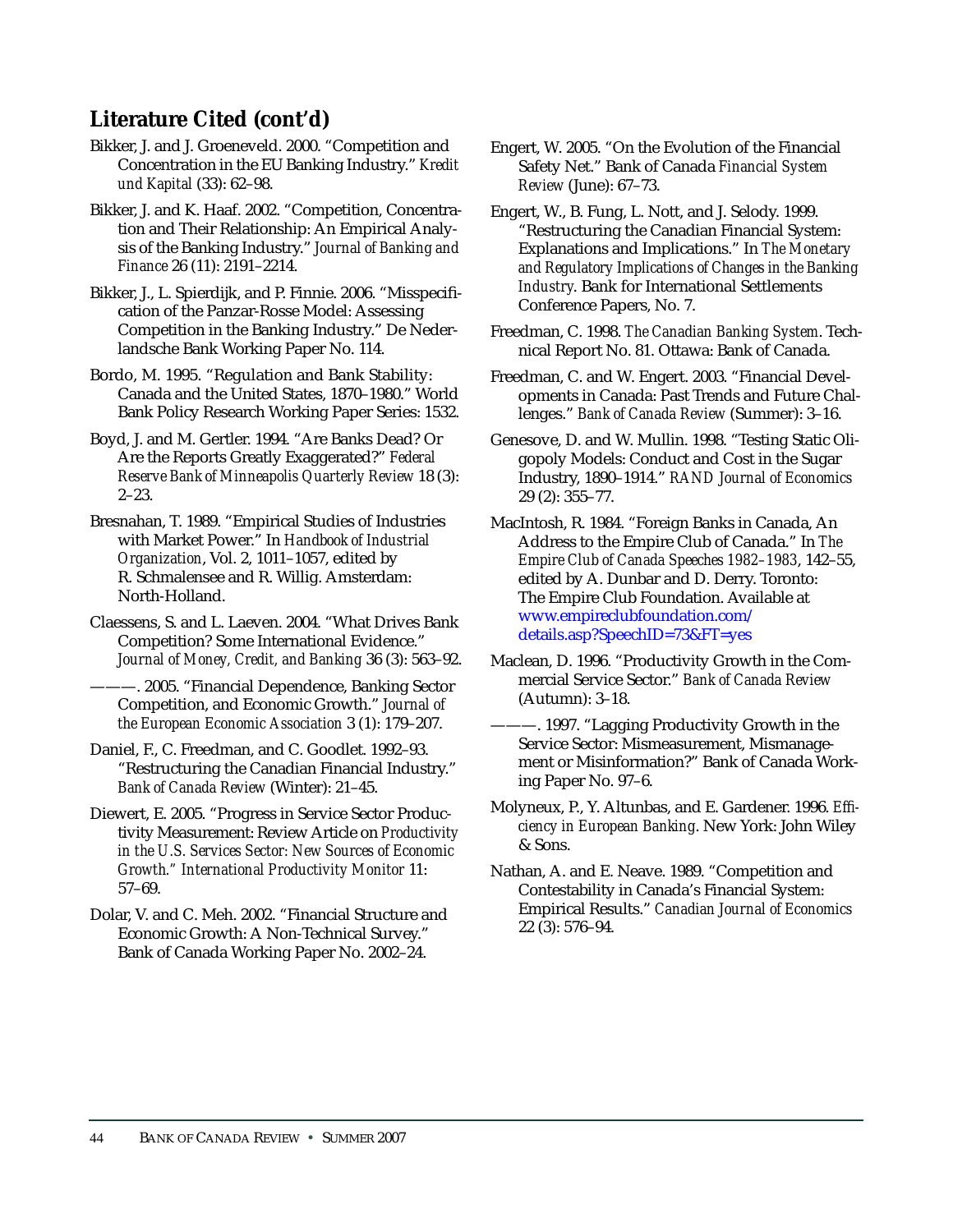# **Literature Cited (cont'd)**

- Northcott, C. 2004. "Competition in Banking: A Review of the Literature." Bank of Canada Working Paper No. 2004–24. For a summary of this research, see Northcott, C. "Competition in Banking." Bank of Canada *Financial System Review* (June 2004): 75–77.
- Panzar, J. and J. Rosse. 1982. "Structure, Conduct and Comparative Statistics." Bell Laboratories Economics Discussion Paper No. 248.
	- -. 1987. "Testing for 'Monopoly' Equilibrium." *Journal of Industrial Economics* 35 (4): 443–56.
- Rao, S., J. Tang, and W. Wang. 2004. "Productivity Levels Between Canadian and U.S. Industries." Industry Canada Working Paper.
- Rime, B. 1999. "Mesure du degré de concurrence dans le système bancaire suisse à l'aide du modèle de Panzar et Rosse." *Revue suisse d'Économie Politique et de Statistique* 135: 21–40.
- Rosse, J. and J. Panzar. 1977. "Chamberlin versus Robinson: An Empirical Test for Monopoly Rents." Studies in Industry Economics Research Paper No. 77. Stanford University, Stanford, CA.
- Shaffer, S. 1982. "Competition, Conduct and Demand Elasticity." *Economics Letters* 10 (1–2): 167–71.
- ———. 1993. "A Test of Competition in Canadian Banking." *Journal of Money, Credit, and Banking* 25 (1): 49–61.
- Triplett, J. and B. Bosworth. 2004. *Productivity in the U.S. Services Sector: New Sources of Economic Growth*. Washington, D.C.: Brookings Institution Press.